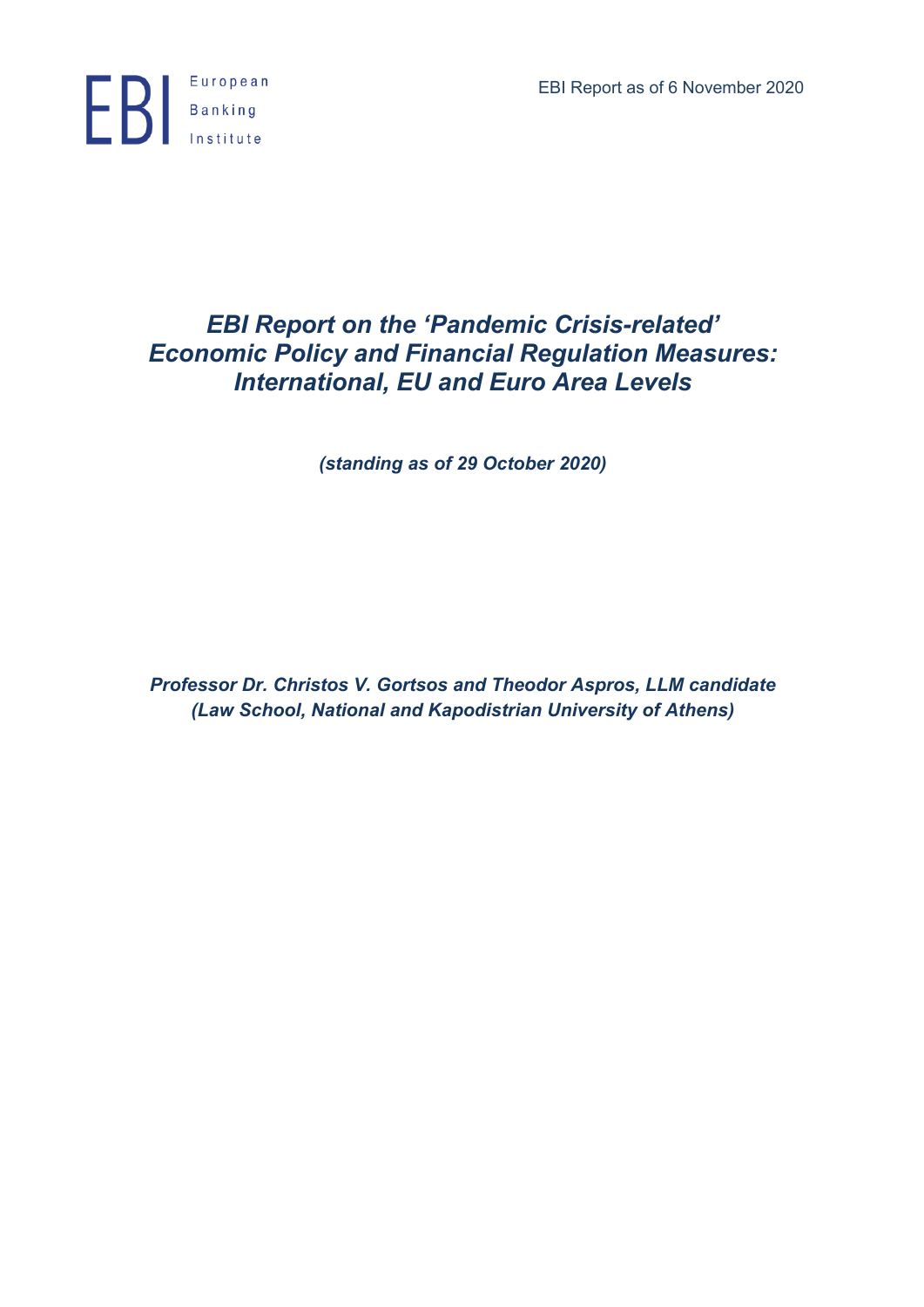**ED** Banking

# **TABLE OF CONTENTS**

# **I. Economic Policy Measures**

# **A. Monetary Policy Measures: European Central Bank (ECB) – Eurosystem**

# **B. Other Economic Policy Measures**

- 1. EU Council Eurogroup Reports and Statements
- 2. Council of the EU
- 3. European Parliament and Council of the EU
- 4. European Commission
	- Decisions and Regulations
	- Proposals for legislative acts
	- Communications / Guidelines / Recommendations
	- Other
- 5. European Stability Mechanism (ESM)
- 6. Measures taken by Member States
- 7. Organisation for Economic Co-operation and Development (OECD

# **II. Financial Stability – Banking Regulation**

### **A. International Level**

- 1. Financial Stability Board (FSB)
- 2. Basel Committee on Banking Supervision (BCBS)
- 3. International Association of Deposit Insurers (IADI)

### **B. EU – Euro Area Level**

- 1. ECB Single Supervisory Mechanism (SSM)
- 2. European Banking Authority (EBA)
- 3. Single Resolution Board (SRB)
- 4. European Systemic Risk Board (ESRB)

### **III. Capital Markets Regulation**

# **A. International Level: International Organization of Securities Commissions (IOSCO)**

- **B. EU Level:** 
	- 1. Council of the EU
	- 2. European Securities and Markets Authority (ESMA)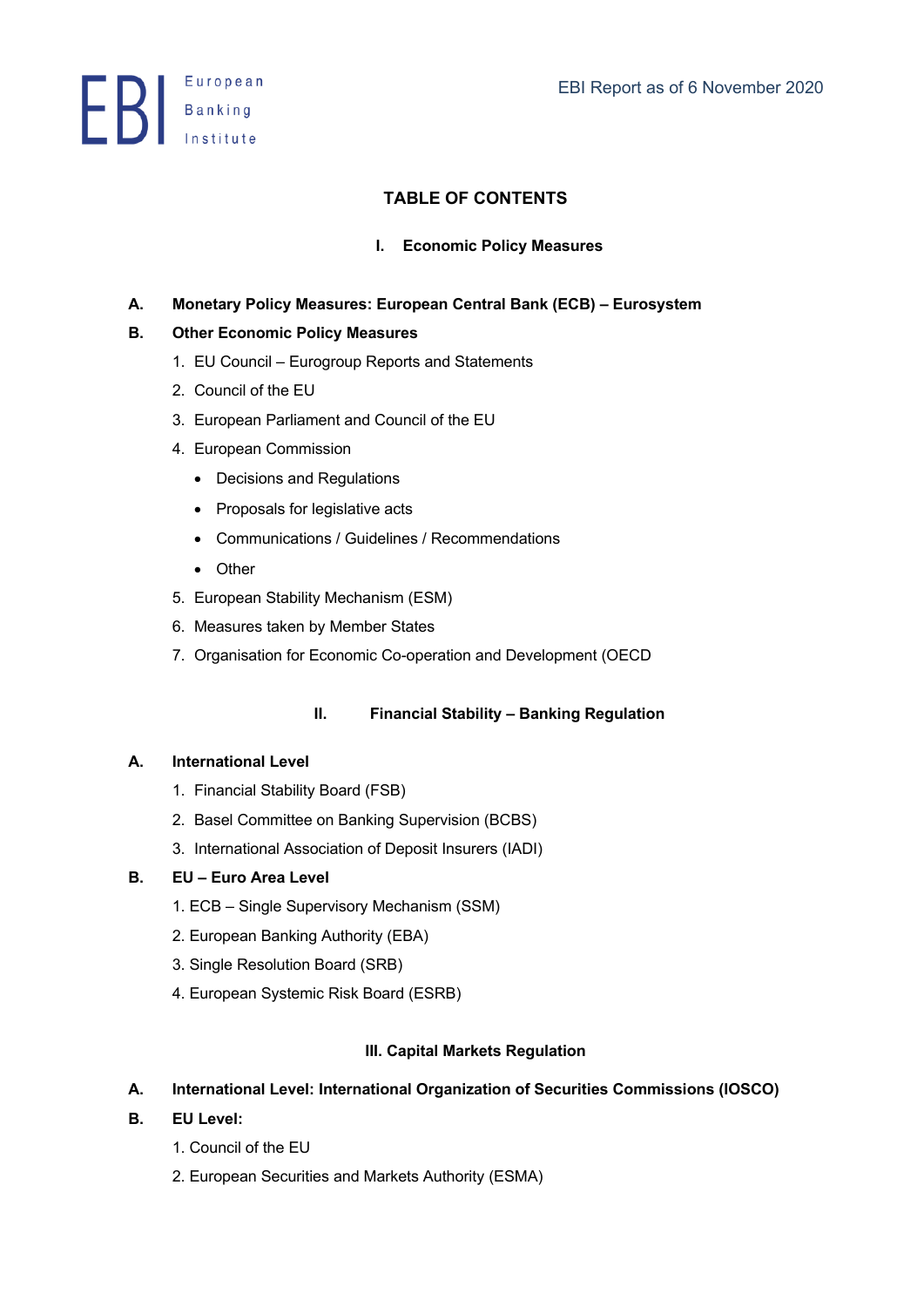### **I. Economic Policy Measures**

**A. Monetary Policy Measures: European Central Bank (ECB) – Eurosystem**

Monetary policy decisions:

https://www.ecb.europa.eu/press/pr/date/2020/html/ecb.mp201029~4392a355f4.en.html **(29/10)**

Decision (EU) 2020/1264 of the European Central Bank of 8 September 2020 amending Decision (EU) 2019/1743 of the European Central Bank on the remuneration of holdings of excess reserves and of certain deposits (ECB/2020/38, OJ L 297, 11.9.2020, p. 5): https://eur-lex.europa.eu/legalcontent/EN/TXT/?uri=uriserv:OJ.L\_.2020.297.01.0005.01.ENG&toc=OJ:L:2020:297:TOC **(11/9)**

Monetary policy decisions:

https://www.ecb.europa.eu/press/pr/date/2020/html/ecb.mp200910~f4a8da495e.en.html **(10/9)**

Decision (EU) 2020/1143 of the European Central Bank of 28 July 2020 amending Decision (EU) 2020/440 on a temporary pandemic emergency purchase programme (ECB/2020/36, OJ L 248, 31.7.2020, p. 24): https://eur-lex.europa.eu/legal-

content/EN/TXT/?uri=uriserv:OJ.L\_.2020.248.01.0024.01.ENG&toc=OJ:L:2020:248:TOC **(31/7)**

Decisions taken by the Governing Council of the ECB (in addition to decisions setting interest rates): https://www.ecb.europa.eu/press/govcdec/otherdec/2020/html/ecb.gc200731~33d1f664a6.en.html **(31/7)**

The impact of the ECB's monetary policy measures taken in response to the COVID-19 crisis: https://www.ecb.europa.eu/pub/economic-bulletin/focus/2020/html/ecb.ebbox202005\_03~12b5ff68bf.en.html **(30/7)**

Europe's response to the crisis:

https://www.ecb.europa.eu/press/blog/date/2020/html/ecb.blog200723~c06fafabb6.en.html **(23/7)**

Monetary policy decisions:

https://www.ecb.europa.eu/press/pr/date/2020/html/ecb.mp200716~fc5fbe06d9.en.html **(16/7)**

Necessary, suitable and proportionate:

https://www.ecb.europa.eu/press/blog/date/2020/html/ecb.blog200628~d238a8970c.en.html **(28/6)**

New Eurosystem repo facility to provide euro liquidity to non-euro area central banks: https://www.ecb.europa.eu/press/pr/date/2020/html/ecb.pr200625~60373986e5.en.html **(25/6)**

The market stabilisation role of the pandemic emergency purchase programme: https://www.ecb.europa.eu/press/blog/date/2020/html/ecb.blog200622~14c4269b9e.en.html **(22/6)**

Opinion of the ECB of 8 May 2020 on a proposal for a regulation on the establishment of a European instrument for temporary support to mitigate unemployment risks in an emergency (SURE) following the COVID-19 outbreak (CON/2020/14, OJ C 190, 8.6.2020, p. 1): https://eur-lex.europa.eu/legalcontent/EN/TXT/?uri=uriserv:OJ.C\_.2020.190.01.0001.01.ENG&toc=OJ:C:2020:190:TOC **(8/6)**

Expanding the pandemic emergency purchase programme: https://www.ecb.europa.eu/press/blog/date/2020/html/ecb.blog200605~0ee256bcc9.en.html **(5/6)**

Monetary policy decisions:

https://www.ecb.europa.eu/press/pr/date/2020/html/ecb.mp200604~a307d3429c.en.html **(4/6)**

Guideline (EU) 2020/634 of the ECB of 7 May 2020 amending Guideline ECB/2014/31 on additional temporary measures relating to Eurosystem refinancing operations and eligibility of collateral (ECB/2020/29, OJ L 148, 11.5.2020, p. 10): https://eur-lex.europa.eu/legal-

content/EN/TXT/?uri=uriserv:OJ.L\_.2020.148.01.0010.01.ENG&toc=OJ:L:2020:148:FULL **(11/5)**

Decision (EU) 2020/614 of the European Central Bank of 30 April 2020 amending Decision (EU) 2019/1311 on a third series of targeted longer-term refinancing operations (ECB/2020/25, OJ L 141, 5.5.2020, p. 28): https://eur-lex.europa.eu/legal-

content/EN/TXT/?uri=uriserv:OJ.L\_.2020.141.01.0028.01.ENG&toc=OJ:L:2020:141:TOC **(5/5)**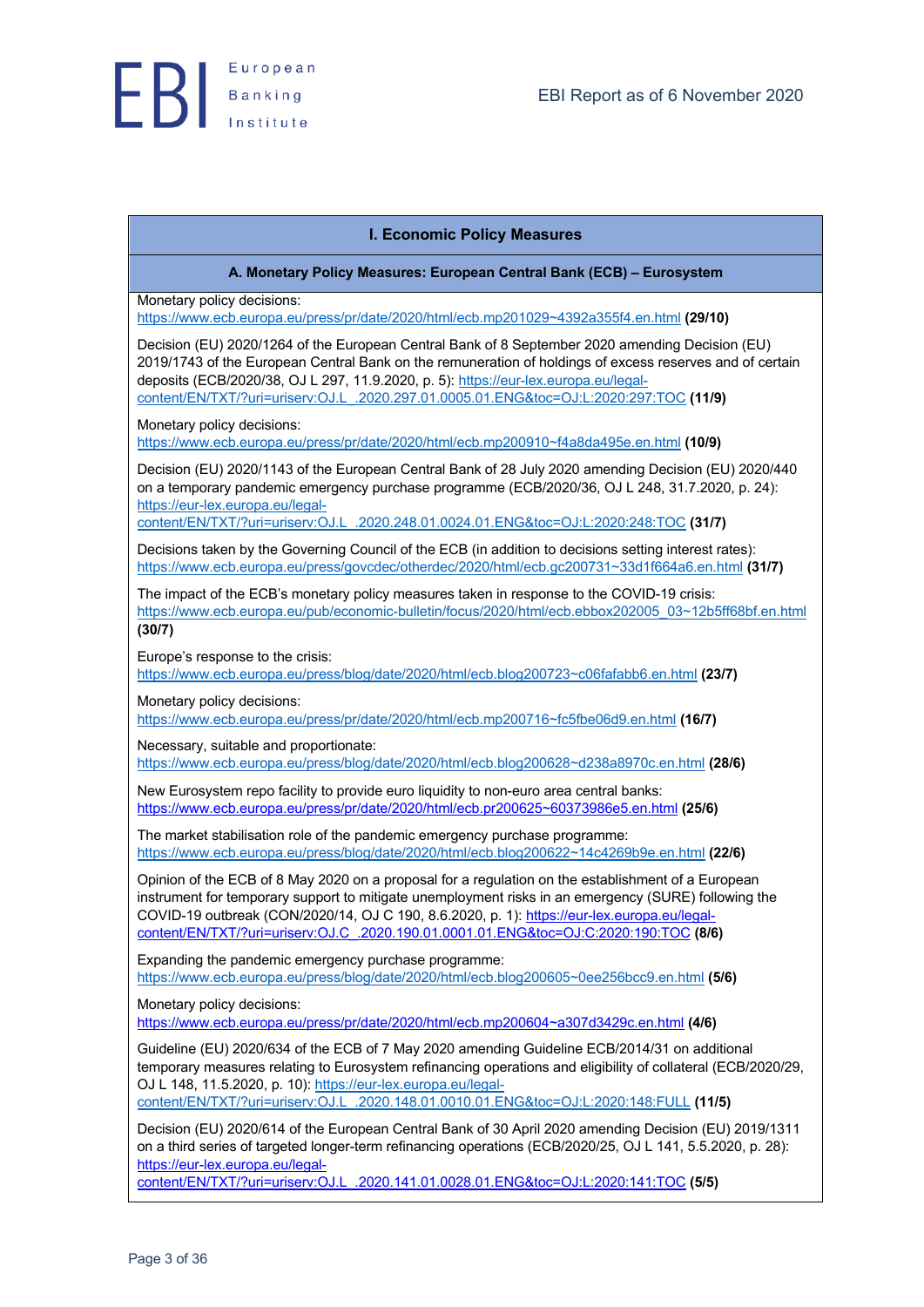

The monetary policy response to the pandemic emergency: https://www.ecb.europa.eu/press/blog/date/2020/html/ecb.blog200501~a2d8f514a0.en.html **(1/5)**

ECB announces new pandemic emergency longer-term refinancing operations: https://www.ecb.europa.eu/press/pr/date/2020/html/ecb.pr200430\_1~477f400e39.en.html **(30/4)**

ECB recalibrates targeted lending operations to further support real economy: https://www.ecb.europa.eu/press/pr/date/2020/html/ecb.pr200430~fa46f38486.en.html **(30/4)**

ECB communication to reporting agents on the extension of deadlines for the reporting of statistical information in the context of COVID-19:

https://www.ecb.europa.eu/pub/pdf/other/ecb.200429\_extension\_deadlines\_statistical\_info\_covid~13f0c6dca 1.en.pdf?73e15e0d647950b36b682dc9dddbe5c5 **(29/4)**

ECB takes steps to mitigate impact of possible rating downgrades on collateral availability: https://www.ecb.europa.eu/press/pr/date/2020/html/ecb.pr200422\_1~95e0f62a2b.en.html **(22/4)**

Improving funding conditions for the real economy during the COVID-19 crisis: the ECB's collateral easing measures: https://www.ecb.europa.eu/press/blog/date/2020/html/ecb.blog200422~244d933f86.en.html **(22/4)**

Regulation (EU) 2020/533 of the European Central Bank of 15 April 2020 on the extension of deadlines for the reporting of statistical information (ECB/2020/23, OJ L 119, 17.4.2020, p. 15): https://eurlex.europa.eu/legal-content/EN/TXT/?uri=uriserv:OJ.L\_.2020.119.01.0015.01.ENG&toc=OJ:L:2020:119:FULL **(17/4)**

ECB communication to reporting agents on the collection of statistical information in the context of COVID-19: https://www.ecb.europa.eu/pub/pdf/other/ecb.200415\_communication\_reporting\_agents\_on\_statistical\_info\_c ovid~563fccc78b.en.pdf **(15/4)**

How the ECB is helping firms and households: https://www.ecb.europa.eu/press/blog/date/2020/html/ecb.blog200409~3aa2815720.en.html **(9/4)**

Guideline (EU) 2020/515 of the ECB of 7 April 2020 amending Guideline ECB/2014/31 on additional temporary measures relating to Eurosystem refinancing operations and eligibility of collateral (ECB/2020/21, OJ L 110I, 8.4.2020, p. 26): https://eur-lex.europa.eu/legalcontent/EN/TXT/?uri=uriserv:OJ.LI.2020.110.01.0026.01.ENG&toc=OJ:L:2020:110I:FULL **(8/4)**

Decision (EU) 2020/506 of the ECB of 7 April 2020 amending Guideline (EU) 2015/510 on the implementation of the Eurosystem monetary policy framework and Guideline (EU) 2016/65 on the valuation haircuts applied in the implementation of the Eurosystem monetary policy framework (ECB/2020/20, OJ L 109I, 7.4.2020, p. 1): https://eur-lex.europa.eu/legal-

content/EN/TXT/?uri=uriserv:OJ.LI.2020.109.01.0001.01.ENG&toc=OJ:L:2020:109I:FULL **(7/4)**

ECB announces package of temporary collateral easing measures: https://www.ecb.europa.eu/press/pr/date/2020/html/ecb.pr200407~2472a8ccda.en.html **(7/4)**

The ECB's commercial paper purchases: A targeted response to the economic disturbances caused by COVID-19: https://www.ecb.europa.eu/press/blog/date/2020/html/ecb.blog200403~54ecc5988b.en.html **(3/4)**

ECB extends review of its monetary policy strategy until mid-2021: https://www.ecb.europa.eu/press/pr/date/2020/html/ecb.pr200402~942a1358ee.en.html **(2/4)**

Decision (EU) 2020/441 of the ECB of 24 March 2020 amending Decision (EU) 2016/948 of the European Central Bank on the implementation of the corporate sector purchase programme (ECB/2020/18, OJ L 91, 25.3.2020, p. 5): https://eur-lex.europa.eu/legalcontent/EN/TXT/?uri=uriserv:OJ.L\_.2020.091.01.0005.01.ENG&toc=OJ:L:2020:091:FULL **(25/3)**

Decision (EU) 2020/440 of the ECB of 24 March 2020 on a temporary pandemic emergency purchase programme (ECB/2020/17, OJ L 91, 25.3.2020, p. 1): https://eur-lex.europa.eu/legalcontent/EN/TXT/?uri=uriserv:OJ.L\_.2020.091.01.0001.01.ENG&toc=OJ:L:2020:091:FULL **(25/3)**

Our response to the coronavirus emergency: https://www.ecb.europa.eu/press/blog/date/2020/html/ecb.blog200319~11f421e25e.en.html **(19/3)**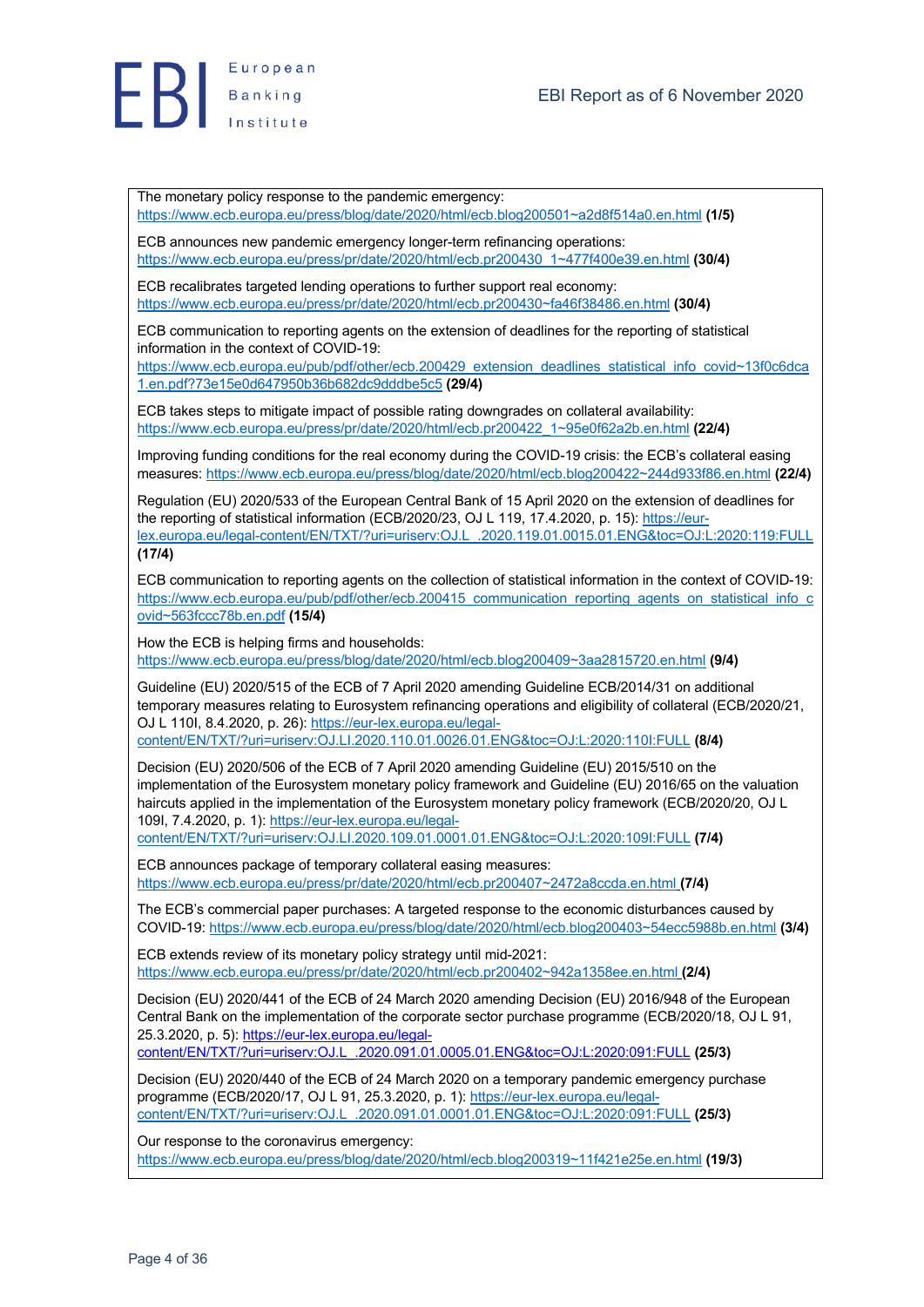

Decision (EU) 2020/407 of the European Central Bank of 16 March 2020 amending Decision (EU) 2019/1311 on a third series of targeted longer-term refinancing operations (ECB/2020/13, OJ L 80, 17.3.2020, p. 23): https://eur-lex.europa.eu/legal-content/EN/TXT/?qid=1584535316067&uri=CELEX:32020D0407 **(17/3)**

The Monetary Policy Package: An Analytical Framework: https://www.ecb.europa.eu/press/blog/date/2020/html/ecb.blog200313~9e783ea567.en.html **(13/3)**

ECB announces easing of conditions for targeted longer-term refinancing operations (TLTRO III): https://www.ecb.europa.eu/press/pr/date/2020/html/ecb.pr200312\_1~39db50b717.en.html **(12/3)**

ECB announces measures to support bank liquidity conditions and money market activity: https://www.ecb.europa.eu/press/pr/date/2020/html/ecb.pr200312\_2~06c32dabd1.en.html **(12/3)**

### **B. Other Economic Policy Measures**

### **1. EU Council – Eurogroup Reports and Statements**

European Council conclusions, 17-21 July 2020: https://www.consilium.europa.eu/media/45109/210720 euco-final-conclusions-en.pdf **(21/7)**

Eurogroup Statement on the Pandemic Crisis Support: https://www.consilium.europa.eu/el/press/pressreleases/2020/05/08/eurogroup-statement-on-the-pandemic-crisis-supportn **(8/5)**

Conclusions of the President of the European Council following the video conference of the members of the European Council, 23 April 2020: https://www.consilium.europa.eu/en/press/pressreleases/2020/04/23/conclusions-by-president-charles-michel-following-the-video-conference-with-membersof-the-european-council-on-23-april-2020 **(23/4)**

Report on the comprehensive economic policy response to the COVID-19 pandemic: https://www.consilium.europa.eu/en/press/press-releases/2020/04/09/report-on-the-comprehensiveeconomic-policy-response-to-the-covid-19-pandemic **(9/4)**

Statement on COVID-19 economic policy response: https://www.consilium.europa.eu/en/press/pressreleases/2020/03/16/statement-on-covid-19-economic-policy-response **(16/3)**

### **2. Council of the EU**

Council Recommendation (EU) 2020/1632 of 30 October 2020 on a coordinated approach to the restriction of free movement in response to the COVID-19 pandemic in the Schengen area (OJ L 366, 4.11.2020, p. 25): https://eur-lex.europa.eu/legal-

content/EN/TXT/?uri=uriserv%3AOJ.L\_.2020.366.01.0025.01.ENG&toc=OJ%3AL%3A2020%3A366%3ATOC **(4/11)**

Council Implementing Decision (EU) 2020/1561 of 23 October 2020 granting temporary support under Regulation (EU) 2020/672 to Hungary to mitigate unemployment risks in the emergency following the COVID-19 outbreak (OJ L 357, 27.10.2020, p. 24): https://eur-lex.europa.eu/legal-

content/EN/TXT/?uri=uriserv%3AOJ.L\_.2020.357.01.0024.01.ENG&toc=OJ%3AL%3A2020%3A357%3ATOC **(27/10)**

Pandemic contingency plan for freight transport - Council adopts conclusions: https://www.consilium.europa.eu/en/press/press-releases/2020/10/23/pandemic-contingency-plan-for-freighttransport-council-adopts-conclusions **(23/10)**

Travel restrictions: Council reviews the list of third countries for which restrictions should be lifted: https://www.consilium.europa.eu/en/press/press-releases/2020/10/22/travel-restrictions-council-reviews-thelist-of-third-countries-for-which-restrictions-should-be-lifted **(22/10)**

EU4Health programme: Council agrees its negotiating position: https://www.consilium.europa.eu/en/press/press-releases/2020/10/21/eu4health-programme-council-agreesits-negotiating-position **(21/10)**

Council Recommendation (EU) 2020/1475 of 13 October 2020 on a coordinated approach to the restriction of free movement in response to the COVID-19 pandemic (OJ L 337, 14.10.2020, p. 3): https://eur-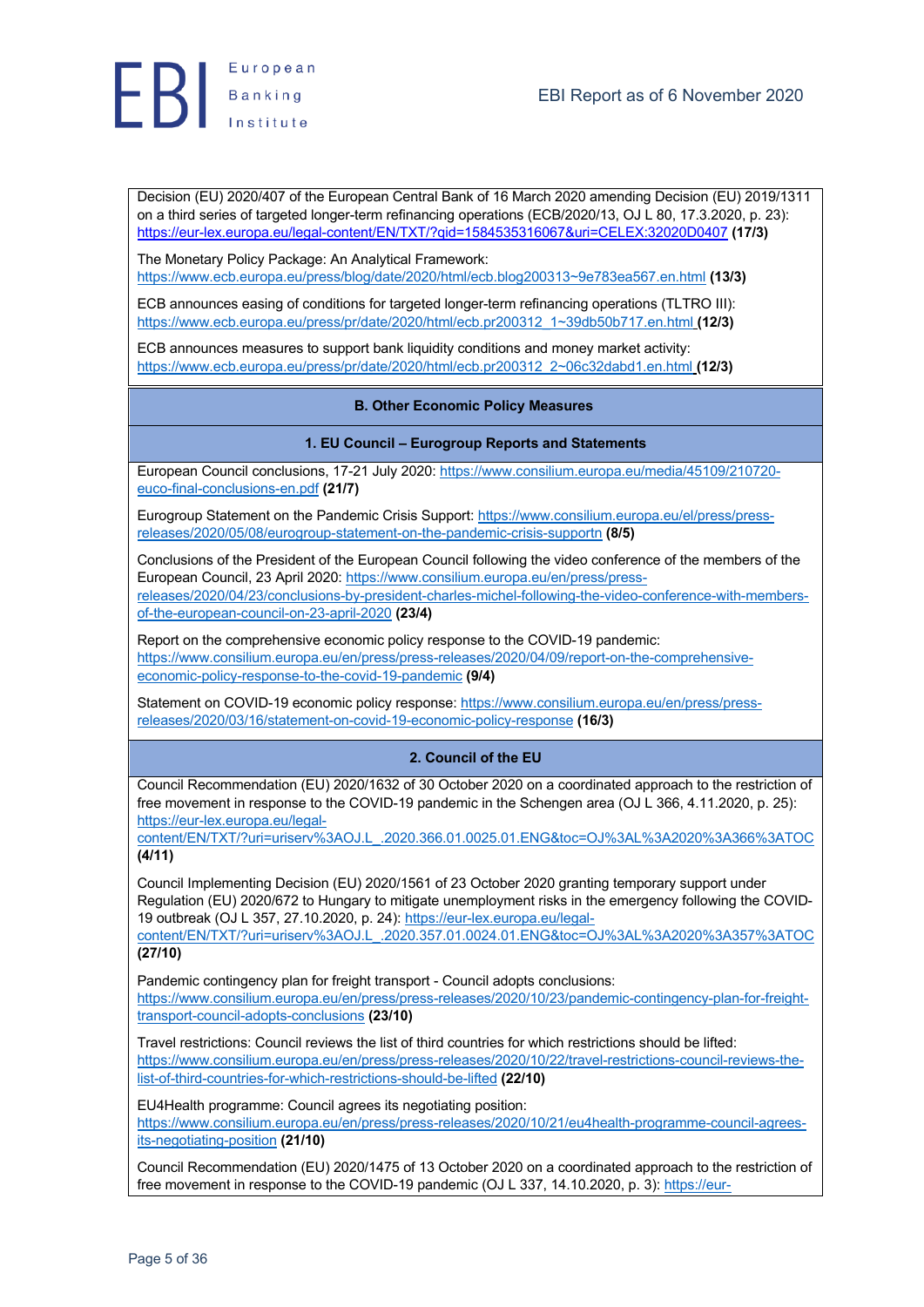

lex.europa.eu/legal-content/EN/TXT/?uri=uriserv:OJ.L\_.2020.337.01.0003.01.ENG&toc=OJ:L:2020:337:TOC **(14/10)**

Strengthening minimum income protection in the COVID-19 pandemic and beyond: Council adopts conclusions: https://www.consilium.europa.eu/en/press/press-releases/2020/10/12/strengthening-minimumincome-protection-in-the-covid-19-pandemic-and-beyond-council-adopts-conclusions **(12/10)**

COVID-19: Council agrees its position on the Recovery and Resilience Facility: https://www.consilium.europa.eu/en/press/press-releases/2020/10/09/covid-19-council-agrees-its-position-onthe-recovery-and-resilience-facility **(9/10)**

Council Implementing Decision (EU) 2020/1357 of 25 September 2020 granting temporary support under Regulation (EU) 2020/672 to the Slovak Republic to mitigate unemployment risks in the emergency following the COVID-19 outbreak (OJ L 314, 29.9.2020, p. 63): https://eur-lex.europa.eu/legalcontent/EN/TXT/?uri=uriserv:OJ.L\_.2020.314.01.0063.01.ENG&toc=OJ:L:2020:314:TOC **(29/9)**

Council Implementing Decision (EU) 2020/1356 of 25 September 2020 granting temporary support under Regulation (EU) 2020/672 to the Republic of Slovenia to mitigate unemployment risks in the emergency following the COVID-19 outbreak (OJ L 314, 29.9.2020, p. 59): https://eur-lex.europa.eu/legalcontent/EN/TXT/?uri=uriserv:OJ.L\_.2020.314.01.0059.01.ENG&toc=OJ:L:2020:314:TOC **(29/9)**

Council Implementing Decision (EU) 2020/1355 of 25 September 2020 granting temporary support under Regulation (EU) 2020/672 to Romania to mitigate unemployment risks in the emergency following the COVID-19 outbreak (OJ L 314, 29.9.2020, p. 55): https://eur-lex.europa.eu/legalcontent/EN/TXT/?uri=uriserv:OJ.L\_.2020.314.01.0055.01.ENG&toc=OJ:L:2020:314:TOC **(29/9)**

Council Implementing Decision (EU) 2020/1354 of 25 September 2020 granting temporary support under Regulation (EU) 2020/672 to the Portuguese Republic to mitigate unemployment risks in the emergency following the COVID-19 outbreak (OJ L 314, 29.9.2020, p. 49): https://eur-lex.europa.eu/legalcontent/EN/TXT/?uri=uriserv:OJ.L\_.2020.314.01.0049.01.ENG&toc=OJ:L:2020:314:TOC **(29/9)**

Council Implementing Decision (EU) 2020/1353 of 25 September 2020 granting temporary support under Regulation (EU) 2020/672 to the Republic of Poland to mitigate unemployment risks in the emergency following the COVID-19 outbreak (OJ L 314, 29.9.2020, p. 45): https://eur-lex.europa.eu/legalcontent/EN/TXT/?uri=uriserv:OJ.L\_.2020.314.01.0045.01.ENG&toc=OJ:L:2020:314:TOC **(29/9)**

Council Implementing Decision (EU) 2020/1352 of 25 September 2020 granting temporary support under Regulation (EU) 2020/672 to the Republic of Malta to mitigate unemployment risks in the emergency following the COVID-19 outbreak (OJ L 314, 29.9.2020, p. 42): https://eur-lex.europa.eu/legalcontent/EN/TXT/?uri=uriserv:OJ.L\_.2020.314.01.0042.01.ENG&toc=OJ:L:2020:314:TOC **(29/9)**

Council Implementing Decision (EU) 2020/1351 of 25 September 2020 granting temporary support under Regulation (EU) 2020/672 to the Republic of Latvia to mitigate unemployment risks in the emergency following the COVID-19 outbreak (OJ L 314, 29.9.2020, p. 38): https://eur-lex.europa.eu/legalcontent/EN/TXT/?uri=uriserv:OJ.L\_.2020.314.01.0038.01.ENG&toc=OJ:L:2020:314:TOC **(29/9)**

Council Implementing Decision (EU) 2020/1350 of 25 September 2020 granting temporary support under Regulation (EU) 2020/672 to the Republic of Lithuania to mitigate unemployment risks in the emergency following the COVID-19 outbreak (OJ L 314, 29.9.2020, p. 35): https://eur-lex.europa.eu/legalcontent/EN/TXT/?uri=uriserv:OJ.L\_.2020.314.01.0035.01.ENG&toc=OJ:L:2020:314:TOC **(29/9)**

Council Implementing Decision (EU) 2020/1349 of 25 September 2020 granting temporary support under Regulation (EU) 2020/672 to the Italian Republic to mitigate unemployment risks in the emergency following the COVID-19 outbreak (OJ L 314, 29.9.2020, p. 31): https://eur-lex.europa.eu/legalcontent/EN/TXT/?uri=uriserv:OJ.L\_.2020.314.01.0031.01.ENG&toc=OJ:L:2020:314:TOC **(29/9)**

Council Implementing Decision (EU) 2020/1348 of 25 September 2020 granting temporary support under Regulation (EU) 2020/672 to the Republic of Croatia to mitigate unemployment risks in the emergency following the COVID-19 outbreak (OJ L 314, 29.9.2020, p. 28): https://eur-lex.europa.eu/legalcontent/EN/TXT/?uri=uriserv:OJ.L\_.2020.314.01.0028.01.ENG&toc=OJ:L:2020:314:TOC **(29/9)**

Council Implementing Decision (EU) 2020/1347 of 25 September 2020 granting temporary support under Regulation (EU) 2020/672 to the Kingdom of Spain to mitigate unemployment risks in the emergency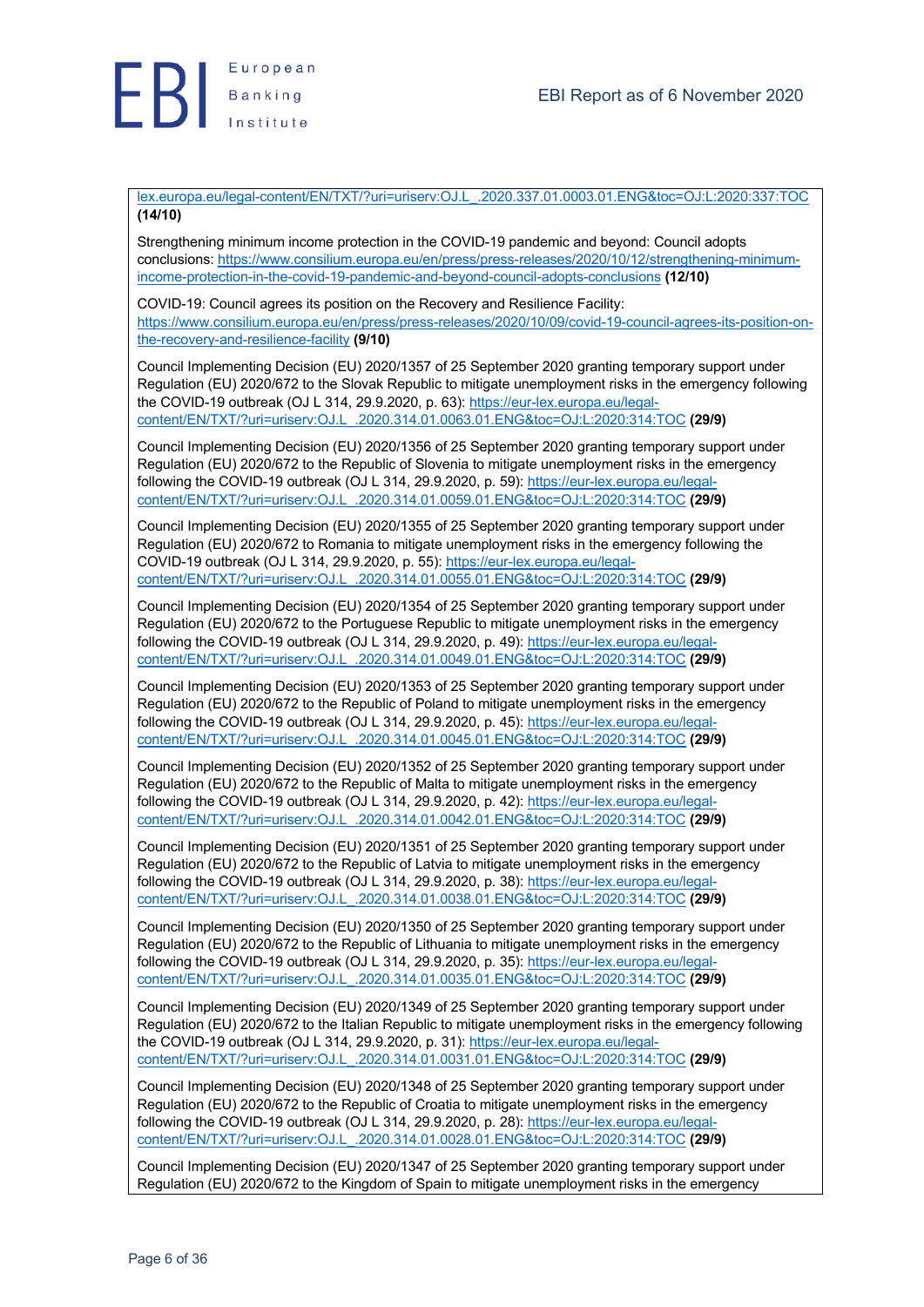

following the COVID-19 outbreak (OJ L 314, 29.9.2020, p. 24): https://eur-lex.europa.eu/legalcontent/EN/TXT/?uri=uriserv:OJ.L\_.2020.314.01.0024.01.ENG&toc=OJ:L:2020:314:TOC **(29/9)**

Council Implementing Decision (EU) 2020/1346 of 25 September 2020 granting temporary support under Regulation (EU) 2020/672 to the Hellenic Republic to mitigate unemployment risks in the emergency following the COVID-19 outbreak (OJ L 314, 29.9.2020, p. 21): https://eur-lex.europa.eu/legalcontent/EN/TXT/?uri=uriserv:OJ.L\_.2020.314.01.0021.01.ENG&toc=OJ:L:2020:314:TOC **(29/9)**

Council Implementing Decision (EU) 2020/1345 of 25 September 2020 granting temporary support under Regulation (EU) 2020/672 to the Czech Republic to mitigate unemployment risks in the emergency following the COVID-19 outbreak (OJ L 314, 29.9.2020, p. 17): https://eur-lex.europa.eu/legalcontent/EN/TXT/?uri=uriserv:OJ.L\_.2020.314.01.0017.01.ENG&toc=OJ:L:2020:314:TOC **(29/9)**

Council Implementing Decision (EU) 2020/1344 of 25 September 2020 granting temporary support under Regulation (EU) 2020/672 to the Republic of Cyprus to mitigate unemployment risks in the emergency following the COVID-19 outbreak (OJ L 314, 29.9.2020, p. 13): https://eur-lex.europa.eu/legalcontent/EN/TXT/?uri=uriserv:OJ.L\_.2020.314.01.0013.01.ENG&toc=OJ:L:2020:314:TOC **(29/9)**

Council Implementing Decision (EU) 2020/1343 of 25 September 2020 on granting temporary support under Regulation (EU) 2020/672 to the Republic of Bulgaria to mitigate unemployment risks in the emergency following the COVID-19 outbreak (OJ L 314, 29.9.2020, p. 10): https://eur-lex.europa.eu/legalcontent/EN/TXT/?uri=uriserv:OJ.L\_.2020.314.01.0010.01.ENG&toc=OJ:L:2020:314:TOC **(29/9)**

Council Implementing Decision (EU) 2020/1342 of 25 September 2020 granting temporary support under Regulation (EU) 2020/672 to the Kingdom of Belgium to mitigate unemployment risks in the emergency following the COVID-19 outbreak (OJ L 314, 29.9.2020, p. 4): https://eur-lex.europa.eu/legalcontent/EN/TXT/?uri=uriserv:OJ.L\_.2020.314.01.0004.01.ENG&toc=OJ:L:2020:314:TOC **(29/9)**

Addressing COVID-19: Council approves €6.2 billion budget increase for 2020: https://www.consilium.europa.eu/en/press/press-releases/2020/09/11/addressing-covid-19-council-approves-6-2-billion-budget-increase-for-2020 **(11/9)**

COVID-19 transport measures: Council agrees its position on temporary derogations in support of the rail sector: https://www.consilium.europa.eu/en/press/press-releases/2020/09/09/covid-19-transport-measurescouncil-agrees-its-position-on-temporary-derogations-in-support-of-the-rail-sector **(9/9)**

Council Decision (EU) 2020/1253 of 4 September 2020 further extending the temporary derogation from the Council's Rules of Procedure introduced by Decision (EU) 2020/430, and extended by Decisions (EU) 2020/556, (EU) 2020/702 and (EU) 2020/970, in view of the travel difficulties caused by the COVID-19 pandemic in the Union (OJ L 294, 8.9.2020, p. 1): https://eur-lex.europa.eu/legalcontent/EN/TXT/?uri=uriserv:OJ.L\_.2020.294.01.0001.01.ENG&toc=OJ:L:2020:294:TOC **(8/9)**

Council Recommendation (EU) 2020/1186 of 7 August 2020 amending Council Recommendation (EU) 2020/912 on the temporary restriction on non-essential travel into the EU and the possible lifting of such restriction (OJ L 261, 11.8.2020, p. 83): https://eur-lex.europa.eu/legalcontent/EN/TXT/?uri=uriserv:OJ.L\_.2020.261.01.0083.01.ENG&toc=OJ:L:2020:261:FULL **(11/8)**

Council Recommendation (EU) 2020/1144 of 30 July 2020 amending Recommendation (EU) 2020/912 on the temporary restriction on non-essential travel into the EU and the possible lifting of such restriction (OJ L 248, 31.7.2020, p. 26): https://eur-lex.europa.eu/legal-

content/EN/TXT/?uri=uriserv:OJ.L\_.2020.248.01.0026.01.ENG&toc=OJ:L:2020:248:TOC **(31/7)**

Council Implementing Regulation (EU) 2020/1112 of 20 July 2020 amending Implementing Regulation (EU) 2019/2026 as regards the dates of application in response to the COVID-19 pandemic (OJ L 244, 29.7.2020, p. 9): https://eur-lex.europa.eu/legal-

content/EN/TXT/?uri=uriserv:OJ.L\_.2020.244.01.0009.01.ENG&toc=OJ:L:2020:244:TOC **(29/7)**

Council Decision (EU) 2020/1109 of 20 July 2020 amending Directives (EU) 2017/2455 and (EU) 2019/1995 as regards the dates of transposition and application in response to the COVID-19 pandemic (OJ L 244, 29.7.2020, p. 3): https://eur-lex.europa.eu/legalcontent/EN/TXT/?uri=uriserv:OJ.L\_.2020.244.01.0003.01.ENG&toc=OJ:L:2020:244:TOC **(29/7)**

Council Regulation (EU) 2020/1108 of 20 July 2020 amending Regulation (EU) 2017/2454 as regards the

dates of application in response to the COVID-19 pandemic (OJ L 244, 29.7.2020, p. 1): https://eur-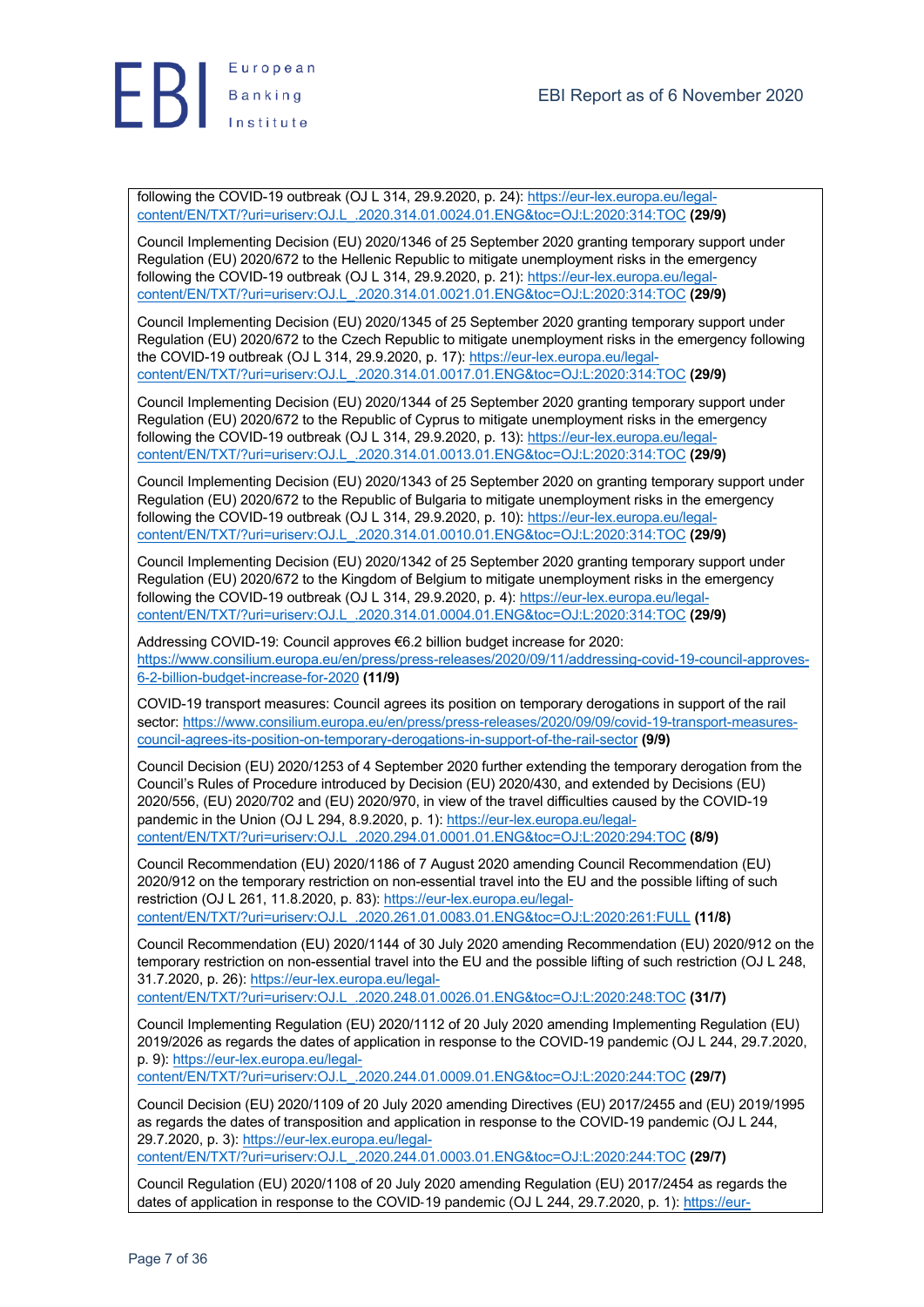

lex.europa.eu/legal-content/EN/TXT/?uri=uriserv:OJ.L\_.2020.244.01.0001.01.ENG&toc=OJ:L:2020:244:TOC **(29/7)**

Council Recommendation (EU) 2020/1052 of 16 July 2020 amending Council Recommendation (EU) 2020/912 on the temporary restriction on non-essential travel into the EU and the possible lifting of such restriction (OJ L 230, 17.7.2020, p. 26): https://eur-lex.europa.eu/legalcontent/EN/TXT/?uri=uriserv:OJ.L\_.2020.230.01.0026.01.ENG&toc=OJ:L:2020:230:TOC **(17/7)**

Council Recommendation (EU) 2020/912 of 30 June 2020 on the temporary restriction on non-essential travel into the EU and the possible lifting of such restriction (OJ L 208I, 1.7.2020, p. 1): https://eurlex.europa.eu/legal-content/EN/TXT/?uri=uriserv:OJ.LI.2020.208.01.0001.01.ENG&toc=OJ:L:2020:208I:TOC **(1/7)**

Council Directive (EU) 2020/876 of 24 June 2020 amending Directive 2011/16/EU to address the urgent need to defer certain time limits for the filing and exchange of information in the field of taxation because of the COVID-19 pandemic (OJ L 204, 26.6.2020, p. 46): https://eur-lex.europa.eu/legalcontent/EN/TXT/?uri=uriserv:OJ.L\_.2020.204.01.0046.01.ENG&toc=OJ:L:2020:204:TOC **(26/6)**

Council Decision (EU) 2020/768 of 9 June 2020 amending Decision (EU) 2016/915 as regards the reference period intended to be used for measuring the growth of CO2 emissions, to take account of the consequences of the COVID-19 pandemic in the context of CORSIA (OJ L 187, 12.6.2020, p. 10): https://eurlex.europa.eu/legalcontent/EN/TXT/?uri=uriserv:OJ.L\_.2020.187.01.0010.01.ENG&toc=OJ:L:2020: 187:TOC **(12/6)**

Council Decision (EU) 2020/702 of 20 May 2020 further extending the temporary derogation from the Council's Rules of Procedure introduced by Decision (EU) 2020/430 and extended by Decision (EU) 2020/556 in view of the travel difficulties caused by the COVID-19 pandemic in the Union (OJ L 165, 27.5.2020, p. 38): https://eur-lex.europa.eu/legal-

content/EN/TXT/?uri=uriserv:OJ.L\_.2020.165.01.0038.01.ENG&toc=OJ:L:2020:165:FULL **(27/5)**

Council Regulation (EU) 2020/699 of 25 May 2020 on temporary measures concerning the general meetings of European companies (SEs) and of European Cooperative Societies (SCEs) (OJ L 165, 27.5.2020, p. 25): https://eur-lex.europa.eu/legal-

content/EN/TXT/?uri=uriserv:OJ.L\_.2020.165.01.0025.01.ENG&toc=OJ:L:2020:165:FULL **(27/5)**

Council Regulation (EU) 2020/672 of 19 May 2020 on the establishment of a European instrument for temporary support to mitigate unemployment risks in an emergency (SURE) following the COVID-19 outbreak (OJ L 159, 20.5.2020, p. 1): https://eur-lex.europa.eu/legalcontent/EN/TXT/?uri=uriserv:OJ.L\_.2020.159.01.0001.01.ENG&toc=OJ:L:2020:159:TOC **(20/5)**

Council Regulation (EU) 2020/521 of 14 April 2020 activating the emergency support under Regulation (EU) 2016/369, and amending its provisions taking into account the COVID-19 outbreak (OJ L 117, 15.4.2020, p. 3): https://eur-lex.europa.eu/legal-content/EN/TXT/?uri=CELEX:32020R0521 **(15/4)**

Council conclusions on Covid-19 (OJ C 57, 20.2.2020, p. 4): https://eur-lex.europa.eu/legalcontent/EN/TXT/?uri=CELEX:52020XG0220(01) **(20/2)**

### **3. European Parliament and Council of the EU**

Regulation (EU) 2020/1429 of the European Parliament and of the Council of 7 October 2020 establishing measures for a sustainable rail market in view of the COVID-19 outbreak (OJ L 333, 12.10.2020, p. 1): https://eur-lex.europa.eu/legal-

content/EN/TXT/?uri=uriserv:OJ.L\_.2020.333.01.0001.01.ENG&toc=OJ:L:2020:333:TOC **(12/10)**

Regulation (EU) 2020/1043 of the European Parliament and of the Council of 15 July 2020 on the conduct of clinical trials with and supply of medicinal products for human use containing or consisting of genetically modified organisms intended to treat or prevent coronavirus disease (COVID-19) (OJ L 231, 17.7.2020, p. 12): https://eur-lex.europa.eu/legal-

content/EN/TXT/?uri=uriserv:OJ.L\_.2020.231.01.0012.01.ENG&toc=OJ:L:2020:231:TOC **(17/7)**

Regulation (EU) 2020/873 of the European Parliament and of the Council of 24 June 2020 amending Regulations (EU) No 575/2013 and (EU) 2019/876 as regards certain adjustments in response to the COVID-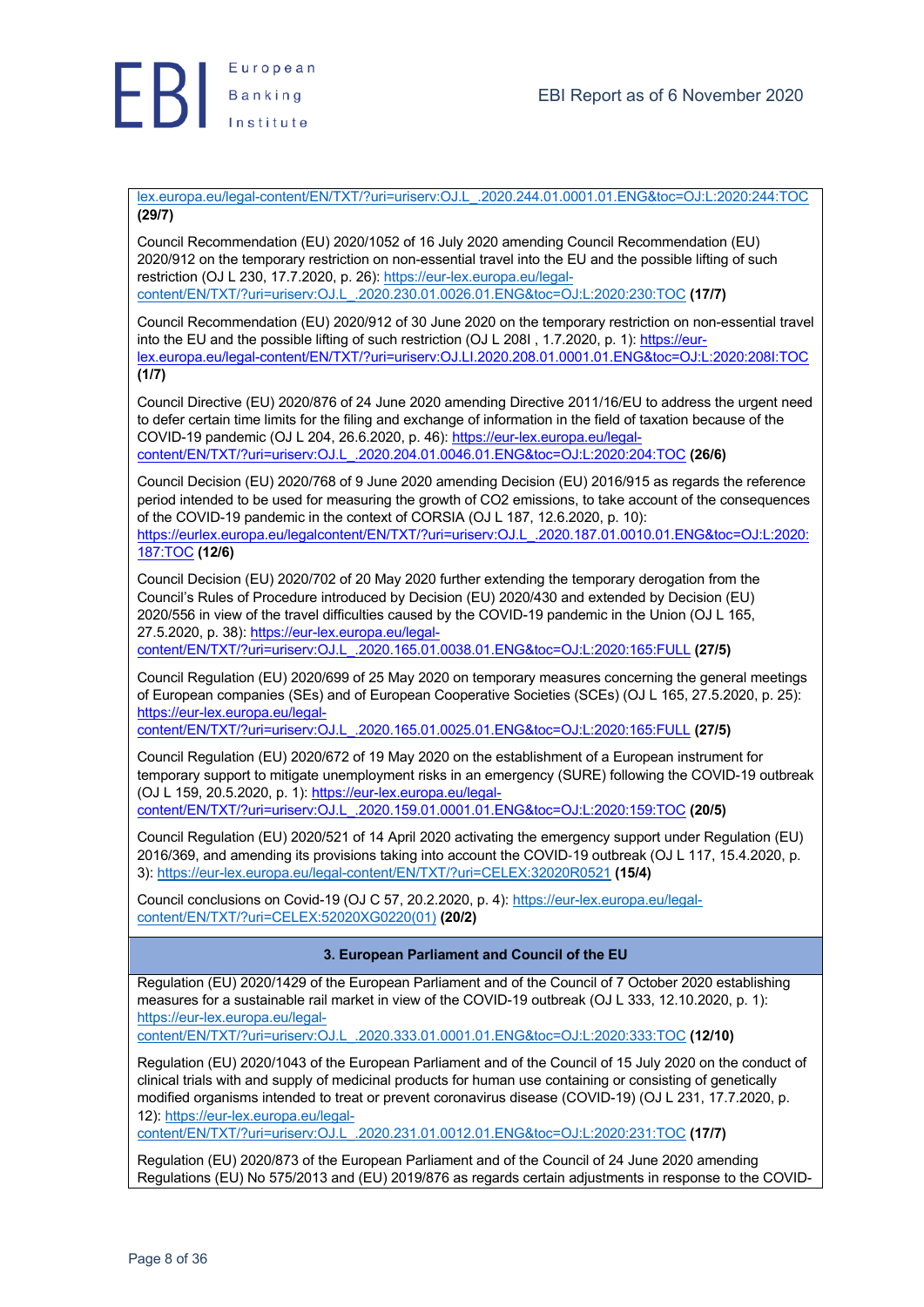

19 pandemic (OJ L 204, 26.6.2020, p. 4): https://eur-lex.europa.eu/legalcontent/EN/TXT/?uri=uriserv:OJ.L\_.2020.204.01.0004.01.ENG&toc=OJ:L:2020:204:TOC **(26/6)**

Regulation (EU) 2020/872 of the European Parliament and of the Council of 24 June 2020 amending Regulation (EU) No 1305/2013 as regards a specific measure to provide exceptional temporary support under the European Agricultural Fund for Rural Development (EAFRD) in response to the COVID-19 outbreak (OJ L 204, 26.6.2020, p. 1): https://eur-lex.europa.eu/legalcontent/EN/TXT/?uri=uriserv:OJ.L\_.2020.204.01.0001.01.ENG&toc=OJ:L:2020:204:TOC **(26/6)**

Decision (EU) 2020/701 of the European Parliament and of the Council of 25 May 2020 on providing macrofinancial assistance to enlargement and neighbourhood partners in the context of the COVID-19 pandemic (OJ L 165, 27.5.2020, p. 31): https://eur-lex.europa.eu/legal-

content/EN/TXT/?uri=uriserv:OJ.L\_.2020.165.01.0031.01.ENG&toc=OJ:L:2020:165:FULL **(27/5)**

Directive (EU) 2020/700 of the European Parliament and of the Council of 25 May 2020 amending Directives (EU) 2016/797 and (EU) 2016/798, as regards the extension of their transposition periods (OJ L 165, 27.5.2020, p. 27): https://eur-lex.europa.eu/legal-

content/EN/TXT/?uri=uriserv:OJ.L\_.2020.165.01.0027.01.ENG&toc=OJ:L:2020:165:FULL **(27/5)**

Regulation (EU) 2020/698 of the European Parliament and of the Council of 25 May 2020 laying down specific and temporary measures in view of the COVID-19 outbreak concerning the renewal or extension of certain certificates, licences and authorisations and the postponement of certain periodic checks and periodic training in certain areas of transport legislation ( OJ L 165, 27.5.2020, p. 10): https://eur-lex.europa.eu/legalcontent/EN/TXT/?uri=uriserv:OJ.L\_.2020.165.01.0010.01.ENG&toc=OJ:L:2020:165:FULL **(27/5)**

Regulation (EU) 2020/697 of the European Parliament and of the Council of 25 May 2020 amending Regulation (EU) 2017/352, so as to allow the managing body of a port or the competent authority to provide flexibility in respect of the levying of port infrastructure charges in the context of the COVID-19 outbreak (OJ L 165, 27.5.2020, p. 7): https://eur-lex.europa.eu/legal-

content/EN/TXT/?uri=uriserv:OJ.L\_.2020.165.01.0007.01.ENG&toc=OJ:L:2020:165:FULL **(27/5)**

Regulation (EU) 2020/696 of the European Parliament and of the Council of 25 May 2020 amending Regulation (EC) No 1008/2008 on common rules for the operation of air services in the Community in view of the COVID-19 pandemic (OJ L 165, 27.5.2020, p. 1): https://eur-lex.europa.eu/legalcontent/EN/TXT/?uri=uriserv%3AOJ.L\_.2020.165.01.0001.01.ENG&toc=OJ%3AL%3A2020%3A165%3AFUL L **(27/5)**

Regulation (EU) 2020/560 of the European Parliament and of the Council of 23 April 2020 amending Regulations (EU) No 508/2014 and (EU) No 1379/2013 as regards specific measures to mitigate the impact of the COVID-19 outbreak in the fishery and aquaculture sector (OJ L 130, 24.4.2020, p. 11): https://eurlex.europa.eu/legal-content/EN/TXT/?uri=CELEX:32020R0560 **(24/4)**

Regulation (EU) 2020/558 of the European Parliament and of the Council of 23 April 2020 amending Regulations (EU) No 1301/2013 and (EU) No 1303/2013 as regards specific measures to provide exceptional flexibility for the use of the European Structural and Investments Funds in response to the COVID-19 outbreak (OJ L 130, 24.4.2020, p. 1): https://eur-lex.europa.eu/legalcontent/EN/TXT/?uri=CELEX:32020R0558 **(24/4)**

Regulation (EU) 2020/558 of the European Parliament and of the Council of 23 April 2020 amending Regulations (EU) No 1301/2013 and (EU) No 1303/2013 as regards specific measures to provide exceptional flexibility for the use of the European Structural and Investments Funds in response to the COVID-19 outbreak: https://eur-lex.europa.eu/eli/reg/2020/558/oj (OJ L 130, 24.4.2020, p.1) **(24/4)**

Regulation (EU) 2020/559 of the European Parliament and of the Council of 23 April 2020 amending Regulation (EU) No 223/2014 as regards the introduction of specific measures for addressing the outbreak of COVID-19 (OJ L 130, 24.4.2020, p. 7): https://eur-lex.europa.eu/legalcontent/EN/TXT/?uri=CELEX:32020R0559 **(24/4)**

Decision (EU) 2020/547 of the European Parliament and of the Council of 17 April 2020 on the mobilisation of the Contingency Margin in 2020 to provide emergency assistance to Member States and further reinforce the Union Civil Protection Mechanism/rescEU in response to the COVID-19 outbreak (OJ L 125, 21.4.2020, p. 5): https://eur-lex.europa.eu/legal-content/EN/TXT/?uri=CELEX:32020D0547 **(21/4)**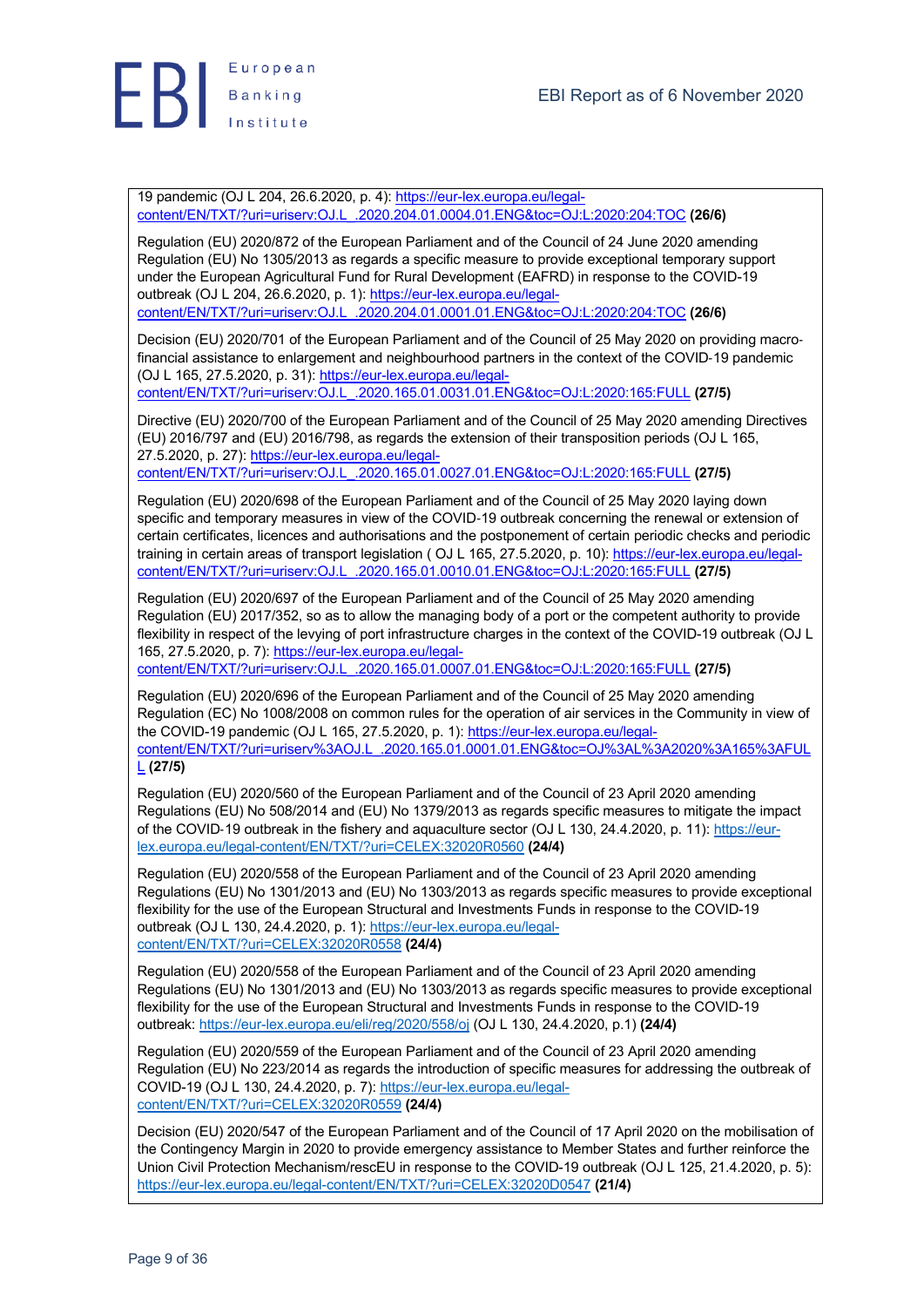

Decision (EU) 2020/546 of the European Parliament and of the Council of 17 April 2020 on the mobilisation of the Flexibility Instrument to finance immediate budgetary measures in the context of the COVID-19 outbreak (OJ L 125, 21.4.2020, p. 3): https://eur-lex.europa.eu/legal-content/EN/TXT/?uri=CELEX:32020D0546 **(21/4)**

Decision (EU) 2020/545 of the European Parliament and of the Council of 17 April 2020 on the mobilisation of the Flexibility Instrument to finance immediate budgetary measures in the context of the COVID-19 outbreak and a reinforcement of the European Public Prosecutor's Office (OJ L 125, 21.4.2020, p. 1): https://eurlex.europa.eu/legal-content/EN/TXT/?uri=CELEX:32020D0545 **(21/4)**

Regulation (EU) 2020/461 of the European Parliament and of the Council of 30 March 2020 amending Council Regulation (EC) No 2012/2002 in order to provide financial assistance to Member States and to countries negotiating their accession to the Union that are seriously affected by a major public health emergency (OJ L 99, 31.3.2020, p. 9): https://eur-lex.europa.eu/legalcontent/EN/TXT/?uri=CELEX:32020R0461 **(31/3)**

Regulation (EU) 2020/460 of the European Parliament and of the Council of 30 March 2020 amending Regulations (EU) No 1301/2013, (EU) No 1303/2013 and (EU) No 508/2014 as regards specific measures to mobilise investments in the healthcare systems of Member States and in other sectors of their economies in response to the COVID-19 outbreak (Coronavirus Response Investment Initiative) (OJ L 99, 31.3.2020, p. 5): https://eur-lex.europa.eu/legal-content/EN/TXT/?uri=CELEX:32020R0460 **(31/3)**

Regulation (EU) 2020/459 of the European Parliament and of the Council of 30 March 2020 amending Council Regulation (EEC) No 95/93 on common rules for the allocation of slots at Community airports (OJ L 99, 31.3.2020, p. 1): https://eur-lex.europa.eu/legal-content/EN/TXT/?uri=CELEX:32020R0459 **(31/3)**

### **4. European Commission**

### **Decisions and Regulations**

Commission Implementing Regulation (EU) 2020/1627 of 3 November 2020 on exceptional measures for the third reference period (2020-2024) of the single European sky performance and charging scheme due to the COVID-19 pandemic (OJ L 366, 4.11.2020, p. 7):https://eur-lex.europa.eu/legalcontent/EN/TXT/?uri=uriserv%3AOJ.L\_.2020.366.01.0007.01.ENG&toc=OJ%3AL%3A2020%3A366%3ATOC

**(4/11)**

Commission Decision (EU) 2020/1573 of 28 October 2020 amending Decision (EU) 2020/491 on relief from import duties and VAT exemption on importation granted for goods needed to combat the effects of the COVID-19 outbreak during 2020 (OJ L 359, 29.10.2020, p. 8): https://eur-lex.europa.eu/legalcontent/EN/TXT/?uri=uriserv%3AOJ.L\_.2020.359.01.0008.01.ENG&toc=OJ%3AL%3A2020%3A359%3ATOC **(29/10)**

Commission Delegated Regulation (EU) 2020/1564 of 6 August 2020 amending Delegated Regulation (EU) 2018/985 as regards its transitional provisions in order to address the impact of the COVID-19 crisis (OJ L 358, 28.10.2020, p. 1): https://eur-lex.europa.eu/legal-

content/EN/TXT/?uri=uriserv%3AOJ.L\_.2020.358.01.0001.01.ENG&toc=OJ%3AL%3A2020%3A358%3ATOC **(28/10)**

Commission Delegated Regulation (EU) 2020/1477 of 14 October 2020 amending Council Regulation (EEC) No 95/93 as regards the temporary extension of exceptional measures to address the consequences caused by the COVID-19 pandemic (OJ L 338, 15.10.2020, p. 4): https://eur-lex.europa.eu/legalcontent/EN/TXT/?uri=uriserv:OJ.L\_.2020.338.01.0004.01.ENG&toc=OJ:L:2020:338:TOC **(15/10)**

Commission Regulation (EU) 2020/1474 of 13 October 2020 amending Regulation (EU) No 360/2012 as regards the prolongation of its period of application and a time-bound derogation for undertakings in difficulty to take into account the impact of the COVID-19 pandemic (Text with EEA relevance) (OJ L 337, 14.10.2020, p. 1): https://eur-lex.europa.eu/legal-

content/EN/TXT/?uri=uriserv:OJ.L\_.2020.337.01.0001.01.ENG&toc=OJ:L:2020:337:TOC **(14/10)**

Commission Implementing Regulation (EU) 2020/1341 of 28 September 2020 amending Implementing Regulation (EU) 2020/466 as regards the period of application of temporary measures (OJ L 314, 29.9.2020,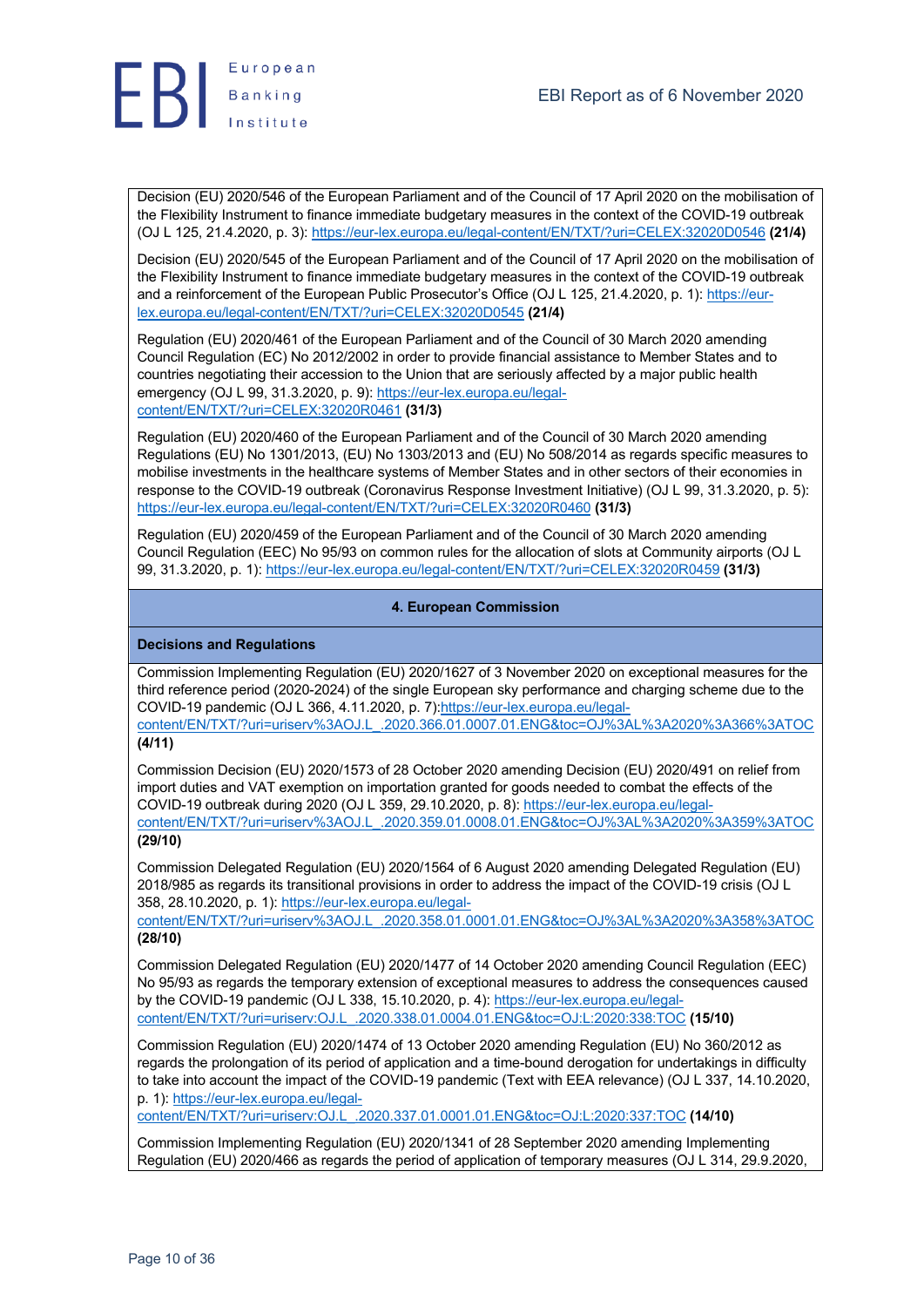

p. 2): https://eur-lex.europa.eu/legal-

content/EN/TXT/?uri=uriserv:OJ.L\_.2020.314.01.0002.01.ENG&toc=OJ:L:2020:314:TOC **(29/9)**

Commission Implementing Regulation (EU) 2020/1318 of 22 September 2020 amending Implementing Regulations (EU) 2020/21 and (EU) No 2020/194 as regards the dates of application in response to the COVID-19 pandemic (OJ L 309, 23.9.2020, p. 4): https://eur-lex.europa.eu/legalcontent/EN/TXT/?uri=uriserv:OJ.L\_.2020.309.01.0004.01.ENG&toc=OJ:L:2020:309:TOC **(23/9)**

Commission Delegated Regulation (EU) 2020/1275 of 6 July 2020 amending Delegated Regulation (EU) 2020/592 on temporary exceptional measures derogating from certain provisions of Regulation (EU) No 1308/2013 of the European Parliament and of the Council to address the market disturbance in the fruit and vegetables and wine sectors caused by the COVID-19 pandemic and measures linked to it (OJ L 300, 14.9.2020, p. 26): https://eur-lex.europa.eu/legal-

content/EN/TXT/?uri=uriserv:OJ.L\_.2020.300.01.0026.01.ENG&toc=OJ:L:2020:300:TOC **(14/9)**

Commission Implementing Regulation (EU) 2020/1177 of 7 August 2020 amending Implementing Regulation (EU) 2020/469 as regards postponing dates of application of certain measures in the context of the COVID-19 pandemic (OJ L 259, 10.8.2020, p. 12): https://eur-lex.europa.eu/legalcontent/EN/TXT/?uri=uriserv:OJ.L\_.2020.259.01.0012.01.ENG&toc=OJ:L:2020:259:FULL **(10/8)**

Commission Implementing Regulation (EU) 2020/1176 of 7 August 2020 amending Implementing Regulation (EU) 2019/1387 as regards postponing dates of application of certain measures in the context of the COVID-19 pandemic (OJ L 259, 10.8.2020, p. 10): https://eur-lex.europa.eu/legal-

content/EN/TXT/?uri=uriserv%3AOJ.L\_.2020.259.01.0010.01.ENG&toc=OJ%3AL%3A2020%3A259%3AFUL L **(10/8)**

Commission Decision (EU) 2020/1101 of 23 July 2020 amending Decision (EU) 2020/491 on relief from import duties and VAT exemption on importation granted for goods needed to combat the effects of the COVID-19 outbreak during 2020 (notified under document number (OJ L 241, 27.7.2020, p. 36): https://eurlex.europa.eu/legal-content/EN/TXT/?uri=uriserv:OJ.L\_.2020.241.01.0036.01.ENG&toc=OJ:L:2020:241:TOC **(27/7)**

Commission Delegated Regulation (EU) 2020/1069 of 19 June 2020 amending Delegated Regulation (EU) No 877/2013 supplementing Regulation (EU) No 473/2013 of the European Parliament and of the Council on common provisions for monitoring and assessing draft budgetary plans and ensuring the correction of excessive deficit of the Member States in the euro area (OJ L 234, 21.7.2020, p. 8): https://eurlex.europa.eu/legal-content/EN/TXT/?uri=uriserv:OJ.L\_.2020.234.01.0008.01.ENG&toc=OJ:L:2020:234:TOC **(21/7)**

Commission Implementing Decision (EU) 2020/1023 of 15 July 2020 amending Implementing Decision (EU) 2019/1765 as regards the cross-border exchange of data between national contact tracing and warning mobile applications with regard to combatting the COVID-19 pandemic (OJ L 227I, 16.7.2020, p. 1): https://eur-lex.europa.eu/legal-

content/EN/TXT/?uri=uriserv:OJ.LI.2020.227.01.0001.01.ENG&toc=OJ:L:2020:227I:TOC **(16/7)**

Commission Implementing Regulation (EU) 2020/1027 of 14 July 2020 on amending Implementing Regulations (EU) No 771/2014, (EU) No 1242/2014 and (EU) No 1243/2014 as regards the implementation and monitoring of specific measures to mitigate the impact of the COVID-19 outbreak in the fishery and aquaculture sector (OJ L 227, 16.7.2020, p. 1): https://eur-lex.europa.eu/legalcontent/EN/TXT/?uri=uriserv:OJ.L\_.2020.227.01.0001.01.ENG&toc=OJ:L:2020:227:TOC **(16/7)**

Commission Implementing Regulation (EU) 2020/1009 of 10 July 2020 amending Implementing Regulations (EU) No 808/2014 and (EU) No 809/2014 as regards certain measures to address the crisis caused by the COVID-19 outbreak (OJ L 224, 13.7.2020, p. 1): https://eur-lex.europa.eu/legalcontent/EN/TXT/?uri=uriserv:OJ.L\_.2020.224.01.0001.01.ENG&toc=OJ:L:2020:224:TOC **(13/7)**

Commission Regulation (EU) 2020/972 of 2 July 2020 amending Regulation (EU) No 1407/2013 as regards its prolongation and amending Regulation (EU) No 651/2014 as regards its prolongation and relevant adjustments (OJ L 215, 7.7.2020, p. 3): https://eur-lex.europa.eu/legalcontent/EN/TXT/?uri=uriserv:OJ.L\_.2020.215.01.0003.01.ENG&toc=OJ:L:2020:215:FULL **(8/7)**

Commission Implementing Regulation (EU) 2020/977 of 7 July 2020 derogating from Regulations (EC) No 889/2008 and (EC) No 1235/2008 as regards controls on the production of organic products due to the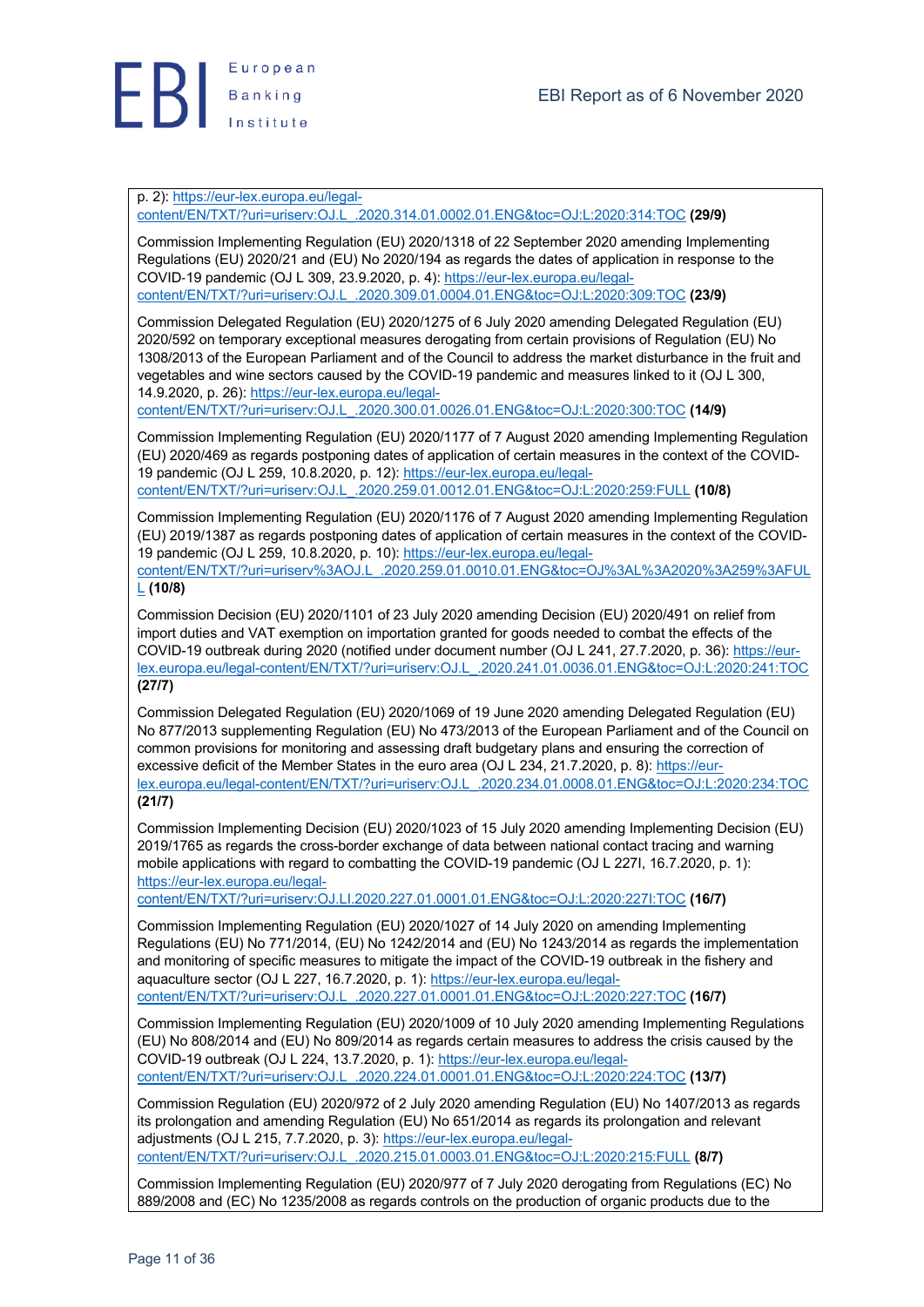

COVID-19 pandemic (OJ L 217, 8.7.2020, p. 1): https://eur-lex.europa.eu/legalcontent/EN/TXT/?uri=uriserv:OJ.L\_.2020.217.01.0001.01.ENG&toc=OJ:L:2020:217:TOC **(8/7)**

Commission Implementing Regulation (EU) 2020/910 of 30 June 2020 amending Implementing Regulations (EU) 2015/1998, (EU) 2019/103 and (EU) 2019/1583 as regards the re-designation of airlines, operators and entities providing security controls for cargo and mail arriving from third countries, as well as the postponement of certain regulatory requirements in the area of cybersecurity, background check, explosive detection systems equipment standards, and explosive trace detection equipment, because of the COVID-19 pandemic (OJ L 208, 1.7.2020, p. 43): https://eur-lex.europa.eu/legalcontent/EN/TXT/?uri=uriserv:OJ.L\_.2020.208.01.0043.01.ENG&toc=OJ:L:2020:208:TOC **(1/7)**

Commission Implementing Regulation (EU) 2020/891 of 26 June 2020 amending Implementing Regulation (EU) No 447/2014 as regards specific provisions to align the provisions for the implementation of crossborder cooperation programmes financed under the Instrument for Pre-accession Assistance (IPA) with specific measures in response to the COVID-19 pandemic (OJ L 206, 30.6.2020, p. 3): https://eurlex.europa.eu/legal-content/EN/TXT/?uri=uriserv:OJ.L\_.2020.206.01.0003.01.ENG&toc=OJ:L:2020:206:TOC **(30/6)**

Commission Delegated Regulation (EU) 2020/884 of 4 May 2020 derogating in respect of the year 2020 from Delegated Regulation (EU) 2017/891 as regards the fruit and vegetables sector and from Delegated Regulation (EU) 2016/1149 as regards the wine sector in connection with the COVID-19 pandemic (OJ L 205, 29.6.2020, p. 1): https://eur-

lex.europa.eu/legalcontent/EN/TXT/?uri=uriserv:OJ.L\_.2020.205.01.0001.01.ENG&toc=OJ:L:2020:205:TOC **(29/6)**

Commission Implementing Regulation (EU) 2020/879 of 23 June 2020 amending Implementing Regulation (EU) No 897/2014 as regards specific provisions to align the provisions for the implementation of crossborder cooperation programmes financed under the European Neighbourhood Instrument with specific measures in response to the COVID-19 pandemic (OJ L 203, 26.6.2020, p. 59): https://eurlex.europa.eu/legal-content/EN/TXT/?uri=uriserv:OJ.L\_.2020.203.01.0059.01.ENG&toc=OJ:L:2020:203:TOC

**(26/6)**

Commission Delegated Regulation (EU) 2020/866 of 28 May 2020 amending Delegated Regulation (EU) 2016/101 supplementing Regulation (EU) No 575/2013 of the European Parliament and of the Council with regard to regulatory technical standards for prudent valuation under Article 105(14) of Regulation (EU) No 575/2013 (OJ L 201, 25.6.2020, p. 1): https://eur-

lex.europa.eu/legalcontent/EN/TXT/?uri=uriserv:OJ.L\_.2020.201.01.0001.01.ENG&toc=OJ:L:2020:201:TOC **(25/6)**

Commission Implementing Regulation (EU) 2020/746 of 4 June 2020 amending Implementing Regulation (EU) 2019/947 as regards postponing dates of application of certain measures in the context of the COVID-19 pandemic (OJ L 176, 5.6.2020, p. 13): https://eur-lex.europa.eu/legalcontent/EN/TXT/?uri=uriserv:OJ.L\_.2020.176.01.0013.01.ENG&toc=OJ:L:2020:176:TOC **(5/6)**

Commission Implementing Regulation (EU) 2020/745 of 4 June 2020 amending Regulation (EU) 2018/1042 as regards postponing dates of application of certain measures in the context of the COVID-19 pandemic (OJ L 176, 5.6.2020, p. 11): https://eur-lex.europa.eu/legal-

content/EN/TXT/?uri=uriserv:OJ.L\_.2020.176.01.0011.01.ENG&toc=OJ:L:2020:176:TOC **(5/6)**

Commission Implementing Regulation (EU) 2020/568 of 23 April 2020 making the exportation of certain products subject to the production of an export authorization (OJ L 129, 24.4.2020, p. 7): https://eurlex.europa.eu/legal-content/EN/TXT/?uri=CELEX:32020R0568 **(24/4)**

Commission Decision (EU) 2020/491 of 3 April 2020 on relief from import duties and VAT exemption on importation granted for goods needed to combat the effects of the COVID-19 outbreak during 2020 (OJ L 103I , 3.4.2020, p. 1): https://eur-lex.europa.eu/legal-content/EN/TXT/?uri=CELEX:32020D0491 **(3/4)**

Commission Implementing Regulation (EU) 2020/466 of 30 March 2020 on temporary measures to contain risks to human, animal and plant health and animal welfare during certain serious disruptions of Member States' control systems due to coronavirus disease (COVID-19) (OJ L 98, 31.3.2020, p. 30): https://eurlex.europa.eu/legal-content/EN/TXT/?uri=CELEX:32020R0466 **(31/3)**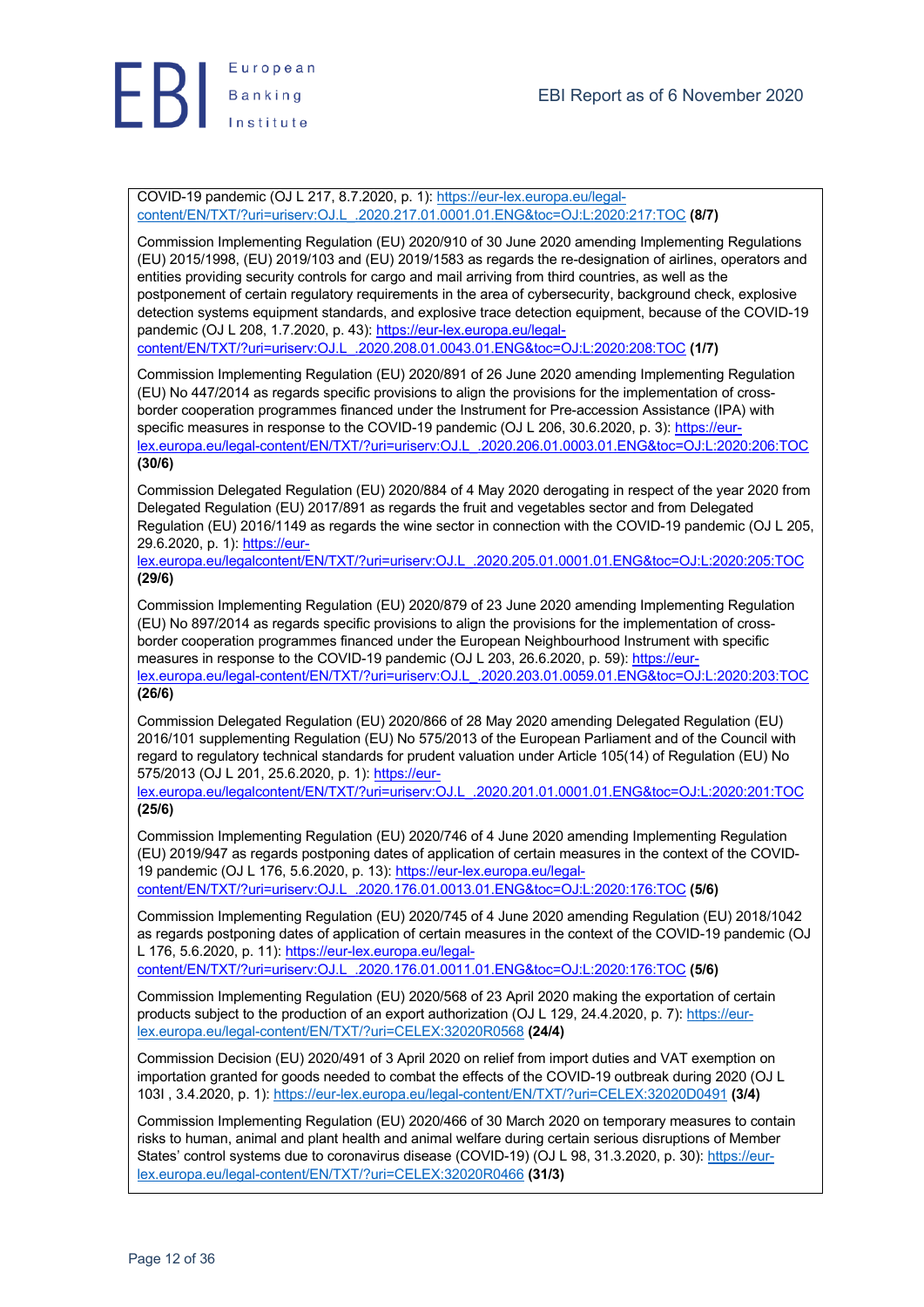



Commission Implementing Decision (EU) 2020/452 of 26 March 2020 amending Implementing Decision (EU) 2019/570 as regards capacities established to respond to low probability risks with a high impact (OJ L 94I , 27.3.2020, p. 1): https://eur-lex.europa.eu/legal-content/EN/TXT/?uri=CELEX:32020D0452 **(27/3)**

Commission Implementing Decision (EU) 2020/414 of 19 March 2020 amending Implementing Decision (EU) 2019/570 as regards medical stockpiling rescEU capacities (OJ L 82I, 19.3.2020, p. 1): https://eurlex.europa.eu/legal-content/EN/TXT/?uri=CELEX:32020D0414 **(19/3)**

Commission Implementing Regulation (EU) 2020/402 of 14 March 2020 making the exportation of certain products subject to the production of an export authorisation (OJ L 077I, 15.3.2020, p. 1): https://eurlex.europa.eu/legal-content/EN/TXT/?uri=CELEX%3A02020R0402-20200321 **(15/3)**

### **Proposals for legal acts**

Proposal for a Council recommendation on a coordinated approach to the restriction of free movement in response to the COVID-19 pandemic: https://ec.europa.eu/info/sites/info/files/council-proposal-coordinatedapproach-restriction-movement\_en.pdf **(4/9)**

Commission Regulation (EU) …/… of 2.7.2020 amending Regulation (EU) No 1407/2013 as regards its prolongation and amending Regulation (EU) No 651/2014 as regards its prolongation and relevant adjustments (C 2020 4349 final):

https://ec.europa.eu/competition/state\_aid/what\_is\_new/prolongation\_gber\_deminimis\_en.pdf **(2/7)**

Proposal for a Council Regulation establishing a European Union Recovery Instrument to support the recovery in the aftermath of the COVID-19 pandemic (COM 2020 441 final): https://ec.europa.eu/info/sites/info/files/about\_the\_european\_commission/eu\_budget/com\_2020\_441\_en\_act \_part1\_v13.pdf **(28/5)**

Proposal for a Regulation of the European Parliament and of the Council amending Regulation (EU) No 223/2014 as regards the introduction of specific measures for addressing the COVID-19 crisis (COM 2020 223 final): https://ec.europa.eu/info/sites/info/files/com\_2020\_223\_2\_en\_act\_part1\_v8.pdf **(28/5)**

Amended proposal for a Regulation of the European Parliament and of the Council establishing the Just Transition Fund (COM 2020 460 final):

https://ec.europa.eu/info/sites/info/files/about\_the\_european\_commission/eu\_budget/com\_2020\_460\_en\_act \_v6.pdf **(28/5)**

Proposal for a Regulation of the European Parliament and of the Council establishing a Recovery and Resilience Facility (COM 2020 408 final):

https://ec.europa.eu/info/sites/info/files/com\_2020\_408\_en\_act\_part1\_v9.pdf **(28/5)**

Proposal for a Regulation of the European Parliament and of the Council establishing a Technical Support Instrument (COM 2020 409 final):

https://ec.europa.eu/info/sites/info/files/about\_the\_european\_commission/eu\_budget/com\_2020\_409\_en\_act \_part1\_v7.pdf **(28/5)**

Amended proposal for a Regulation of the European Parliament and of the Council on the European Social Fund Plus (ESF+) (COM 2020 447 final):

https://ec.europa.eu/info/sites/info/files/about\_the\_european\_commission/eu\_budget/com\_2020\_447\_en\_act \_9.pdf **(28/5)**

Proposal for a Regulation of the European Parliament and of the Council amending Regulation (EU) No 1303/2013 as regards exceptional additional resources and implementing arrangements under the Investment for growth and jobs goal to provide assistance for fostering crisis repair in the context of the COVID-19 pandemic and preparing a green, digital and resilient recovery of the economy (REACT-EU) (COM 2020 451 final): https://ec.europa.eu/info/sites/info/files/com\_2020\_451\_act\_v8.pdf **(28/5)**

Amended proposal for a Regulation of the European Parliament and of the Council on the European Regional Development Fund and on the Cohesion Fund (COM 2020 452 final): https://ec.europa.eu/info/sites/info/files/com\_2020\_452\_en\_act\_v8.pdf **(28/5)**

Proposal for a Regulation of the European Parliament and of the Council on the public sector loan facility under the Just Transition Mechanism (COM 2020 453 final):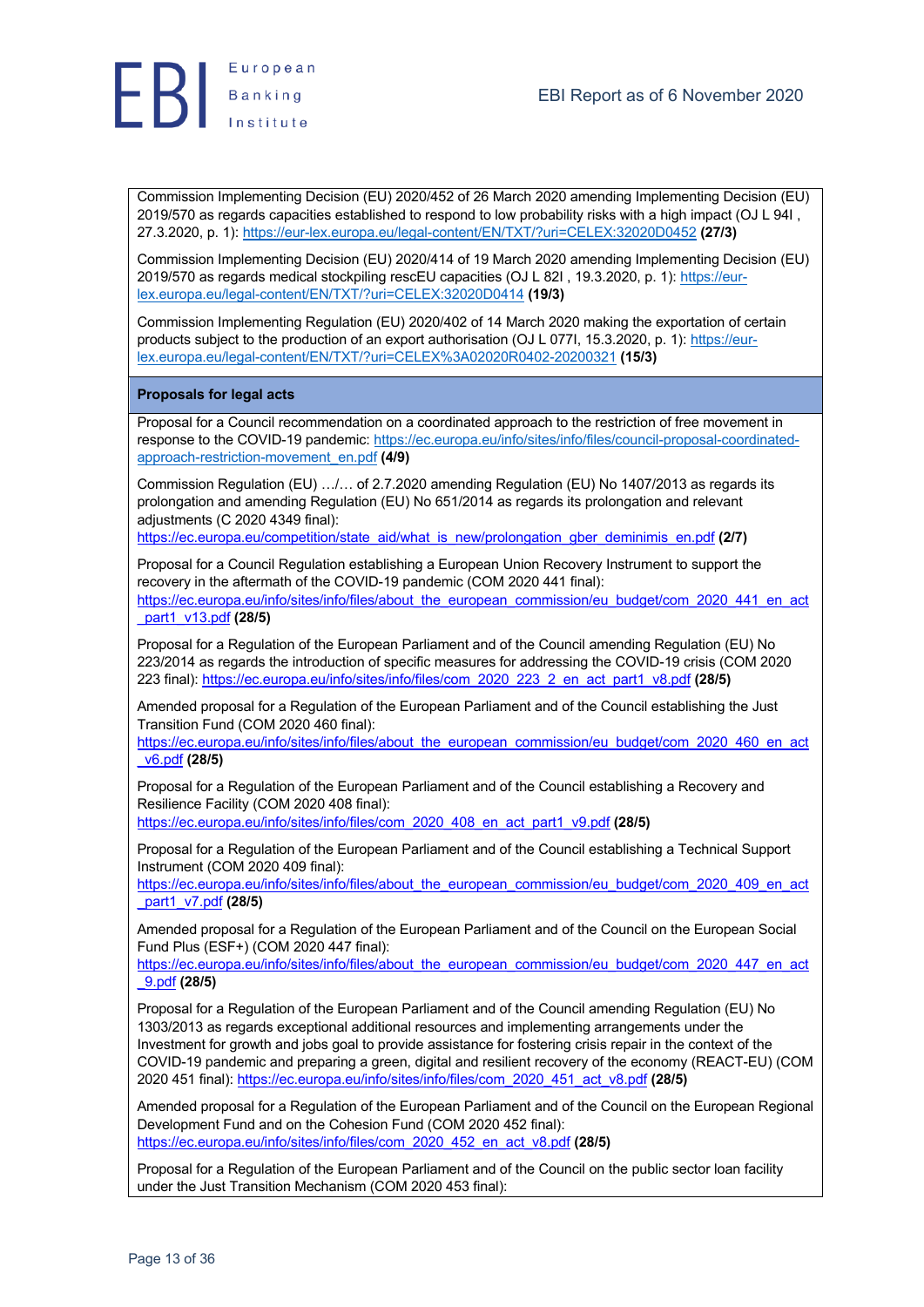

https://ec.europa.eu/info/sites/info/files/about\_the\_european\_commission/eu\_budget/com2020\_453\_en\_act part1\_v10.pdf **(28/5)**

Amended proposal for a Regulation of the European Parliament and of the Council laying down common provisions on the European Regional Development Fund, the European Social Fund Plus, the Cohesion Fund, the Just Transition Fund and the European Maritime and Fisheries Fund and financial rules for those and for the Asylum and Migration Fund, the Internal Security Fund and the Border Management and Visa Instrument (COM 2020 450 final): https://ec.europa.eu/info/sites/info/files/com2020\_450\_en\_act\_part1\_v8.pdf **(28/5)**

Proposal for a Regulation of the European Parliament and of the Council on the establishment of a Programme for the Union's action in the field of health –for the period 2021-2027 and repealing Regulation (EU) No 282/2014 ("EU4Health Programme") (COM 2020 405 final): https://ec.europa.eu/info/sites/info/files/com\_2020\_405\_en\_act\_v11.pdf **(28/5)**

Proposal for a Regulation of the European Parliament and of the Council amending Regulations (EU) No 575/2013 and (EU) 2019/876 as regards adjustments in response to the COVID-19 pandemic (COM/2020/310 final): https://ec.europa.eu/finance/docs/law/200428-banking-package-proposal\_en.pdf **(28/4)**

Proposal for a Regulation of the European Parliament and of the Council amending Regulation (EU) 2017/745 on medical devices as regards the dates of application of certain of its provisions (COM/2020/144 final): https://eur-lex.europa.eu/legal-content/EN/TXT/?uri=CELEX:52020PC0144 **(3/4)**

Proposal for a Decision of the European Parliament and of the Council amending Decision (EU) 2020/265 as regards adjustments to the amounts mobilised from the Flexibility Instrument for 2020 to be used for migration, refugee inflows and security threats, for immediate measures in the framework of the COVID-19 outbreak and for reinforcement of the European Public Prosecutor's Office (COM/2020/171 final): https://eurlex.europa.eu/legal-content/EN/TXT/?uri=CELEX:52020PC0171 **(2/4)**

Proposal for a Regulation of the European Parliament and of the Council amending Regulation (EU) No 223/2014 as regards the introduction of specific measures for addressing the COVID-19 crisis (COM/2020/141 final): https://eur-lex.europa.eu/legal-content/EN/TXT/?uri=CELEX:52020PC0141 **(2/4)**

Proposal for a Decision of the European Parliament and of the Council on the mobilisation of the Contingency Margin in 2020 to provide emergency assistance to Member States and further reinforce the Union Civil Protection Mechanism/rescEU in response to the COVID-19 outbreak (COM/2020/172 final): https://ec.europa.eu/info/sites/info/files/dab\_2-2020\_-\_emergency\_support\_instrument\_esi\_0.pdf **(2/4)**

Proposal for a Council Regulation amending Regulation (EU, Euratom) No 1311/2013 laying down the multiannual financial framework for the years 2014-2020 (COM/2020/174 final): https://ec.europa.eu/info/sites/info/files/com174final - en - proposal amendment mff regulation 2014-2020.pdf **(2/4)**

Proposal for a Council Regulation on the establishment of a European instrument for temporary support to mitigate unemployment risks in an emergency (SURE) following the COVID-19 outbreak (COM/2020/139 final): https://eur-lex.europa.eu/legal-content/EN/TXT/?qid=1586858565026&uri=CELEX:52020PC0139 **(2/4)**

Proposal for a Regulation of the European Parliament and of the Council amending Regulation (EU) No 1303/2013 and Regulation (EU) No 1301/2013 as regards specific measures to provide exceptional flexibility for the use of the European Structural and Investments Funds in response to the COVID-19 outbreak (COM/2020/138 final): https://eur-lex.europa.eu/legal-

content/EN/TXT/?qid=1586858565026&uri=CELEX:52020PC0138 **(2/4)**

### **Communications / Guidelines / Recommendations**

Communication from the Commission to the European Parliament, the European Council and the Council on additional COVID-19 response measures: https://ec.europa.eu/info/sites/info/files/communication-additionalcovid-19-response-measures.pdf **(28/10)**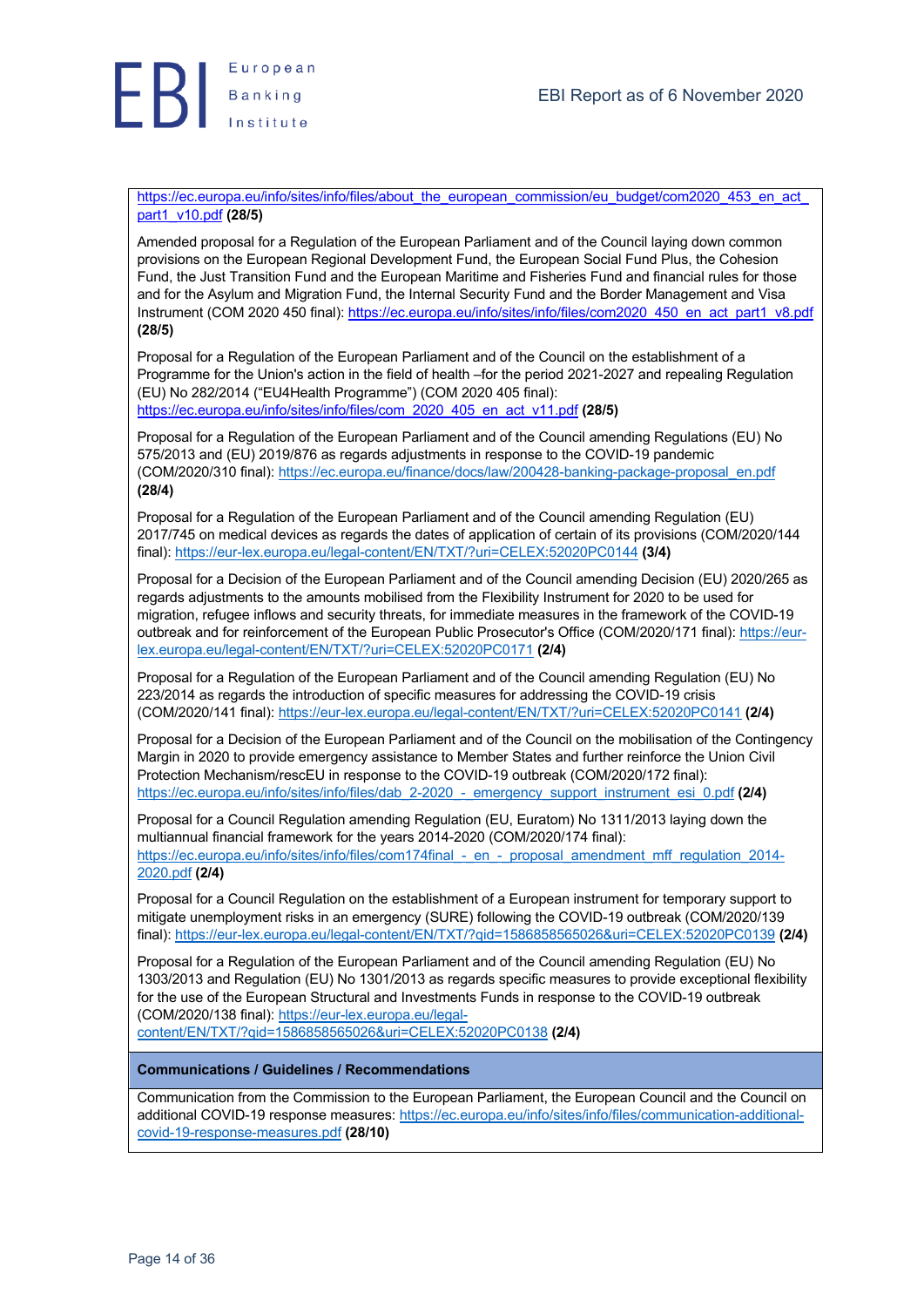

Communication from the Commission to the European Parliament and the Council: Preparedness for COVID-19 vaccination strategies and vaccine deployment:

https://ec.europa.eu/health/sites/health/files/vaccination/docs/2020\_strategies\_deployment\_en.pdf **(15/10)**

Communication from the Commission 4th Amendment to the Temporary Framework for State aid measures to support the economy in the current COVID-19 outbreak and amendment to the Annex to the Communication from the Commission to the Member States on the application of Articles 107 and 108 of the Treaty on the Functioning of the European Union to short-term export-credit insurance (OJ C 340I , 13.10.2020, p. 1): https://eur-lex.europa.eu/legal-

content/EN/TXT/?uri=uriserv:OJ.CI.2020.340.01.0001.01.ENG&toc=OJ:C:2020:340I:TOC **(13/10)**

Commission Recommendation (EU) 2020/1307 of 18 September 2020 on a common Union toolbox for reducing the cost of deploying very high capacity networks and ensuring timely and investment-friendly access to 5G radio spectrum, to foster connectivity in support of economic recovery from the COVID-19 crisis in the Union (OJ L 305, 21.9.2020, p. 33): https://eur-lex.europa.eu/legal-

content/EN/TXT/?uri=uriserv:OJ.L\_.2020.305.01.0033.01.ENG&toc=OJ:L:2020:305:TOC **(21/9)**

Communication from the Commission Guidelines on seasonal workers in the EU in the context of the COVID-19 outbreak (OJ C 235I , 17.7.2020, p. 1): https://eur-lex.europa.eu/legalcontent/EN/TXT/?uri=uriserv:OJ.CI.2020.235.01.0001.01.ENG&toc=OJ:C:2020:235I:TOC **(17/7)**

Communication on short-term EU health preparedness for future COVID-19 outbreaks (COM 2020 318 final): https://ec.europa.eu/info/sites/info/files/communication\_-\_short-term\_eu\_health\_preparedness.pdf **(15/7)**

Notice of information on postponement of entry into application of MiFIR open access provisions with regard to exchange-traded derivatives (OJ C 219I , 3.7.2020, p. 1): https://eur-lex.europa.eu/legalcontent/EN/TXT/?uri=uriserv:OJ.CI.2020.219.01.0001.01.ENG&toc=OJ:C:2020:219I:TOC **(3/7)**

Communication from the Commission: Third amendment to the Temporary Framework for State aid measures to support the economy in the current COVID-19 outbreak (OJ C 218, 2.7.2020, p. 3): https://eurlex.europa.eu/legal-content/EN/TXT/?uri=uriserv:OJ.C\_.2020.218.01.0003.01.ENG&toc=OJ:C:2020:218:TOC **(2/7)**

Communication from The Commission concerning the prolongation and the amendments of the Guidelines on Regional State Aid for 2014-2020, Guidelines on State Aid to Promote Risk Finance Investments, Guidelines on State Aid for Environmental Protection and Energy 2014-2020, Guidelines on State aid for rescuing and restructuring non-financial undertakings in difficulty, Communication on the Criteria for the Analysis of the Compatibility with the Internal Market of State Aid to Promote the Execution of Important Projects of Common European Interest, Communication from the Commission - Framework for State aid for research and development and innovation and Communication from the Commission to the Member States on the application of Articles 107 and 108 of the Treaty on the Functioning of the European Union to short-term export-credit insurance (OJ C 224, 8.7.2020, p. 2): https://eur-lex.europa.eu/legalcontent/EN/TXT/?uri=uriserv:OJ.C\_.2020.224.01.0002.01.ENG&toc=OJ:C:2020:224:FULL **(8/7)**

Communication from the Commission Guidance for a phased and coordinated resumption of visa operations (OJ C 197I , 12.6.2020, p. 1): https://eur-lex.europa.eu/legal-

content/EN/TXT/?uri=uriserv:OJ.CI.2020.197.01.0001.01.ENG&toc=OJ:C:2020:197I:TOC **(12/6)**

Communication from the Commission to the European Parliament, the European Council And the Council on the third assessment of the application of the temporary restriction on non-essential travel to the EU (COM 2020 399 final): https://ec.europa.eu/info/sites/info/files/communication-assessment-temporary-restrictionnon-essential-travel\_en.pdf **(11/6)**

Joint Communication to the European Parliament, the European Council, the Council, the European Economic and Social Committee and the Committee of the Regions: Tackling COVID-19 disinformation - Getting the facts right (JOIN/2020/8 final): https://eur-lex.europa.eu/legalcontent/EN/TXT/?uri=CELEX:52020JC0008 **(10/6)**

Communication from the Commission to the European Parliament, the European Council, the Council, the European Economic And Social Committee and the Committee of the Regions: Europe's moment: Repair and Prepare for the Next Generation (COM 2020 456 final):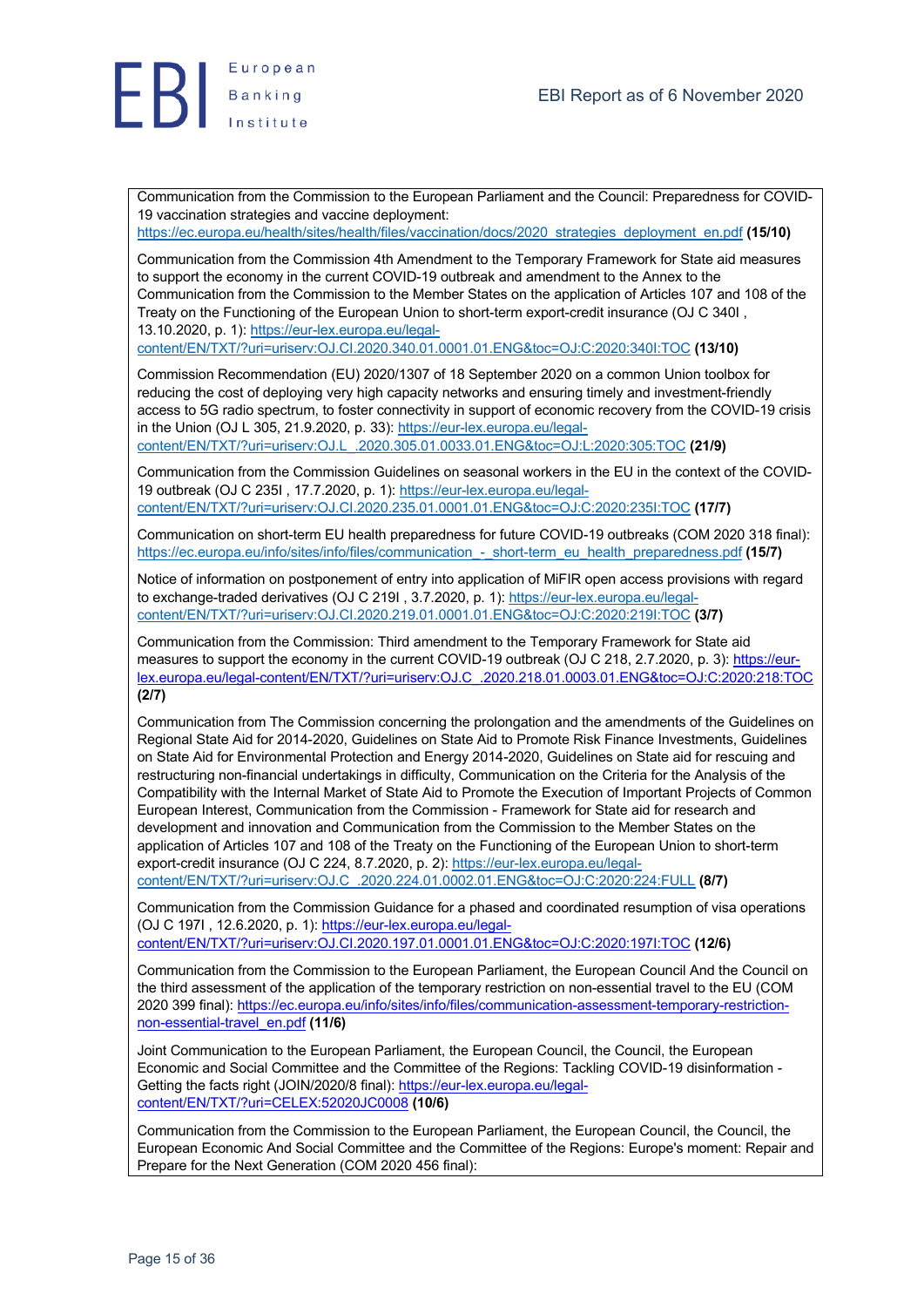

https://ec.europa.eu/info/sites/info/files/communication-europe-moment-repair-prepare-next-generation.pdf **(27/5)**

Communication from the Commission to the European Parliament, the European Council, the Council, the European Economic And Social Committee and the Committee of the Regions: The EU budget powering the recovery plan for Europe (COM 2020 442 final):

https://ec.europa.eu/info/sites/info/files/about\_the\_european\_commission/eu\_budget/1\_en\_act\_part1\_v9.pdf **(27/5)**

Commission Recommendation (EU) 2020/648 of 13 May 2020 on vouchers offered to passengers and travellers as an alternative to reimbursement for cancelled package travel and transport services in the context of the COVID-19 pandemic (OJ L 151, 14.5.2020, p. 10): https://eur-lex.europa.eu/legalcontent/EN/TXT/?uri=uriserv:OJ.L\_.2020.151.01.0010.01.ENG&toc=OJ:L:2020:151:TOC **(14/5)**

Communication from the Commission to the European Parliament, the Council, the European Economic and Social Committee and the Committee of the Regions on Tourism and transport in 2020 and beyond (COM 2020 550 final): https://ec.europa.eu/info/sites/info/files/communication-commission-tourism-transport-2020 and-beyond\_en.pdf **(13/5)**

Communication from the Commission COVID-19: Towards a phased and coordinated approach for restoring freedom of movement and lifting internal border controls (C 2020 3250 final): https://ec.europa.eu/info/sites/info/files/communication\_freemovement.pdf **(13/5)**

Communication from the Commission COVID-19: Guidelines on the progressive restoration of transport services and connectivity (C 2020 3139 final):

https://ec.europa.eu/info/sites/info/files/communication\_transportservices.pdf **(13/5)**

Communication from the Commission COVID-19: EU Guidance for the progressive resumption of tourism services and for health protocols in hospitality establishments (C 2020 3251 final): https://ec.europa.eu/info/sites/info/files/communication\_tourismservices\_healthprotocols.pdf\_1.pdf **(13/5)**

Communication from the Commission Amendment to the Temporary Framework for State aid measures to support the economy in the current COVID-19 outbreak (OJ C 164, 13.5.2020, p. 3): https://eurlex.europa.eu/legal-content/EN/TXT/?uri=uriserv:OJ.C\_.2020.164.01.0003.01.ENG&toc=OJ:C:2020:164:TOC **(13/5)**

Communication from the Commission to the European Parliament and the Council: Commission Interpretative Communication on the application of the accounting and prudential frameworks to facilitate EU bank lending (COM/2020/169 final): https://ec.europa.eu/finance/docs/law/200428-banking-packagecommunication\_en.pdf **(28/4)**

Statement of the Commission relating to Regulation (EU) 2020/560 of the European Parliament and of the Council amending Regulations (EU) No 508/2014 and (EU) No 1379/2013 as regards specific measures to mitigate the impact of the COVID-19 outbreak in the fishery and aquaculture sector (OJ C 138I , 28.4.2020, p. 1): https://eur-lex.europa.eu/legal-content/EN/TXT/?uri=CELEX:32020C0428(01) **(28/4)**

Joint European Roadmap towards lifting COVID-19 containment measures (OJ C 126, 17.4.2020, p. 1): https://eur-lex.europa.eu/legal-content/EN/TXT/?uri=CELEX:52020XC0417(06) **(17/4)**

Communication from the Commission: Guidelines on COVID-19 in vitro diagnostic tests and their performance (OJ C 122I , 15.4.2020, p. 1): https://eur-lex.europa.eu/legalcontent/EN/TXT/?uri=CELEX:52020XC0415(04) **(15/4)**

Communication from the Commission Guidelines on protection of health, repatriation and travel arrangements for seafarers, passengers and other persons on board ships (OJ C 119, 14.4.2020, p. 1): https://eur-lex.europa.eu/legal-content/EN/TXT/?uri=CELEX:52020XC0414(01) **(14/4)**

Commission Recommendation (EU) 2020/518 of 8 April 2020 on a common Union toolbox for the use of technology and data to combat and exit from the COVID-19 crisis, in particular concerning mobile applications and the use of anonymised mobility data (OJ L 114, 14.4.2020, p. 7): https://eurlex.europa.eu/legal-content/EN/TXT/?uri=CELEX:32020H0518 **(14/4)**

Communication from the Commission on Temporary Framework for assessing antitrust issues related to business cooperation in response to situations of urgency stemming from the current COVID-19 outbreak (OJ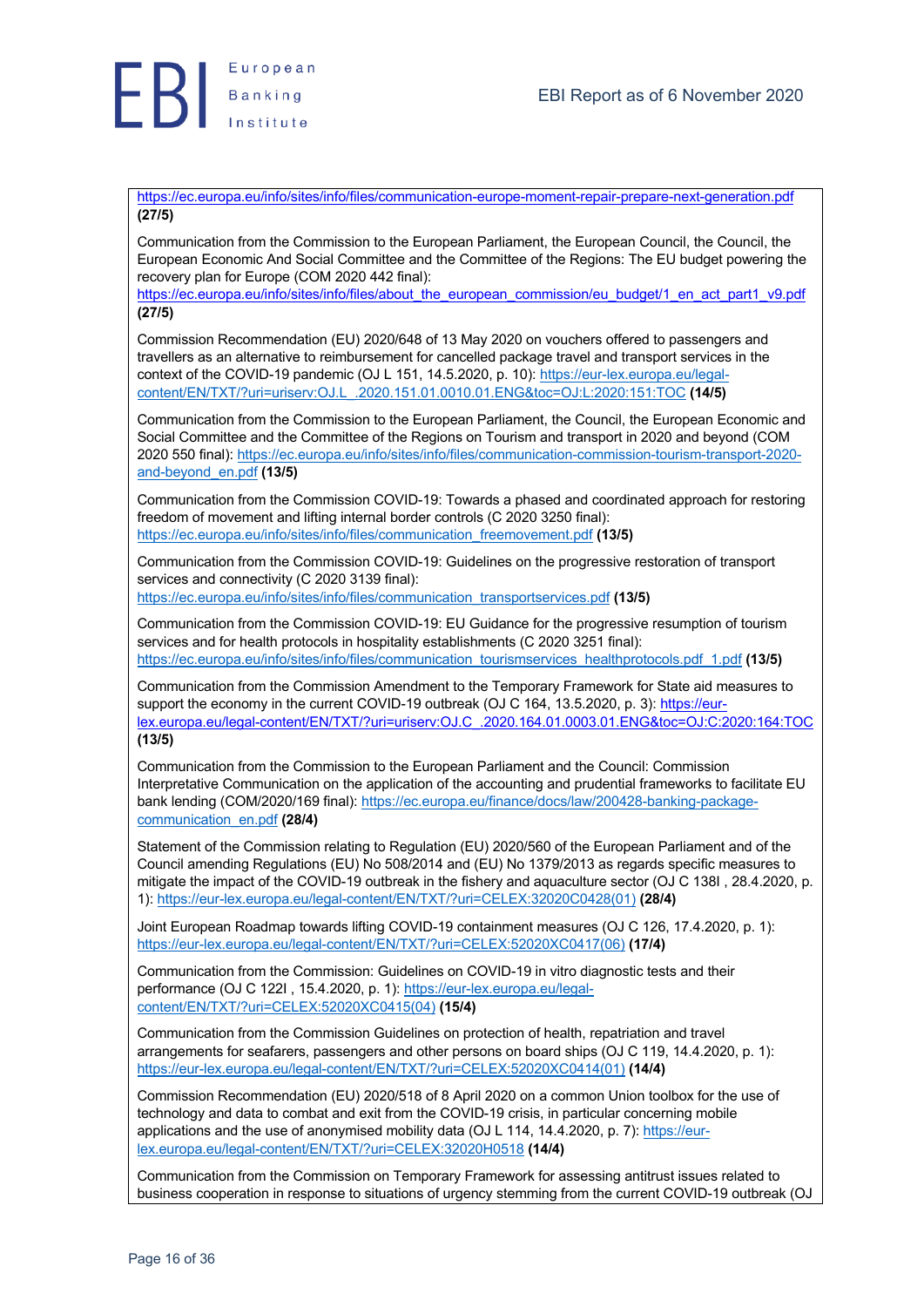

C 116 I, 8.4.2020, p. 7): https://eur-lex.europa.eu/legalcontent/EN/TXT/HTML/?uri=CELEX:52020XC0408(04)&from=EL **(8/4)**

Joint Communication to the European Parliament, the Council, the European Economic and Social Committee and the Committee of the Regions Communication on the Global EU response to COVID-19 (JOIN/2020/11 final): https://eur-lex.europa.eu/legal-content/EN/TXT/?uri=CELEX:52020JC0011 **(8/4)**

Communication from the Commission to the European Parliament, the European Council and the Council on the assessment of the application of the temporary restriction on non-essential travel to the EU (COM/2020/148 final): https://eur-lex.europa.eu/legal-content/EN/TXT/?uri=CELEX:52020DC0148 **(8/4)**

Communication from the Commission on Amendment to the Temporary Framework for State aid measures to support the economy in the current COVID-19 outbreak (OJ C 112I, 4.4.2020, p. 1): https://eurlex.europa.eu/legal-

content/EN/TXT/?uri=uriserv:OJ.CI.2020.112.01.0001.01.ENG&toc=OJ:C:2020:112I:FULL **(4/4)**

Communication from the Commission: Guidelines on EU Emergency Assistance on Cross-Border Cooperation in Healthcare related to the COVID-19 crisis (OJ C 111I, 3.4.2020, p. 1): https://eurlex.europa.eu/legal-content/EN/TXT/?uri=CELEX:52020XC0403(02) **(3/4)**

Communication from the Commission to the Council And the European Parliament on Technical adjustment in respect of special instruments for 2020 (Article 6(1)(e) and (f) of Council Regulation No 1311/2013 laying down the multiannual financial framework for the years 2014-2020) (COM/2020/173 final): https://ec.europa.eu/transparency/regdoc/rep/1/2020/EN/COM-2020-173-F1-EN-MAIN-PART-1.PDF **(2/4)**

Communication from the Commission to the European Parliament, the European Council, the Council, the European Economic And Social Committee and the Committee of the Regions on Coronavirus Response: Using every available euro in every way possible to protect lives and livelihoods (COM/2020/143 final): https://eur-lex.europa.eu/legal-content/EN/TXT/?qid=1586858565026&uri=CELEX:52020DC0143 **(2/4)**

EU Solidarity Fund: application guidelines for Covid-19 assistance: https://ec.europa.eu/regional\_policy/en/newsroom/news/2020/04/04-02-2020-eu-solidarity-fund-applicationguidelines-for-covid-19-assistance **(2/4)**

Communication from the Commission — Guidance from the European Commission on using the public procurement framework in the emergency situation related to the COVID-19 crisis (OJ C108I, 1.4.2020, p. 1): https://eur-lex.europa.eu/legal-

content/EN/TXT/?uri=uriserv:OJ.CI.2020.108.01.0001.01.ENG&toc=OJ:C:2020:108I:FULL **(1/4)**

Communication from the Commission — Guidelines concerning the exercise of the free movement of workers during COVID-19 outbreak (OJ C102I, 30.3.2020, p. 12): https://eur-lex.europa.eu/legalcontent/EN/TXT/?uri=uriserv:OJ.CI.2020.102.01.0012.01.ENG&toc=OJ:C:2020:102I:FULL **(30/3)**

Communication from the Commission — COVID-19 — Guidance on the implementation of the temporary restriction on non-essential travel to the EU, on the facilitation of transit arrangements for the repatriation of EU citizens, and on the effects on visa policy (OJ C 102I, 30.3.2020, p. 3): https://eur-lex.europa.eu/legalcontent/EN/TXT/?uri=uriserv:OJ.CI.2020.102.01.0003.01.ENG&toc=OJ:C:2020:102I:FULL **(30/3)**

Communication from the Commission amending the Annex to the Communication from the Commission to the Member States on the application of Articles 107 and 108 of the Treaty on the Functioning of the European Union to short-term export-credit insurance (OJ C101I, 28.3.2020, p. 1): https://eurlex.europa.eu/legal-

content/EN/TXT/?uri=uriserv:OJ.CI.2020.101.01.0001.01.ENG&toc=OJ:C:2020:101I:FULL **(28/3)**

Communication from the Commission European Commission Guidelines: Facilitating Air Cargo Operations during COVID-19 outbreak (OJ C 100I , 27.3.2020, p. 1): https://eur-lex.europa.eu/legalcontent/EN/TXT/?uri=CELEX:52020XC0327(03) **(27/3)**

Communication from the Commission on Guidance to the Member States concerning foreign direct investment and free movement of capital from third countries, and the protection of Europe's strategic assets, ahead of the application of Regulation (EU) 2019/452 (FDI Screening Regulation) (OJ C 99I, 26.3.2020, p. 1): https://eur-lex.europa.eu/legal-content/EN/TXT/HTML/?uri=CELEX:52020XC0326(03)&from=EL **(26/3)**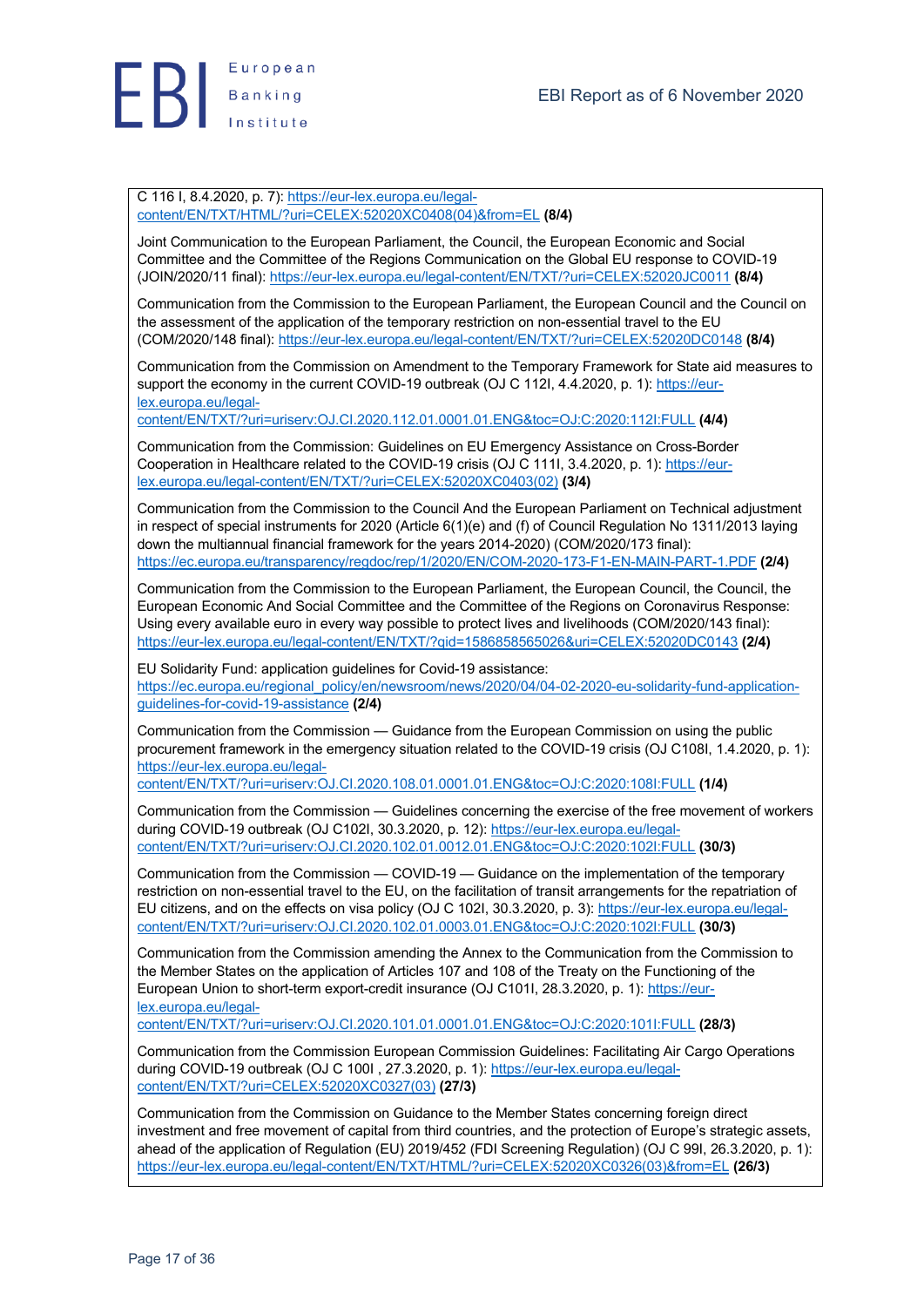

Communication from the Commission on the implementation of the Green Lanes under the Guidelines for border management measures to protect health and ensure the availability of goods and essential services (OJ C 96I , 24.3.2020, p. 1): https://eur-lex.europa.eu/legal-content/EN/TXT/?uri=CELEX:52020XC0324(01) **(24/3)**

Communication from the Commission to the Council on the activation of the general escape clause of the Stability and Growth Pact (COM/2020/123 final): https://ec.europa.eu/info/sites/info/files/economyfinance/2\_en\_act\_part1\_v3-adopted\_text.pdf **(20/3)**

Communication from the Commission Guidance note to Member States related to Commission Implementing Regulation (EU) 2020/402 making the exportation of certain products subject to the production of an export authorisation, as last amended by Commission Implementing Regulation (EU) 2020/426 (OJ C 91I, 20.3.2020, p. 10): https://eur-lex.europa.eu/legal-

content/EN/TXT/?uri=uriserv:OJ.CI.2020.091.01.0010.01.ENG&toc=OJ:C:2020:091I:FULL **(20/3)**

Communication from the Commission on Temporary Framework for State aid measures to support the economy in the current COVID-19 outbreak (OJ C 91I, 20.3.2020, p. 1): https://eur-lex.europa.eu/legalcontent/EN/TXT/?uri=uriserv:OJ.CI.2020.091.01.0001.01.ENG&toc=OJ:C:2020:091I:FULL **(20/3)**

Commission Notice Interpretative Guidelines on EU passenger rights regulations in the context of the developing situation with Covid-19 (OJ C 89I, 18.3.2020, p. 1): https://eur-lex.europa.eu/legalcontent/EN/TXT/?uri=CELEX:52020XC0318(04) **(18/3)**

Communication from the Commission to the European Parliament, the European Council And the Council COVID-19: Temporary Restriction on Non-Essential Travel to the EU (COM/2020/115 final): https://eurlex.europa.eu/legal-content/EN/TXT/?uri=CELEX:52020DC0115 **(16/3)**

Commission Recommendation (EU) 2020/403 of 13 March 2020 on conformity assessment and market surveillance procedures within the context of the COVID-19 threat (OJ L 79I, 16.3.2020, p. 1): https://eurlex.europa.eu/legal-content/EN/TXT/?uri=CELEX:32020H0403 **(16/3)**

Covid-19 Guidelines for border management measures to protect health and ensure the availability of goods and essential services (OJ C 86I , 16.3.2020, p. 1): https://eur-lex.europa.eu/legalcontent/EN/TXT/?uri=CELEX:52020XC0316(03) **(16/3)**

On the consequences of the COVID-19 outbreak on anti-dumping and anti-subsidy investigations (OJ C 86, 16.3.2020, p. 6): https://eur-lex.europa.eu/legal-content/EN/TXT/?uri=CELEX:52020XC0316(02) **(16/3)**

Communication from the Commission to the European Parliament, the European Council, the Council, the European Central Bank, the European Investment Bank and the Eurogroup on Coordinated economic response to the COVID-19 Outbreak (COM/2020/112 final): https://eur-lex.europa.eu/legalcontent/EN/TXT/?qid=1586858565026&uri=CELEX:52020DC0112 **(13/3)**

### **Other**

Coronavirus Resurgence: New preparedness and response measures across the EU: https://ec.europa.eu/commission/presscorner/detail/en/FS\_20\_1998 **(28/10)**

Commission disburses €17 billion under SURE to Italy, Spain and Poland: https://ec.europa.eu/commission/presscorner/detail/en/ip\_20\_1990 **(27/10)**

EUR 17 billion EU SURE social bond listed on LuxSE: https://ec.europa.eu/commission/presscorner/detail/en/ip\_20\_1981 **(27/10)**

Coronavirus: additional ventilators dispatched to Czechia via the EU Civil Protection Mechanism: https://ec.europa.eu/commission/presscorner/detail/en/IP\_20\_1982 **(24/10)**

Coronavirus: EU interoperability gateway goes live, first contact tracing and warning apps linked to the system: https://ec.europa.eu/commission/presscorner/detail/en/ip\_20\_1904 **(19/10)**

Coronavirus: Commission lists key steps for effective vaccination strategies and vaccines deployment: https://ec.europa.eu/commission/presscorner/detail/en/IP\_20\_1903 **(15/10)**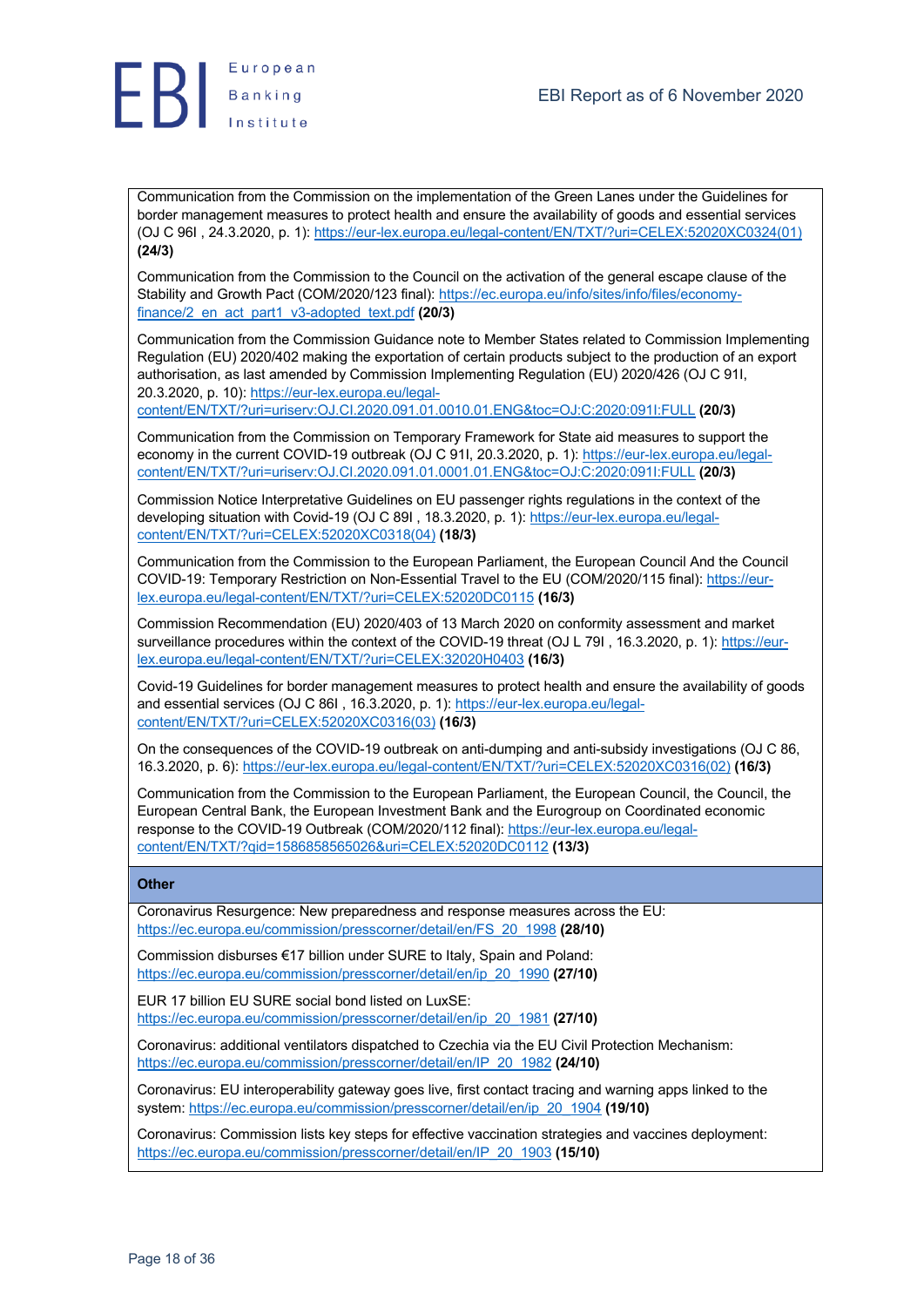



European Commission Statement on the coordination of measures restricting free movement in the European Union related to the coronavirus pandemic:

https://ec.europa.eu/commission/presscorner/detail/en/statement\_20\_1871 **(13/10)**

Coronavirus Dashboard: EU Cohesion Policy response to the coronavirus crisis: https://ec.europa.eu/commission/presscorner/detail/en/IP\_20\_1864 **(12/10)**

Coronavirus: Commission signs a joint procurement contract with Gilead for the supply of Remdesivir: https://ec.europa.eu/commission/presscorner/detail/en/IP\_20\_1845 **(8/10)**

Coronavirus: the Commission approves third contract to ensure access to a potential vaccine: https://ec.europa.eu/commission/presscorner/detail/en/IP\_20\_1829 **(7/10)**

European Commission to issue EU SURE bonds of up to €100 billion as social bonds: https://ec.europa.eu/commission/presscorner/detail/en/ip\_20\_1808 **(7/10)**

Coronavirus: Commission Statement on consulting Member States on proposal to prolong and adjust State aid Temporary Framework: https://ec.europa.eu/commission/presscorner/detail/en/statement\_20\_1805 **(2/10)**

European Centre for Disease Prevention and Control's new risk assessment shows need to step up coronavirus response in the EU: https://ec.europa.eu/commission/presscorner/detail/en/IP\_20\_1737 **(24/9)**

Questions and Answers: Coronavirus and the EU Vaccines Strategy: https://ec.europa.eu/commission/presscorner/detail/en/QANDA\_20\_1662 **(24/9)**

Coronavirus response: over €1 billion from EU Cohesion policy to support Spain's recovery: https://ec.europa.eu/commission/presscorner/detail/en/IP\_20\_1718 **(23/9)**

Coronavirus Global Response: the Commission's contribution to the COVID-19 Vaccine Global Access Facility (COVAX): https://ec.europa.eu/commission/presscorner/detail/en/IP\_20\_1694 **(18/9)**

Coronavirus: the Commission signs second contract to ensure access to a potential vaccine: https://ec.europa.eu/commission/presscorner/detail/en/IP\_20\_1680 **(18/9)**

Coronavirus: EU allocates €150 million for the transport of essential medical items: https://ec.europa.eu/commission/presscorner/detail/en/IP\_20\_1671 **(18/9)**

NextGenerationEU: Commission presents next steps for €672.5 billion Recovery and Resilience Facility in 2021 Annual Sustainable Growth Strategy:

https://ec.europa.eu/commission/presscorner/detail/en/ip\_20\_1658 **(17/9)**

Coronavirus Global Response: WHO and Commission launch the Facilitation Council to strengthen global collaboration: https://ec.europa.eu/commission/presscorner/detail/en/IP\_20\_1581 **(10/9)**

Coronavirus: Commission completes vaccines portfolio following talks with a sixth manufacturer: https://ec.europa.eu/commission/presscorner/detail/en/IP\_20\_1556 **(9/9)**

Coronavirus Global Response: Commission joins the COVID-19 Vaccine Global Access Facility (COVAX): https://ec.europa.eu/commission/presscorner/detail/en/IP\_20\_1540 **(31/8)**

Coronavirus Global Response: European Union organises a humanitarian air bridge to Côte d'Ivoire: https://ec.europa.eu/commission/presscorner/detail/en/ip\_20\_1532 **(28/8)**

Coronavirus: the Commission signs first contract with AstraZeneca: https://ec.europa.eu/commission/presscorner/detail/en/ip\_20\_1524 **(27/8)**

Aid Programme for the Turkish Cypriot community: Commission adopts second Action Programme for 2020: https://ec.europa.eu/commission/presscorner/detail/en/ip\_20\_1490 **(25/8)**

Coronavirus: Commission proposes to provide €81.4 billion in financial support for 15 Member States under SURE: https://ec.europa.eu/commission/presscorner/detail/en/ip\_20\_1496 **(24/8)**

Coronavirus: Commission expands talks to a fifth vaccine manufacturer: https://ec.europa.eu/commission/presscorner/detail/en/ip\_20\_1513 **(24/8)**

Coronavirus Global Response: EU Humanitarian Air Bridge supports Venezuela: https://ec.europa.eu/commission/presscorner/detail/en/ip\_20\_1509 **(22/8)**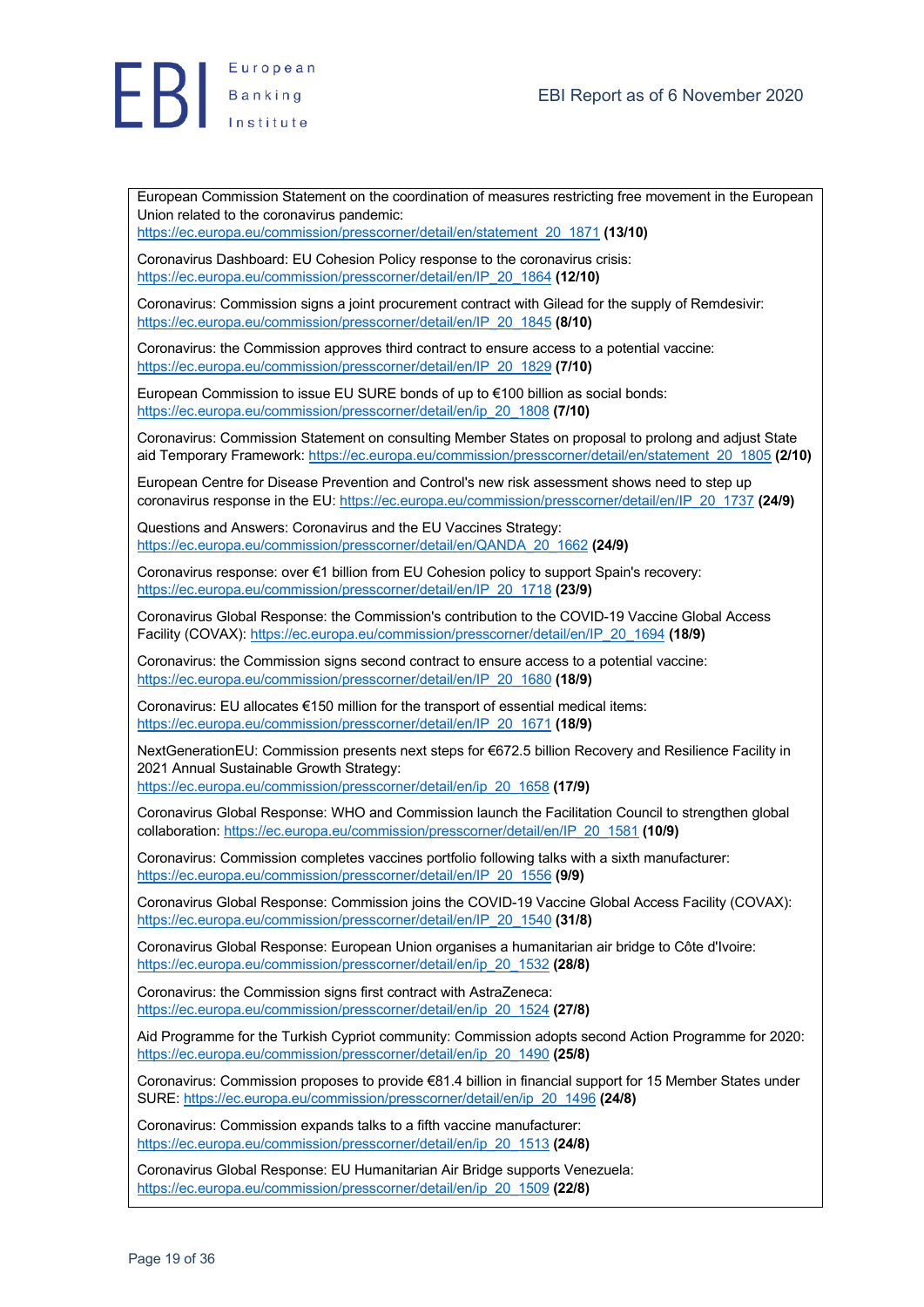



Coronavirus: Commission continues expanding future vaccines portfolio with new talks: https://ec.europa.eu/commission/presscorner/detail/en/IP\_20\_1494 **(20/8)**

Coronavirus: Commission reaches first agreement on a potential vaccine: https://ec.europa.eu/commission/presscorner/detail/en/IP\_20\_1438 **(14/8)**

Coronavirus: 23 new research projects to receive €128 million in EU funding: https://ec.europa.eu/commission/presscorner/detail/en/ip\_20\_1460 **(11/8)**

Coronavirus: Commission concludes talks to secure future coronavirus vaccine for Europeans: https://ec.europa.eu/commission/presscorner/detail/en/ip\_20\_1439 **(31/7)**

European Commission secures EU access to Remdesivir for treatment of COVID-19: https://ec.europa.eu/commission/presscorner/detail/en/ip\_20\_1416 **(29/7)**

Coronavirus global response: 45 EU Humanitarian Air Bridge flights deliver over 1,000 tonnes of medical aid: https://ec.europa.eu/commission/presscorner/detail/en/ip\_20\_1424 **(29/7)**

Coronavirus: Commission launches call for innovative response and recovery partnerships between EU regions: https://ec.europa.eu/commission/presscorner/detail/en/ip\_20\_1408 **(27/7)**

Coronavirus global response: EU Humanitarian Air Bridge to Iraq and new funding: https://ec.europa.eu/commission/presscorner/detail/en/ip\_20\_1414 **(27/7)**

Coronavirus response: Making capital markets work for Europe's recovery: https://ec.europa.eu/commission/presscorner/detail/en/IP\_20\_1382 **(24/7)**

Speech by President von der Leyen at the European Parliament Plenary on the conclusions of the Special European Council meeting of 17-21 July 2020: https://ec.europa.eu/commission/presscorner/detail/en/SPEECH\_20\_1396 **(23/7)**

Coronavirus global response: EU Humanitarian Air Bridge and €70 million in additional aid for Yemen: https://ec.europa.eu/commission/presscorner/detail/en/IP\_20\_1384 **(23/7)**

Coronavirus: European Commission strengthens health and other key services in Tajikistan with €112 million: https://ec.europa.eu/commission/presscorner/detail/en/IP\_20\_1149 **(22/7)**

21 July 2020 – European leaders reach a deal on the recovery plan and European long-term budget 2021- 2027: https://ec.europa.eu/info/live-work-travel-eu/health/coronavirus-response/highlights\_en **(21/7)**

Coronavirus global response: EU Humanitarian Air Bridge to Haiti and new funding: https://ec.europa.eu/commission/presscorner/detail/en/IP\_20\_1344 **(16/7)**

Commission and EIB provide CureVac with a €75 million financing for vaccine development and expansion of manufacturing: https://ec.europa.eu/commission/presscorner/detail/en/ip\_20\_1238 **(6/7)**

The COVID19-Pandemic in the EU: Macroeconomic Transmission and Economic Policy Response: https://ec.europa.eu/info/publications/covid19-pandemic-eu-macroeconomic-transmission-and-economicpolicy-response\_en?utm\_source=ecfin\_new\_publication&utm\_medium=email&utm\_campaign=publication **(6/7)**

Coronavirus response: Team Europe supports Somalia with three EU Humanitarian Air Bridge flights: https://ec.europa.eu/commission/presscorner/detail/en/ip\_20\_1273 **(5/7)**

Statement by President von der Leyen on reaching a swift and ambitious agreement on the European recovery package: https://ec.europa.eu/commission/presscorner/detail/en/STATEMENT\_20\_1253 **(2/7)**

EU Emergency Trust Fund for Africa: New assistance package to support vulnerable groups and address COVID-19 in North Africa: https://ec.europa.eu/commission/presscorner/detail/en/IP\_20\_1244 **(2/7)**

State aid: Commission prolongs EU State aid rules and adopts targeted adjustments to mitigate impact of coronavirus outbreak: https://ec.europa.eu/commission/presscorner/detail/en/IP\_20\_1247 **(2/7)**

Prolongation of the SGEI de minimis Regulation and a time-bound derogation for undertakings in difficulty to take into account the impact of the COVID-19 pandemic: https://ec.europa.eu/competition/consultations/2020\_sgei\_prolongation/index\_en.html **(2/7)**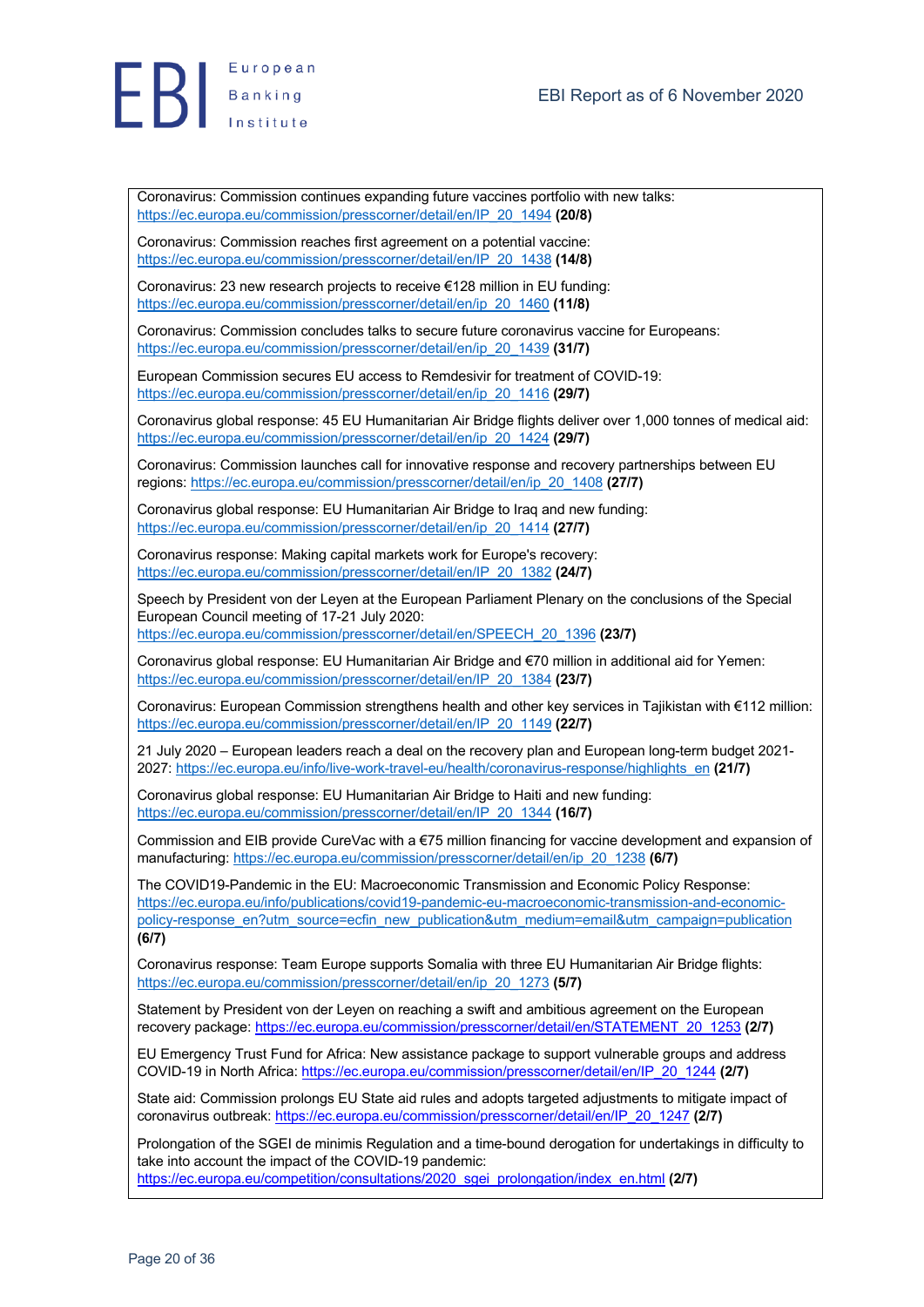



Commission launches Youth Employment Support: a bridge to jobs for the next generation: https://ec.europa.eu/commission/presscorner/detail/en/IP\_20\_1193 **(1/7)**

Coronavirus Global Response: Breakdown of the pledges made today in the 'Global Goal' Summit: https://ec.europa.eu/commission/presscorner/detail/en/QANDA\_20\_1216 **(27/6)**

State aid rules and coronavirus: https://ec.europa.eu/competition/state\_aid/what\_is\_new/covid\_19.html **(18/6)**

Coronavirus: Using European supercomputing, EU-funded research project demonstrates promising results for potential treatment: https://ec.europa.eu/commission/presscorner/detail/en/IP\_20\_890 **(18/6)**

Coronavirus: EU funding for the transport of medical goods, medical teams and patients: https://ec.europa.eu/commission/presscorner/detail/en/ip\_20\_1118 **(18/6)**

Coronavirus: EU supports Central African Republic with €54 million to limit socio-economic risks: https://ec.europa.eu/commission/presscorner/detail/en/ip\_20\_1074 **(18/6)**

Investment Plan: EU funds COVID-19 vaccine research, school construction, impact-driven digital technologies and renewable energy: https://ec.europa.eu/newsroom/ecfin/itemdetail.cfm?item\_id=680300&utm\_source=ecfin\_newsroom&utm\_medium=Website&utm\_campaign=ecfin&ut m\_content=Investment%20Plan%20EU%20funds%20COVID- %20vaccine%20research%20school%20construction%20i&lang=en **(18/6)**

Commission updates Horizon 2020 Work Programme to support coronavirus research and innovation: https://ec.europa.eu/info/news/commission-updates-horizon-2020-work-programme-support-coronavirusresearch-and-innovation-2020-jun-17\_en **(17/6)**

Coronavirus: Commission unveils EU vaccines strategy: https://ec.europa.eu/commission/presscorner/detail/en/ip\_20\_1103 **(17/6)**

Coronavirus: EU supports with €60 million a regional response to the pandemic in the Horn of Africa: https://ec.europa.eu/commission/presscorner/detail/en/ip\_20\_1064 **(17/6)**

Coronavirus: European Commission backs international initiative to facilitate trade in healthcare products: https://ec.europa.eu/commission/presscorner/detail/en/ip\_20\_1042 **(15/6)**

Re-open EU: Commission launches a website to safely resume travelling and tourism in the EU: https://ec.europa.eu/commission/presscorner/detail/en/IP\_20\_1045 **(15/6)**

Coronavirus global response: EU Humanitarian Air Bridge to Afghanistan and further support: https://ec.europa.eu/commission/presscorner/detail/en/ip\_20\_1059 **(15/6)**

Coronavirus: Commission Statement on consulting Member States on proposal to expand State aid Temporary Framework to further support micro, small and start-up companies and incentivise private investments: https://ec.europa.eu/commission/presscorner/detail/en/statement\_20\_1054 **(12/6)**

Investment Plan for Europe: European Investment Bank to provide BioNTech with up to €100 million in debt financing for COVID-19 vaccine development and manufacturing: https://ec.europa.eu/commission/presscorner/detail/en/IP\_20\_1034 **(11/6)**

Coronavirus: EU strengthens action to tackle disinformation: https://ec.europa.eu/commission/presscorner/detail/en/ip\_20\_1006 **(10/6)**

Coronavirus: EU grants €314 million to innovative companies to combat the virus and support recovery: https://ec.europa.eu/commission/presscorner/detail/en/ip\_20\_1007 **(8/6)**

Coronavirus Global Response: European Commission pledges €300 million to Gavi: https://ec.europa.eu/commission/presscorner/detail/en/IP\_20\_989 **(4/6)**

Coronavirus global response: EU allocates additional €50 million in humanitarian aid: https://ec.europa.eu/commission/presscorner/detail/en/IP\_20\_905 **(20/5)**

European Semester Spring Package: Recommendations for a coordinated response to the coronavirus pandemic: https://ec.europa.eu/commission/presscorner/detail/en/ip\_20\_901 **(20/5)**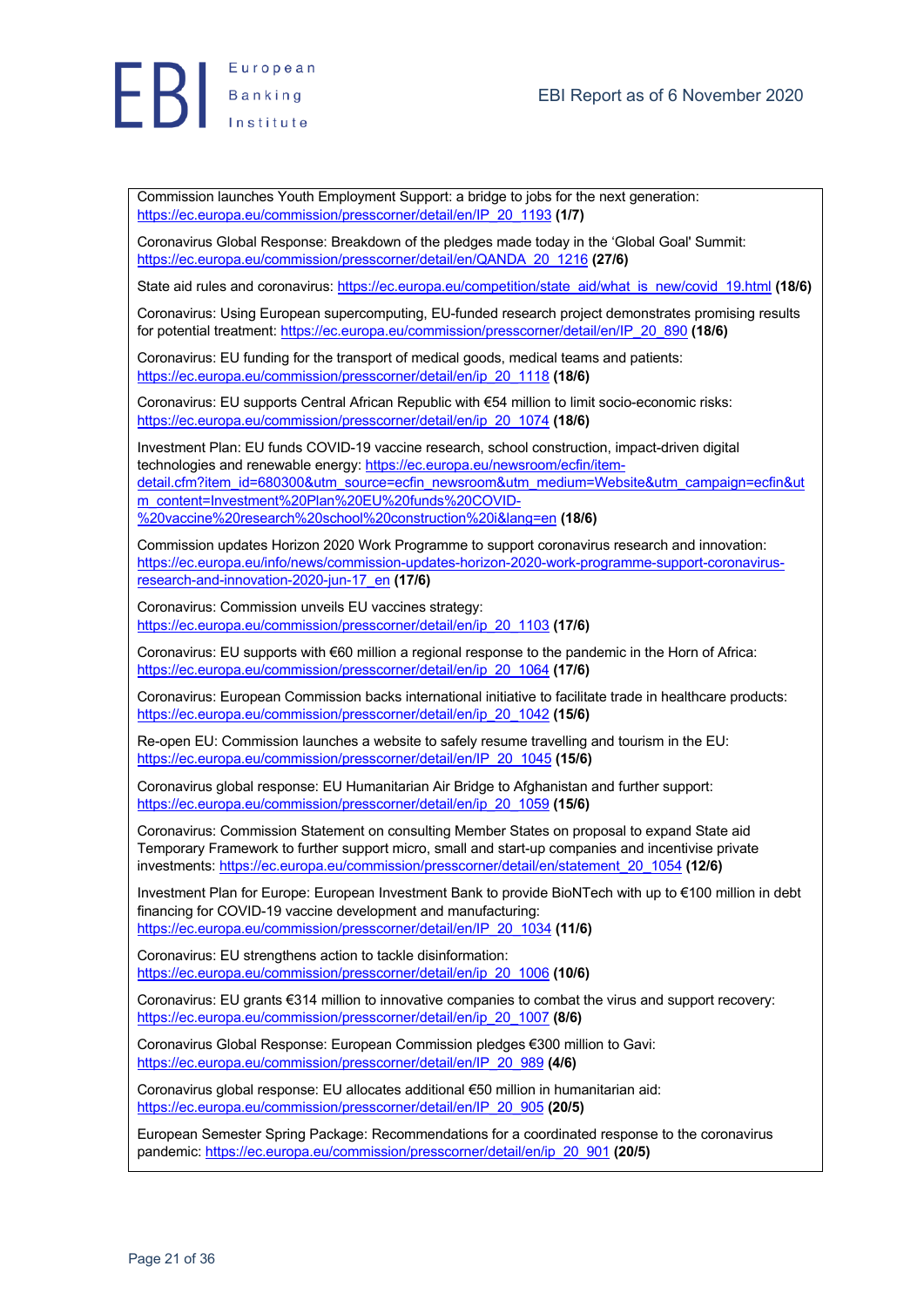# $E$   $B$   $\left| \begin{array}{c} \texttt{European} \\ \texttt{Banking} \\ \texttt{Institute} \end{array} \right|$ European

Coronavirus: Commission boosts urgently needed research and innovation with additional €122 million: https://ec.europa.eu/commission/presscorner/detail/en/ip\_20\_887 **(19/5)**

### Pandemic Crisis Support Eligibility assessment:

https://ec.europa.eu/info/sites/info/files/economy-finance/20-05-04\_pre\_eligibility.pdf (the Annexes I-IV to this assessment are available here https://ec.europa.eu/info/business-economy-euro/economic-and-fiscal-policycoordination/eu-financial-assistance/loan-programmes/european-stability-mechanism-esm\_en **(6/5)**

Health Security Committee Audio meeting on the outbreak of COVID-19 Summary Report: https://ec.europa.eu/health/sites/health/files/preparedness\_response/docs/ev\_20200505\_sr\_en.pdf **(5/5)**

Coronavirus Global Response: €7.4 billion raised for universal access to vaccines: https://ec.europa.eu/commission/presscorner/detail/en/ip\_20\_797 **(4/5)**

Coronavirus: Commission proposes €3 billion macro-financial assistance package to support ten neighbouring countries: https://ec.europa.eu/commission/presscorner/detail/en/ip\_20\_716 **(22/4)**

Coronavirus: Commission Statement on consulting Member States on proposal to further expand State aid Temporary Framework to recapitalisation measures: https://ec.europa.eu/commission/presscorner/detail/en/statement\_20\_610 **(9/4)**

Coronavirus: Commission and European Investment Fund (part of EIB Group) unlock €8 billion in finance for 100,000 SMEs: https://ec.europa.eu/newsroom/ecfin/item-

detail.cfm?item\_id=673881&utm\_source=ecfin\_newsroom&utm\_medium=Website&utm\_campaign=ecfin&ut m\_content=Coronavirus%20Commission%20and%20European%20Investment%20Fund%20part%20of%20 EIB%20Group%20un&lang=en **(8/4)**

Coronavirus: Commission announces SURE proposal and mobilises all of its resources to protect lives and livelihoods: https://ec.europa.eu/newsroom/ecfin/item-

detail.cfm?item\_id=673875&utm\_source=ecfin\_newsroom&utm\_medium=Website&utm\_campaign=ecfin&ut m\_content=Coronavirus%20Commission%20announces%20SURE%20proposal%20and%20mobilises%20al l%20of%20its%20re&lang=en **(8/4)**

Coronavirus Response Investment Initiative Plus: New actions to mobilise essential investments and resources:https://ec.europa.eu/regional\_policy/en/newsroom/news/2020/04/04-02-2020-coronavirusresponse-investment-initiative-plus-new-actions-to-mobilise-essential-investments-and-resources **(2/4)**

Coronavirus Response Investment Initiative (CRII) adopted: https://ec.europa.eu/regional\_policy/en/newsroom/news/2020/03/30-03-2020-coronavirus-responseinvestment-initiative-adopted **(30/3)**

Coronavirus: Commission Statement on consulting Member States on the proposal to extend State aid Temporary Framework: https://ec.europa.eu/commission/presscorner/detail/en/statement\_20\_551 **(27/3)**

State aid: Commission adopts Temporary Framework to enable Member States to further support the economy in the COVID-19 outbreak: https://ec.europa.eu/commission/presscorner/detail/en/ip\_20\_496 **(19/3)**

# **5. European Stability Mechanism (ESM)**

Pandemic crisis as a catalyst for a common European safe asset: https://www.esm.europa.eu/blog/pandemiccrisis-catalyst-common-european-safe-asset **(20/10)**

A stronger banking union for a stronger recovery: https://www.esm.europa.eu/blog/stronger-banking-unionstronger-recovery **(27/8)**

Same crisis, different responses to Covid-19: https://www.esm.europa.eu/blog/same-crisis-differentresponses-covid-19 **(12/8)**

Why the Covid-19 credit line still makes sense: https://www.esm.europa.eu/blog/why-covid-19-credit-line-stillmakes-sense **(29/7)**

How Europe's pandemic response reduced market uncertainty: https://www.esm.europa.eu/blog/howeurope%E2%80%99s-pandemic-response-reduced-market-uncertainty **(24/7)**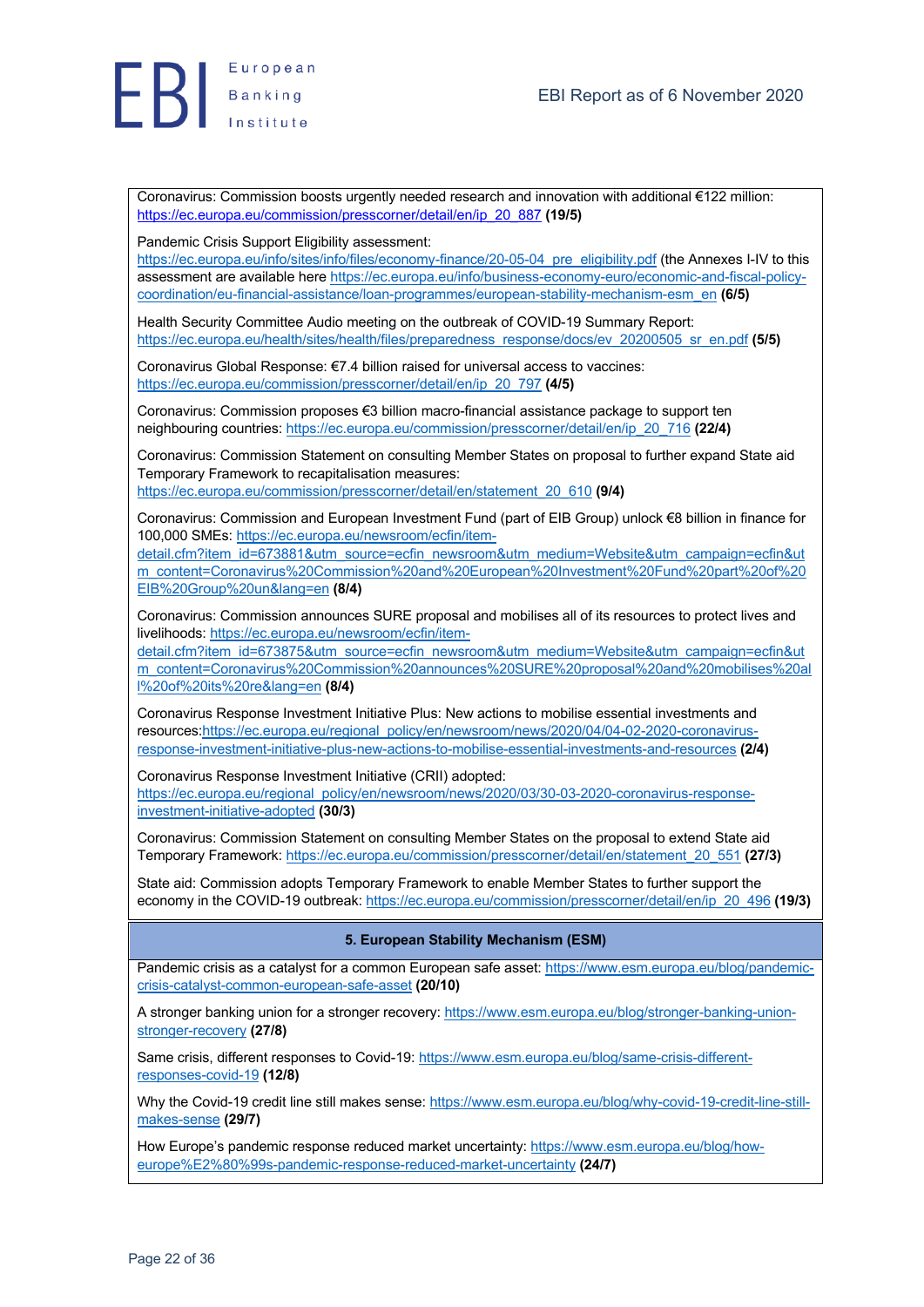

EIB and ESM lead discussion on how to connect capital markets with a post-coronavirus sustainable recovery: https://www.esm.europa.eu/press-releases/eib-and-esm-lead-discussion-how-connect-capitalmarkets-post-coronavirus-sustainable **(1/7)**

ESM readies to issue social bonds: https://www.esm.europa.eu/press-releases/esm-readies-issue-socialbonds **(25/6)**

Out of the Box: A new ESM for a new crisis: https://www.esm.europa.eu/blog/out-box-new-esm-new-crisis **(3/6)**

Statement by Klaus Regling on Franco-German proposal of 18 May 2020: https://www.esm.europa.eu/pressreleases/statement-klaus-regling-franco-german-proposal-18-may-2020 **(19/5)**

ESM Board of Governors backs Pandemic Crisis Support: https://www.esm.europa.eu/press-releases/esmboard-governors-backs-pandemic-crisis-support **(15/5)**

Response Plan detailing the direct and indirect costs for healthcare, cure and prevention related to Covid-19 Crisis, to be financed by the Pandemic Crisis Support: https://www.esm.europa.eu/sites/default/files/pandemic\_response\_plan.pdf **(15/5)**

Term sheet: ESM Pandemic Crisis Support: https://www.esm.europa.eu/sites/default/files/20200508-pcsterm-sheet-final.pdf **(8/5)**

Proposal from the Managing Director for financial assistance in the form of a Pandemic Crisis Support: https://www.esm.europa.eu/sites/default/files/20200515 - esm\_bog\_-\_md\_proposal\_for\_financial\_assistance\_-\_draft.pdf **(8/5)**

Funding health and stability: https://www.esm.europa.eu/blog/funding-health-and-stability **(28/4)**

Klaus Regling on the European response to the corona crisis: https://www.esm.europa.eu/pressreleases/klaus-regling-european-response-corona-crisis **(9/4)**

The time for solidarity in Europe is now – a concerted European financial response to the corona crisis: https://www.esm.europa.eu/blog/time-solidarity-europe-concerted-european-financial-response-corona-crisis **(2/4)**

### **6. Measures taken by Member States**

Coronavirus Outbreak – List of Member State Measures approved under Article 107(2)b TFEU, Article 107(3)b TFEU and under the Temporary State Aid Framework:

https://ec.europa.eu/competition/state\_aid/what\_is\_new/State\_aid\_decisions\_TF\_and\_107\_2b\_107\_3b\_107 3c.pdf **(4/11)**

Overview of national measures by Member State: https://ec.europa.eu/newsroom/ecfin/itemdetail.cfm?item\_id=673882&utm\_source=ecfin\_newsroom&utm\_medium=Website&utm\_campaign=ecfin&ut m\_content=Overview%20of%20national%20measures%20by%20Member%20State&lang=en

### **7. Organisation for Economic Co-operation and Development (OECD)**

Rebuilding tourism for the future: COVID-19 policy responses and recovery: http://www.oecd.org/coronavirus/policy-responses/rebuilding-tourism-for-the-future-covid-19-policyresponses-and-recovery-bced9859 **(22/10)**

COVID-19 and the aviation industry: Impact and policy responses: http://www.oecd.org/coronavirus/policyresponses/covid-19-and-the-aviation-industry-impact-and-policy-responses-26d521c1 **(15/10)**

Green budgeting and tax policy tools to support a green recovery: http://www.oecd.org/coronavirus/policyresponses/green-budgeting-and-tax-policy-tools-to-support-a-green-recovery-bd02ea23 **(9/10)**

Regulatory quality and COVID-19: The use of regulatory management tools in a time of crisis: http://www.oecd.org/coronavirus/policy-responses/regulatory-quality-and-covid-19-the-use-of-regulatorymanagement-tools-in-a-time-of-crisis-b876d5dc **(30/9)**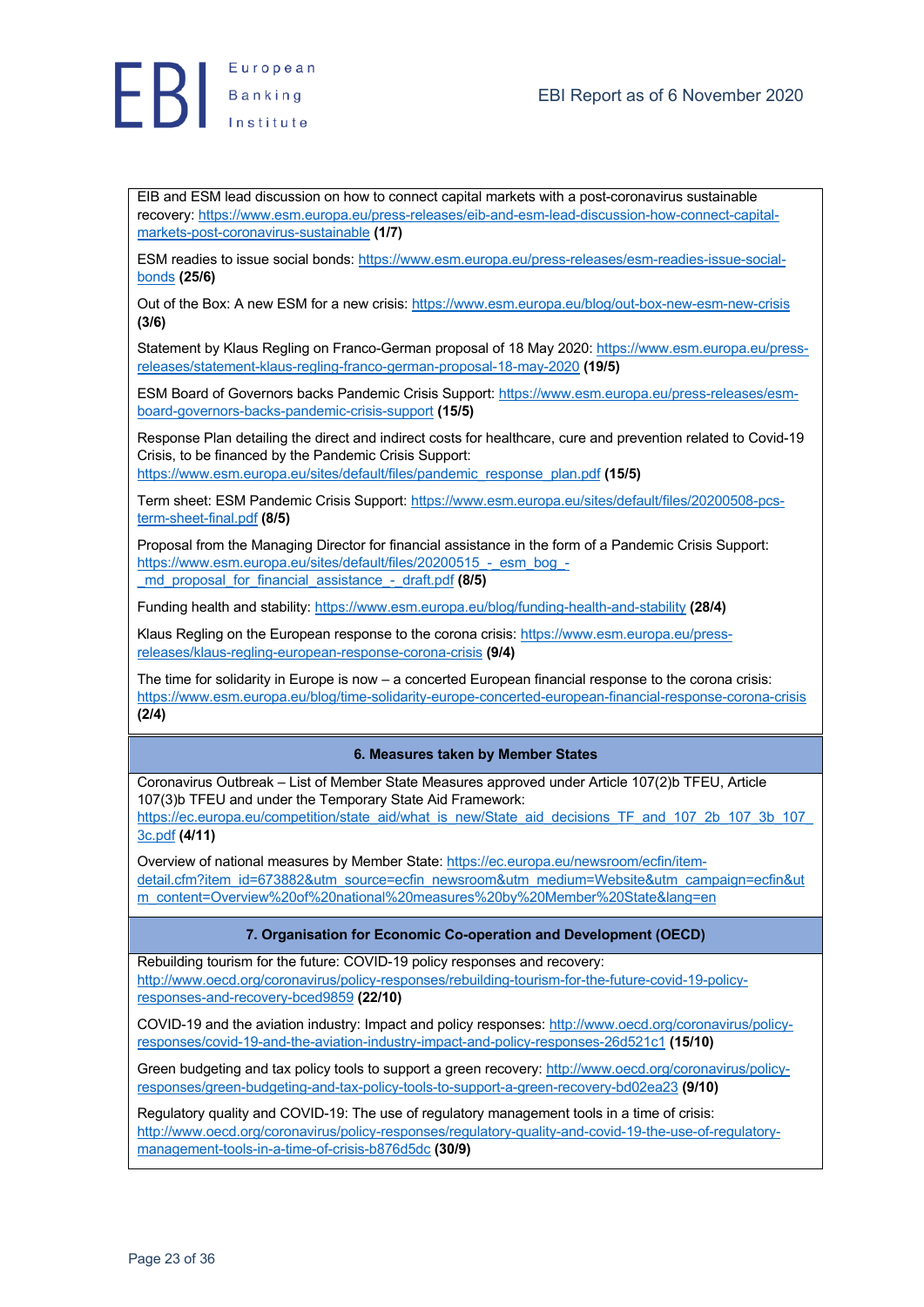



The impact of coronavirus (COVID-19) and the global oil price shock on the fiscal position of oil-exporting developing countries: http://www.oecd.org/coronavirus/policy-responses/the-impact-of-coronavirus-covid-19 and-the-global-oil-price-shock-on-the-fiscal-position-of-oil-exporting-developing-countries-8bafbd95 **(29/9)**

Biodiversity and the economic response to COVID-19: Ensuring a green and resilient recovery:http://www.oecd.org/coronavirus/policy-responses/biodiversity-and-the-economic-response-to-covid-19-ensuring-a-green-and-resilient-recovery-d98b5a09 **(28/9)**

What have platforms done to protect workers during the coronavirus (COVID 19) crisis?: http://www.oecd.org/coronavirus/policy-responses/what-have-platforms-done-to-protect-workers-during-thecoronavirus-covid-19-crisis-9d1c7aa2 **(21/9)**

Removing administrative barriers, improving regulatory delivery: http://www.oecd.org/coronavirus/policyresponses/removing-administrative-barriers-improving-regulatory-delivery-6704c8a1 **(16/9)**

Making the green recovery work for jobs, income and growth: http://www.oecd.org/coronavirus/policyresponses/making-the-green-recovery-work-for-jobs-income-and-growth-a505f3e7 **(14/9)**

Responding to the COVID-19 and pandemic protection gap in insurance: http://www.oecd.org/coronavirus/policy-responses/responding-to-the-covid-19-and-pandemic-protection-gapin-insurance-35e74736 **(9/9)**

Productivity gains from teleworking in the post COVID-19 era : How can public policies make it happen?: http://www.oecd.org/coronavirus/policy-responses/productivity-gains-from-teleworking-in-the-post-covid-19 era-a5d52e99 **(7/9)**

Building resilience to the Covid-19 pandemic: the role of centres of government: http://www.oecd.org/coronavirus/policy-responses/building-resilience-to-the-covid-19-pandemic-the-role-ofcentres-of-government-883d2961 **(2/9)**

Greater harmonisation of clinical trial regulations would help the fight against COVID-19: http://www.oecd.org/coronavirus/policy-responses/greater-harmonisation-of-clinical-trial-regulations-wouldhelp-the-fight-against-covid-19-732e1c5c **(4/8)**

Job retention schemes during the COVID-19 lockdown and beyond: http://www.oecd.org/coronavirus/policyresponses/job-retention-schemes-during-the-covid-19-lockdown-and-beyond-0853ba1d **(3/8)**

Tax administration responses to COVID-19: Assisting wider government: http://www.oecd.org/coronavirus/policy-responses/tax-administration-responses-to-covid-19-assisting-widergovernment-0dc51664 **(30/7)**

Housing Amid Covid-19: Policy Responses and Challenges: http://www.oecd.org/coronavirus/policyresponses/housing-amid-covid-19-policy-responses-and-challenges-cfdc08a8 **(22/7)**

Productivity gains from teleworking in the post COVID-19 era : How can public policies make it happen ?: http://www.oecd.org/coronavirus/policy-responses/productivity-gains-from-teleworking-in-the-post-covid-19 era-a5d52e99/ **(15/7)**

Investment screening in times of COVID –and beyond: https://read.oecd-ilibrary.org/view/?ref=135\_135247 aj6t8nmwlr&title=Investment-screening-in-times-of-COVID-and-beyond **(7/7)**

COVID-19 and global capital flows: http://www.oecd.org/coronavirus/policy-responses/covid-19-and-globalcapital-flows-2dc69002 **(3/7)**

COVID –19 and the low-carbon transition: Impacts and possible policy responses: http://www.oecd.org/coronavirus/policy-responses/covid-19-and-the-low-carbon-transition-impacts-andpossible-policy-responses-749738fc **(26/6)**

Strengthening health systems during a pandemic: The role of development finance: http://www.oecd.org/coronavirus/policy-responses/strengthening-health-systems-during-a-pandemic-the-roleof-development-finance-f762bf1c **(25/6)**

The COVID-19 crisis and state ownership in the economy: Issues and policy considerations: http://www.oecd.org/coronavirus/policy-responses/the-covid-19-crisis-and-state-ownership-in-the-economyissues-and-policy-considerations-ce417c46 **(25/6)**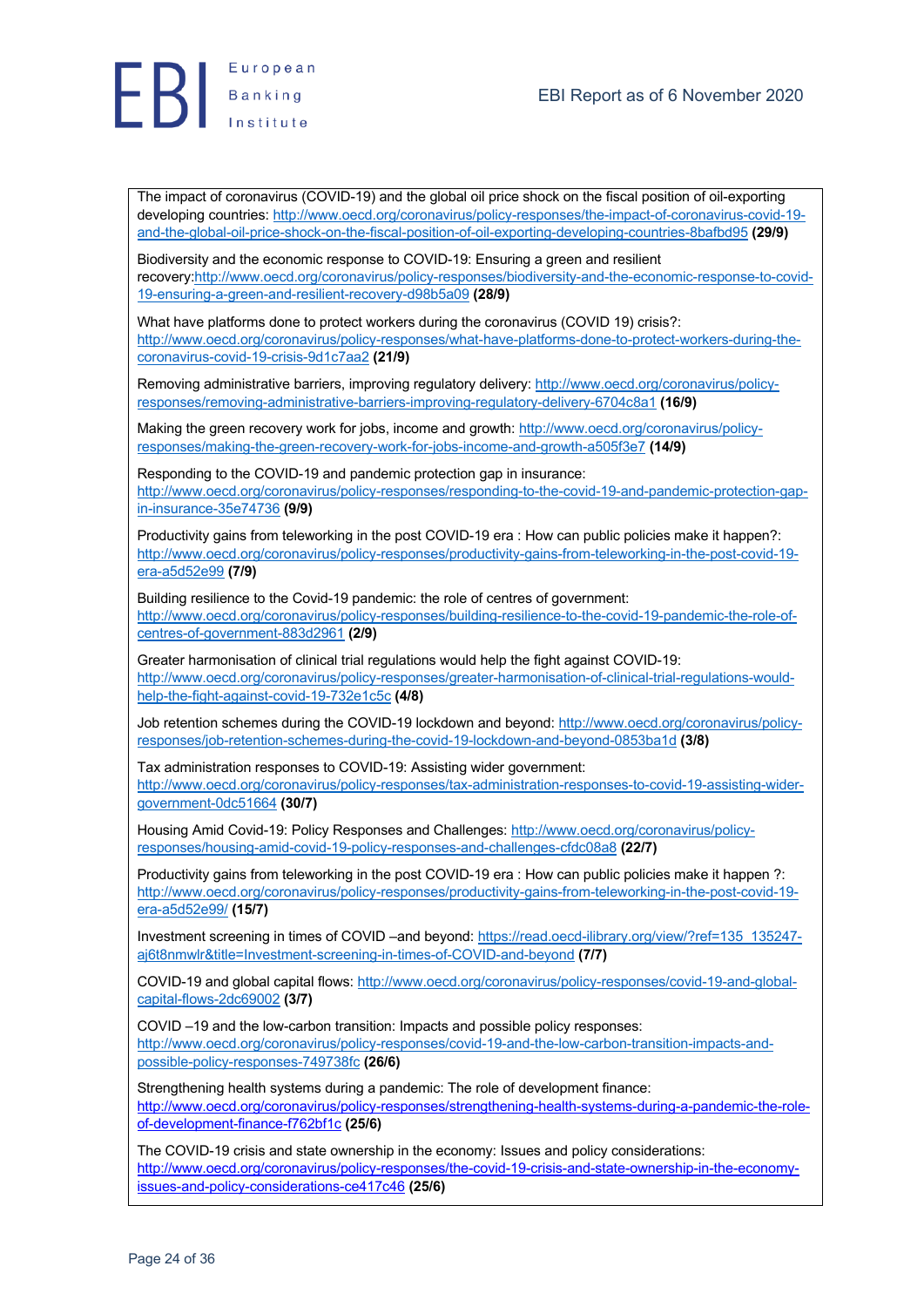

Retirement savings in the time of COVID-19: http://www.oecd.org/coronavirus/policy-responses/retirementsavings-in-the-time-of-covid-19-b9740518 **(22/6)**

The territorial impact of COVID-19: Managing the crisis across levels of government: http://www.oecd.org/coronavirus/policy-responses/the-territorial-impact-of-covid-19-managing-the-crisisacross-levels-of-government-d3e314e1 **(16/6)**

COVID-19 and international trade: Issues and actions: http://www.oecd.org/coronavirus/policyresponses/covid-19-and-international-trade-issues-and-actions-494da2fa **(12/6)**

Stocktaking report on immediate public procurement and infrastructure responses to COVID-19: http://www.oecd.org/coronavirus/policy-responses/stocktaking-report-on-immediate-public-procurement-andinfrastructure-responses-to-covid-19-248d0646 **(12/6)**

Evaluating the initial impact of COVID-19 containment measures on economic activity: http://www.oecd.org/coronavirus/policy-responses/evaluating-the-initial-impact-of-covid-19-containmentmeasures-on-economic-activity-b1f6b68b **(10/6)**

COVID-19 crisis response in MENA countries: http://www.oecd.org/coronavirus/policy-responses/covid-19 crisis-response-in-mena-countries-4b366396 **(9/6)**

Building Back Better: A Sustainable, Resilient Recovery after COVID-19: http://www.oecd.org/coronavirus/policy-responses/building-back-better-a-sustainable-resilient-recovery-aftercovid-19-52b869f5 **(5/6)**

COVID-19 crisis response in Central Asia: http://www.oecd.org/coronavirus/policy-responses/covid-19-crisisresponse-in-central-asia-5305f172 **(4/6)**

National corporate governance related initiatives during the COVID-19 crisis: http://www.oecd.org/corporate/national-corporate-governance-related-initiatives-during-the-covid-19 crisis.htm **(28/5)**

Responding to the COVID-19 and pandemic protection gap in insurance: http://www.oecd.org/coronavirus/policy-responses/responding-to-the-covid-19-and-pandemic-protection-gapin-insurance-35e74736 **(28/5)**

Supporting businesses in financial distress to avoid insolvency during the COVID-19 crisis: http://www.oecd.org/coronavirus/policy-responses/supporting-businesses-in-financial-distress-to-avoidinsolvency-during-thecovid-19-crisis-b4154a8b **(27/5)**

Tax administration responses to COVID-19: Recovery period planning: http://www.oecd.org/coronavirus/policy-responses/tax-administration-responses-to-covid-19-recovery-periodplanning-0ab5481d **(26/5)**

Tax administration: Privacy, disclosure and fraud risks related to COVID-19: http://www.oecd.org/coronavirus/policy-responses/tax-administration-privacy-disclosure-and-fraud-risksrelated-to-covid-19-950d8ed2 **(26/5)**

Trade Finance in Times of Crisis - Responses from Export Credit Agencies: http://www.oecd.org/coronavirus/policy-responses/trade-finance-in-times-of-crisis-responses-from-exportcredit-agencies-946a21db **(25/5)**

Independent fiscal institutions: promoting fiscal transparency and accountability during the Coronavirus (COVID-19) pandemic:http://www.oecd.org/coronavirus/policy-responses/independent-fiscal-institutionspromoting-fiscal-transparency-and-accountability-during-the-coronavirus-covid-19-pandemic-d853f8be **(22/5)**

Coronavirus (COVID-19): SME policy responses: http://www.oecd.org/coronavirus/policyresponses/coronavirus-covid-19-sme-policy-responses-04440101 **(19/5)**

Investment promotion agencies in the time of Covid-19: http://www.oecd.org/coronavirus/policyresponses/investment-promotion-agencies-in-the-time-of-covid-19-50f79678 **(6/5)**

Corporate sector vulnerabilities during the Covid-19 outbreak: Assessment and policy responses: http://www.oecd.org/coronavirus/policy-responses/corporate-sector-vulnerabilities-during-the-covid-19 outbreak-a6e670ea **(5/5)**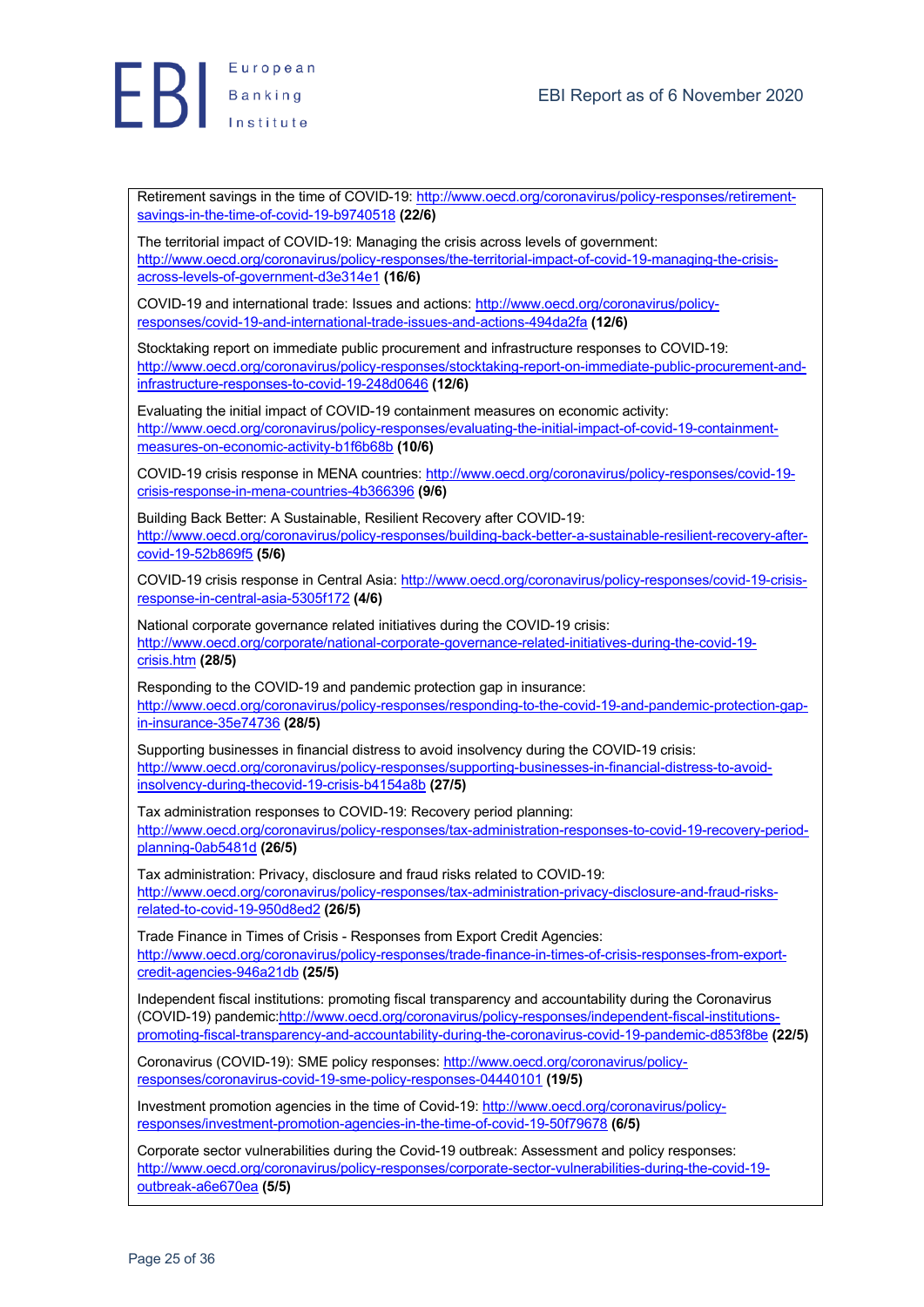

Trade interdependencies in Covid-19 goods: http://www.oecd.org/coronavirus/policy-responses/tradeinterdependencies-in-covid-19-goods-79aaa1d6 **(5/5)**

Foreign direct investment flows in the time of COVID-19: http://www.oecd.org/coronavirus/policyresponses/foreign-direct-investment-flows-in-the-time-of-covid-19-a2fa20c4 **(4/5)**

Equity injections and unforeseen state ownership of enterprises during the COVID-19 crisis: https://read.oecd-ilibrary.org/view/?ref=131\_131932-wj071ujbxy&title=Equity-injections-and-unforeseen-stateownership-of-enterprises-during-the-COVID-19-crisis **(29/4)**

A systemic resilience approach to dealing with Covid-19 and future shocks: http://www.oecd.org/coronavirus/policy-responses/a-systemic-resilience-approach-to-dealing-with-covid-19 and-future-shocks-36a5bdfb **(28/4)**

OECD competition policy responses to COVID-19: http://www.oecd.org/coronavirus/policy-responses/oecdcompetition-policy-responses-to-covid-19-5c47af5a **(27/4)**

Using artificial intelligence to help combat COVID-19: http://www.oecd.org/coronavirus/policyresponses/using-artificial-intelligence-to-help-combat-covid-19-ae4c5c21 **(23/4)**

COVID-19 Pandemic: priorities for financial markets: https://read.oecdilibrary.org/video/?ref=pmjltNEaHp&title=Financial-markets-covid-19-Priority-responses\_2 **(22/4)**

Trade facilitation and the COVID-19 pandemic: http://www.oecd.org/coronavirus/policy-responses/tradefacilitation-and-the-covid-19-pandemic-094306d2 **(22/4)**

Tax administration responses to COVID-19: Measures taken to support taxpayers: http://www.oecd.org/coronavirus/policy-responses/tax-administration-responses-to-covid-19-measures-takento-support-taxpayers-adc84188 **(21/4)**

COVID-19 and fiscal relations across levels of government: http://www.oecd.org/coronavirus/policyresponses/covid-19-and-fiscal-relations-across-levels-of-government-ab438b9f **(21/4)**

OECD investment policy responses to COVID-19: http://www.oecd.org/coronavirus/policy-responses/oecdinvestment-policy-responses-to-covid-19-4be0254d **(17/4)**

Supporting the financial resilience of citizens throughout the COVID-19 crisis:https://read.oecdilibrary.org/view/?ref=129\_129607-awwyipbwh4&title=Supporting-the-financial-resilience-of-citizensthroughout-the-COVID-19-crisis **(16/4)**

COVID-19 and responsible business conduct: http://www.oecd.org/coronavirus/policy-responses/covid-19 and-responsible-business-conduct-02150b06 **(16/4)**

Tax and fiscal policy in response to the Coronavirus crisis: Strengthening confidence and resilience: http://www.oecd.org/coronavirus/policy-responses/tax-and-fiscal-policy-in-response-to-the-coronavirus-crisisstrengthening-confidence-and-resilience-60f640a8 **(15/4)**

Government support and the COVID-19 pandemic: http://www.oecd.org/coronavirus/policyresponses/government-support-and-the-covid-19-pandemic-cb8ca170 **(14/4)**

Tax administration responses to COVID-19: Business continuity considerations: http://www.oecd.org/coronavirus/policy-responses/tax-administration-responses-to-covid-19-businesscontinuity-considerations-953338dc **(7/4)**

OECD Secretariat analysis of tax treaties and the impact of the COVID-19 crisis: http://www.oecd.org/coronavirus/policy-responses/oecd-secretariat-analysis-of-tax-treaties-and-the-impact-ofthe-covid-19-crisis-947dcb01 **(3/4)**

Global financial markets policy responses to COVID-19: http://www.oecd.org/coronavirus/policyresponses/global-financial-markets-policy-responses-to-covid-19-2d98c7e0 **(31/3)**

Public debt management responses to COVID-19: https://read.oecdilibrary.org/view/?ref=126\_126652xww0besra3&title=Public\_debt\_management\_responses\_to\_COVID-19 (**21/3)**

Supporting people and companies to deal with the COVID-19 virus: Options for an immediate employment and social-policy response: http://www.oecd.org/coronavirus/policy-responses/supporting-people-andcompanies-to-deal-with-the-covid-19-virus-options-for-an-immediate-employment-and-social-policy-responsed33dffe6 **(20/3)**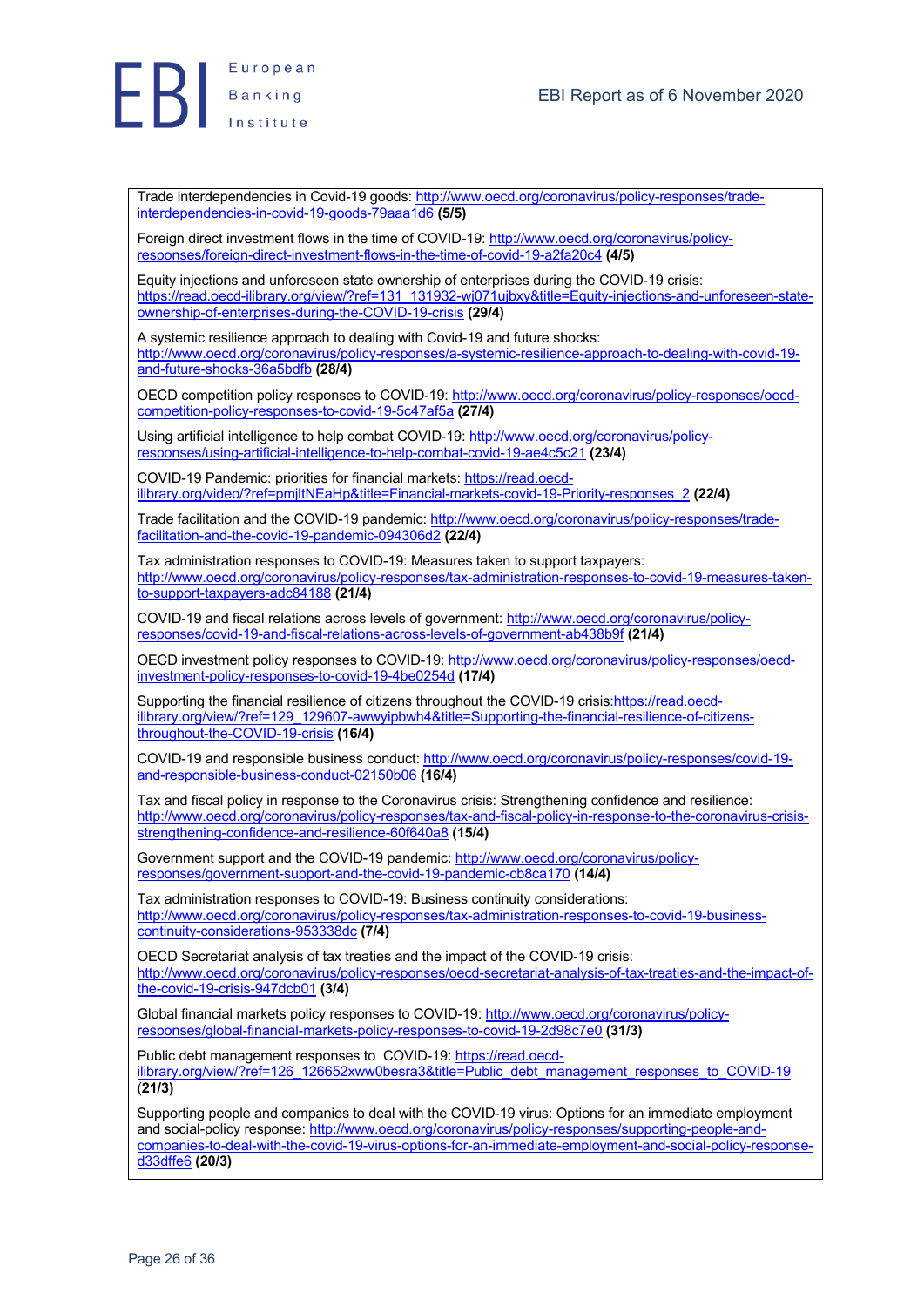| <b>II. Financial Stability - Banking Regulation</b>                                                                                                                                                                                                                    |
|------------------------------------------------------------------------------------------------------------------------------------------------------------------------------------------------------------------------------------------------------------------------|
| <b>A. International Level</b>                                                                                                                                                                                                                                          |
| 1. Financial Stability Board (FSB)                                                                                                                                                                                                                                     |
| FSB Europe group discusses responses to COVID-19 and non-bank financial intermediation:<br>https://www.fsb.org/2020/11/fsb-europe-group-discusses-responses-to-covid-19-and-non-bank-financial-<br>intermediation (4/11)                                               |
| FSB Asia group discusses responses to COVID-19 and enhancing cross-border payments:<br>https://www.fsb.org/2020/11/fsb-asia-group-discusses-responses-to-covid-19-and-enhancing-cross-border-<br>payments (3/11)                                                       |
| FSB Middle East and North Africa group discusses economic and financial market<br>developments:https://www.fsb.org/2020/09/fsb-middle-east-and-north-africa-group-discusses-economic-and-<br>financial-market-developments (19/9)                                      |
| FSB extends implementation timelines for securities financing transactions: https://www.fsb.org/2020/09/fsb-<br>extends-implementation-timelines-for-securities-financing-transactions (7/9)                                                                           |
| FSB sets out action to maintain financial stability during COVID: https://www.fsb.org/2020/07/fsb-sets-out-<br>action-to-maintain-financial-stability-during-covid (15/7)                                                                                              |
| FSB: COVID-19 pandemic: Financial stability implications and policy measures taken - Report to the G20:<br>https://www.fsb.org/2020/07/covid-19-pandemic-financial-stability-implications-and-policy-measures-taken-<br>report-to-the-g20 (15/7)                       |
| FSB statement on the impact of COVID-19 on global benchmark reform: https://www.fsb.org/2020/07/fsb-<br>statement-on-the-impact-of-covid-19-on-global-benchmark-reform (1/7)                                                                                           |
| FSB Americas group discusses financial vulnerabilities and the impact of COVID-19:<br>https://www.fsb.org/2020/06/fsb-americas-group-discusses-financial-vulnerabilities-and-the-impact-of-covid-<br>19(5/6)                                                           |
| FSB Europe group discusses financial vulnerabilities and responses to the COVID-19 pandemic:<br>https://www.fsb.org/2020/05/fsb-europe-group-discusses-financial-vulnerabilities-and-responses-to-the-covid-<br>19-pandemic (28/5)                                     |
| Financial policymakers discuss responses to COVID-19 with the private sector:<br>https://www.fsb.org/2020/05/financial-policymakers-discuss-responses-to-covid-19-with-the-private-sector<br>(26/5)                                                                    |
| FSB Sub-Saharan Africa group discusses regional financial stability and the impact of COVID-19:<br>https://www.fsb.org/2020/04/fsb-sub-saharan-africa-group-discusses-regional-financial-stability-and-the-<br>impact-of-covid-19/ (28/4)                              |
| Call with trade associations on COVID-19: https://www.fsb.org/wp-content/uploads/Domanski-COVID-19-<br>trade-association-call.pdf (15/4)                                                                                                                               |
| FSB publishes report on international cooperation to address the financial stability implications of COVID-19:<br>https://www.fsb.org/2020/04/fsb-publishes-report-on-international-cooperation-to-address-the-financial-<br>stability-implications-of-covid-19 (15/4) |
| FSB Chair updates Finance Ministers and Central Bank Governors on COVID-19 response:<br>https://www.fsb.org/2020/04/fsb-chair-updates-finance-ministers-and-central-bank-governors-on-covid-19-<br>response (14/4)                                                     |
| FSB members take action to ensure continuity of critical financial services functions:<br>https://www.fsb.org/2020/04/fsb-members-take-action-to-ensure-continuity-of-critical-financial-services-<br>functions (2/4)                                                  |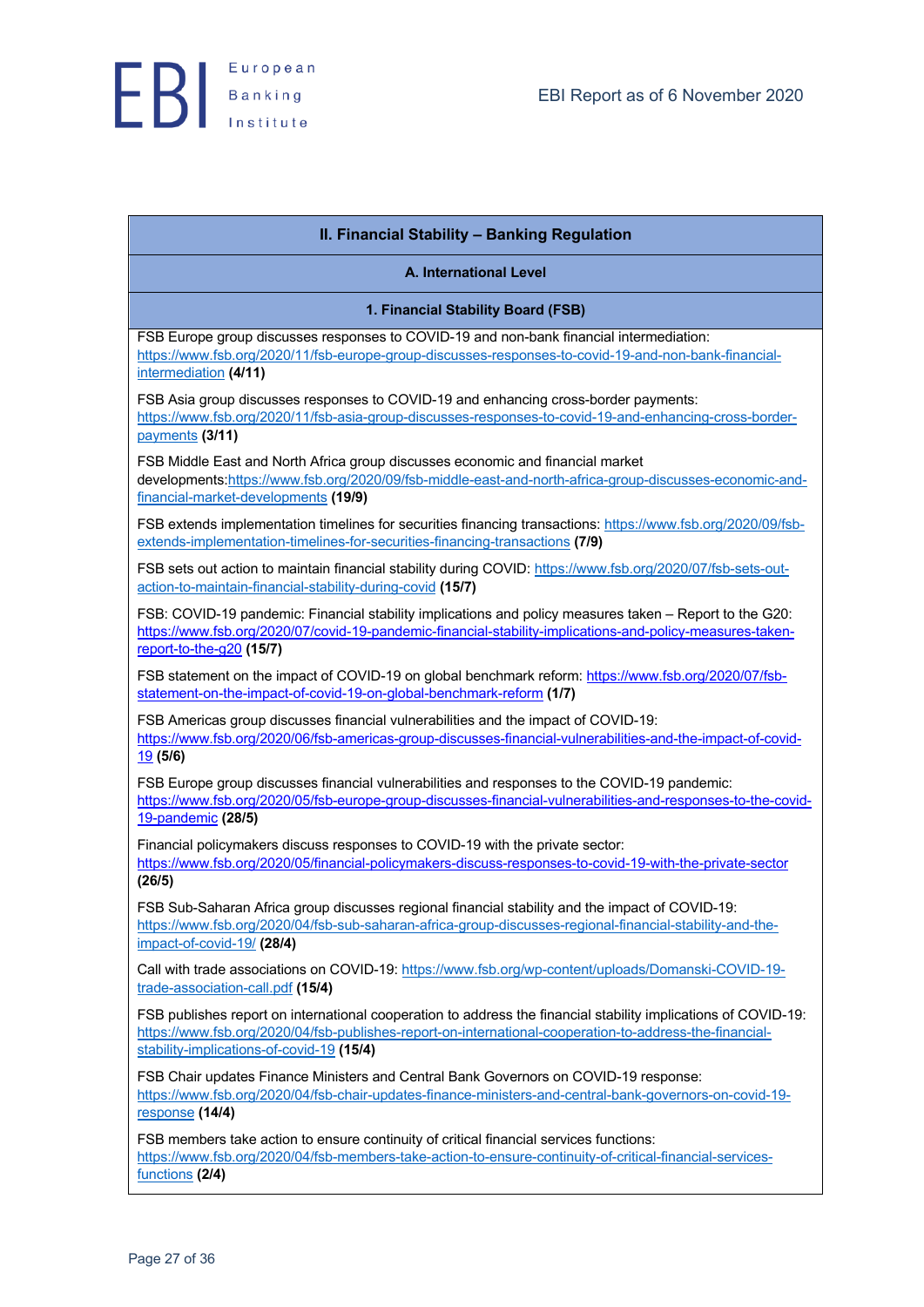

FSB coordinates financial sector work to buttress the economy in response to COVID-19: https://www.fsb.org/2020/03/fsb-coordinates-financial-sector-work-to-buttress-the-economy-in-response-tocovid-19 **(20/3)**

### **2. Basel Committee on Banking Supervision (BCBS)**

Basel Committee releases consultative documents on principles for operational risk and operational resilience: https://www.bis.org/press/p200806.htm **(6/8)**

Basel Committee and IOSCO announce deferral of final implementation phases of the margin requirements for non-centrally cleared derivatives: https://www.bis.org/press/p200403a.htm **(3/4)**

Measures to reflect the impact of COVID-19: https://www.bis.org/bcbs/publ/d498.htm **(3/4)**

Governors and Heads of Supervision announce deferral of Basel III implementation to increase operational capacity of banks and supervisors to respond to CΟVID-19: https://www.bis.org/press/p200327.htm **(27/3)**

Basel Committee coordinates policy and supervisory response to Covid-19: https://www.bis.org/press/p200320.htm **(20/3)**

### **3. International Association of Deposit Insurers (IADI)**

Recent IADI COVID-19 Survey Results and Briefing Note on 'Ensuring Business Continuity and Effective Crisis Management Activities for Deposit Insurers': https://www.iadi.org/en/news/recent-iadi-covid-19-surveyresults-and-briefing-note-on-ensuring-business-continuity-and-effective-crisis-management-activities-fordeposit-insurers/ **(27/4)**

### **B. EU – Euro Area Level**

### **1. ECB – Single Supervisory Mechanism (SSM)**

Opinion on proposals for regulations amending the Union securitisation framework in response to the COVID-19 pandemic (CON/2020/22): https://www.ecb.europa.eu/home/html/index.en.html **(24/9)**

Decision (EU) 2020/1306 of the European Central Bank of 16 September 2020 on the temporary exclusion of certain exposures to central banks from the total exposure measure in view of the COVID-19 pandemic (ECB/2020/44) (OJ L 305, 21.9.2020, p. 30): https://eur-lex.europa.eu/legalcontent/EN/TXT/?uri=CELEX:32020D1306 **(21/9)**

Recommendation of the European Central Bank of 27 July 2020 on dividend distributions during the COVID-19 pandemic and repealing Recommendation ECB/2020/19 (OJ C 251, 31.7.2020, p. 1): https://eurlex.europa.eu/legal-content/EN/TXT/?uri=uriserv:OJ.C\_.2020.251.01.0001.01.ENG&toc=OJ:C:2020:251:TOC **(31/7)**

Andrea Enria: The coronavirus crisis and ECB Banking Supervision: taking stock and looking ahead: https://www.bankingsupervision.europa.eu/press/blog/2020/html/ssm.blog200728~0bcbafb8bc.en.html **(28/7)**

COVID-19 Vulnerability Analysis:

https://www.bankingsupervision.europa.eu/press/pr/date/2020/html/ssm.pr200728\_annex~d36d893ca2.en.pd f?731039993a2a10392e3b7679d1669fb5 **(28/7)**

Supervising the new normal:

https://www.bankingsupervision.europa.eu/press/blog/2020/html/ssm.blog200707~47e600a923.en.html **(7/7)**

ECB launches public consultation on its supervisory approach to consolidation: https://www.bankingsupervision.europa.eu/press/pr/date/2020/html/ssm.pr200701~3a15b9f8b1.en.html **(1/7)**

Clarifying the ECB's supervisory approach to consolidation: https://www.bankingsupervision.europa.eu/press/blog/2020/html/ssm.blog200701~09226934fb.en.html **(1/7)**

The COVID-19 crisis and its implications for fiscal policies: https://www.ecb.europa.eu/pub/economicbulletin/focus/2020/html/ecb.ebbox202004\_07~145cc90654.en.html **(18/6)**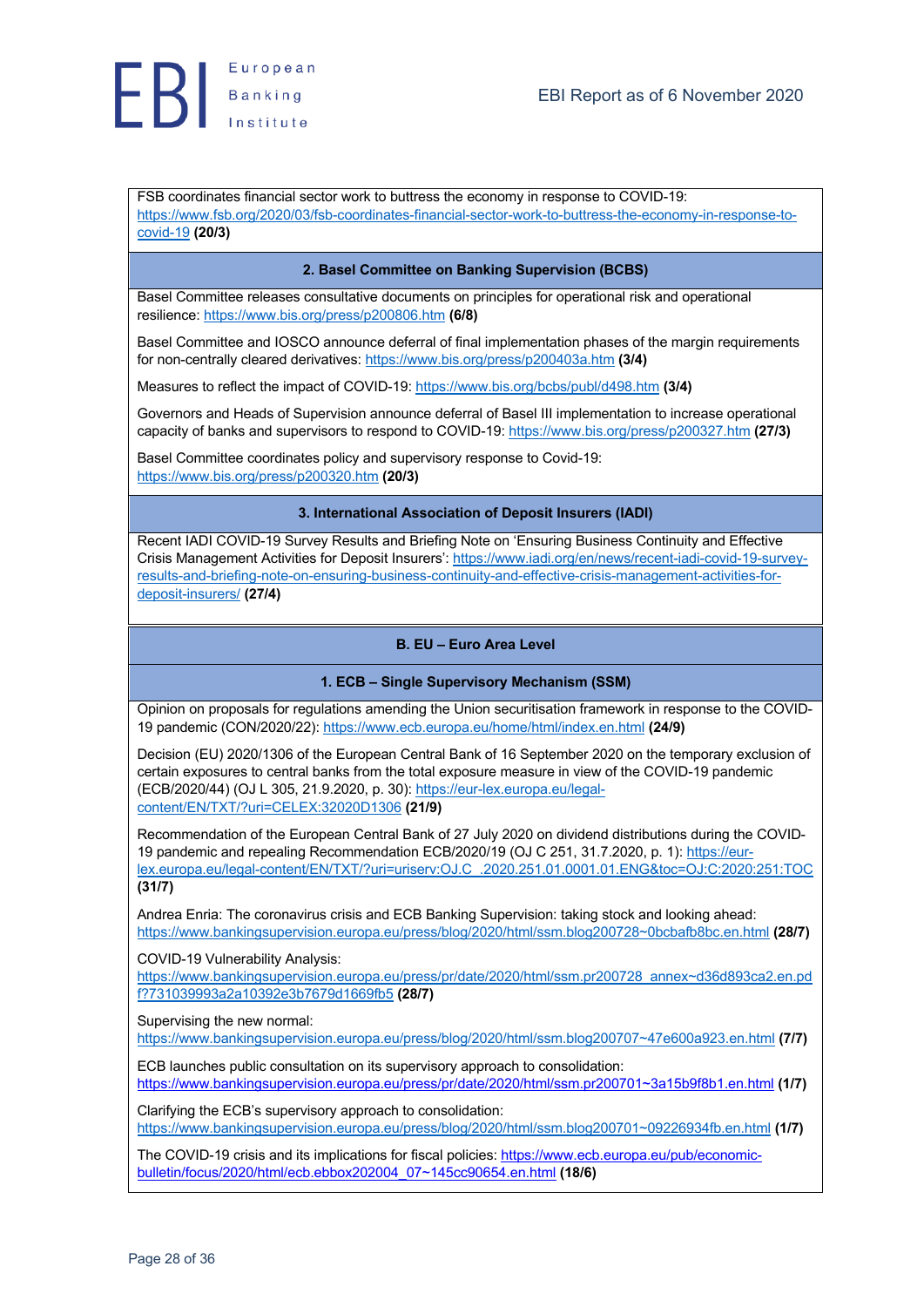Impact of the COVID-19 lockdown on trade in travel services: https://www.ecb.europa.eu/pub/economicbulletin/focus/2020/html/ecb.ebbox202004\_01~d1a38decec.en.html **(17/6)**

The COVID-19 pandemic and access to finance for small and medium-sized enterprises: evidence from survey data: https://www.ecb.europa.eu/pub/economicbulletin/focus/2020/html/ecb.ebbox202004\_03~45b9442bb3.en.html **(17/6)**

Coronavirus (COVID-19): market fear as implied by options prices: https://www.ecb.europa.eu/pub/economicbulletin/focus/2020/html/ecb.ebbox202004\_02~26672a3808.en.html **(17/6)**

COVID-19 and non-performing loans: lessons from past crises: https://www.ecb.europa.eu/pub/economicresearch/resbull/2020/html/ecb.rb200527~3fe177d27d.en.pdf **(27/5)**

Pandemic increases risks to financial stability:

https://www.ecb.europa.eu/press/pr/date/2020/html/ecb.pr200526~cbbd04bd5d.en.html **(26/5)**

Opinion on amendments to the Union prudential framework in response to the COVID-19 pandemic (CON/2020/16): https://www.bankingsupervision.europa.eu/ecb/legal/pdf/en\_con\_2020\_16.sign.pdf **(20/5)**

A pragmatic SREP delivers appropriate supervision for the crisis: https://www.bankingsupervision.europa.eu/press/blog/2020/html/ssm.blog200512~0958bc57fc.en.html **(12/5)**

The first lesson from the pandemic: state-of-the-art technology is vital: https://www.bankingsupervision.europa.eu/press/blog/2020/html/ssm.blog200508~f6f8de4b66.en.html **(8/5)**

ECB Banking Supervision provides temporary relief for capital requirements for market risk: https://www.bankingsupervision.europa.eu/press/pr/date/2020/html/ssm.pr200416~ecf270bca.en.html **(16/4)**

ECB supports macroprudential policy actions taken in response to coronavirus outbreak: https://www.ecb.europa.eu/press/pr/date/2020/html/ecb.pr200415~96f622e255.en.html **(15/4)**

Recommendation of the ECB of 27 March 2020 on dividend distributions during the COVID-19 pandemic and repealing Recommendation ECB/2020/1 (ECB/2020/19, OJ C 102I, 30.3.2020, p. 1): https://eurlex.europa.eu/legal-

content/EN/TXT/?uri=uriserv:OJ.CI.2020.102.01.0001.01.ENG&toc=OJ:C:2020:102I:FULL **(30/3)**

Flexibility in supervision: how ECB Banking Supervision is contributing to fighting the economic fallout from the coronavirus:

https://www.bankingsupervision.europa.eu/press/blog/2020/html/ssm.blog200327~abd2a8244b.en.html **(27/3)**

ECB Banking Supervision provides further flexibility to banks in reaction to coronavirus: https://www.bankingsupervision.europa.eu/press/pr/date/2020/html/ssm.pr200320~4cdbbcf466.en.html **(20/3)**

ECB Banking Supervision provides temporary capital and operational relief in reaction to coronavirus: https://www.bankingsupervision.europa.eu/press/pr/date/2020/html/ssm.pr200312~43351ac3ac .en.html **(12/3)**

### **2. European Banking Authority (EBA)**

EBA saw that NPL ratios remained stable in Q2-2020 although early signals of asset quality deterioration in banks' balance sheets start to appear: https://eba.europa.eu/eba-saw-npl-ratios-remained-stable-q2-2020 although-early-signals-asset-quality-deterioration-banks%E2%80%99 **(5/10)**

EU financial regulators assess risks to the financial sector after the outbreak of COVID-19 and call for enhanced cooperation: https://eba.europa.eu/eu-financial-regulators-assess-risks-financial-sector-afteroutbreak-covid-19-and-call-enhanced **(22/9)**

EBA phases out its Guidelines on legislative and non-legislative loan repayments moratoria: https://eba.europa.eu/eba-phases-out-its-guidelines-legislative-and-non-legislative-loan-repaymentsmoratoria **(21/9)**

EBA updates its work programme for 2020 in light of the COVID-19 pandemic: https://eba.europa.eu/ebaupdates-its-work-programme-2020-light-covid-19-pandemic **(14/8)**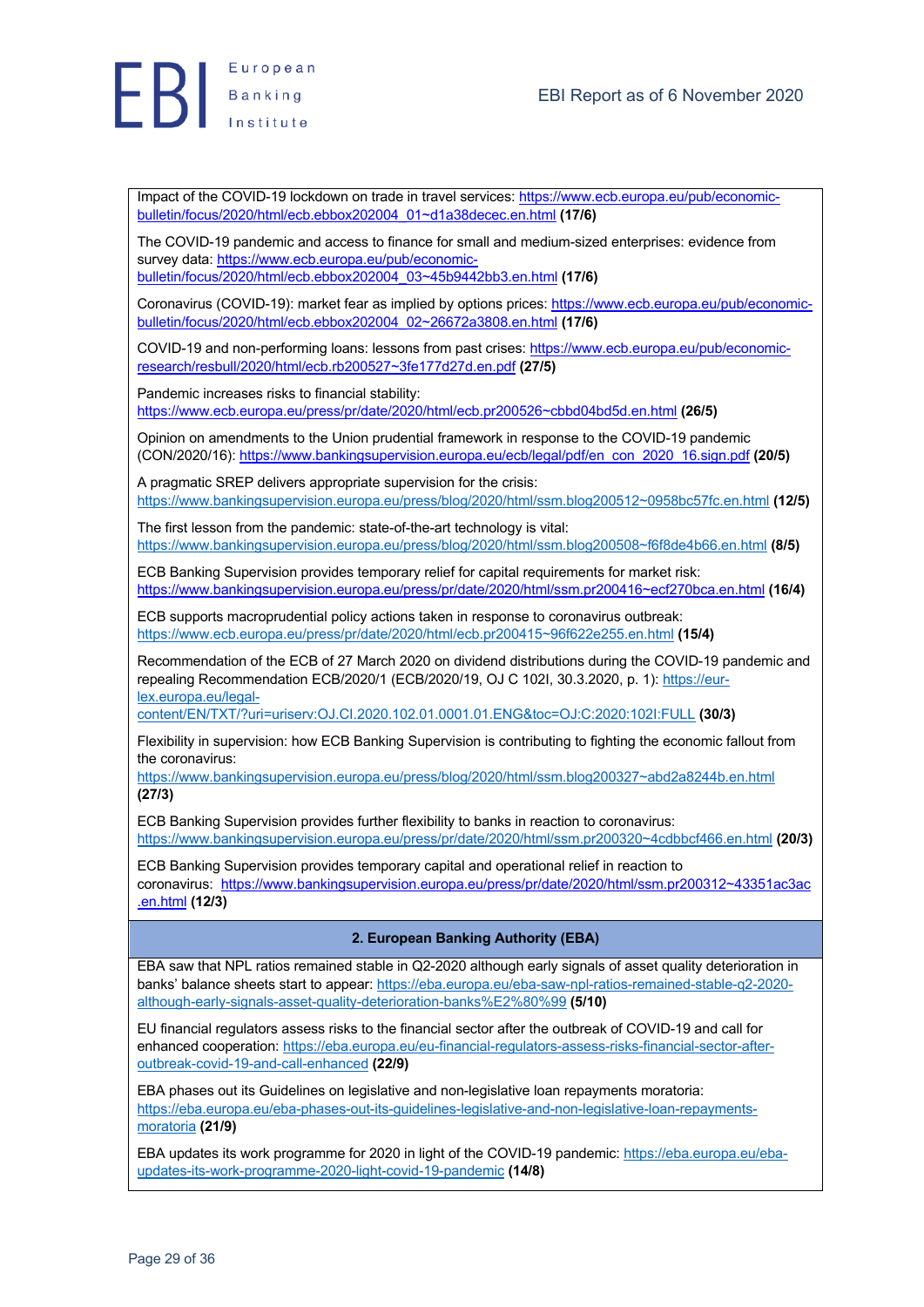Draft implementing technical standards on supervisory reporting by institutions under Regulation (EU) No 575/2013, accommodating Regulations (EU) 2019/876 (CRR2) and 2020/873 (CRR quick fix in the light of COVID-19):

https://eba.europa.eu/sites/default/documents/files/document\_library/Publications/Draft%20Technical%20Sta ndards/2020/ITS/Revised%20final%20draft%20ITS%20on%20reporting%20for%20v3.0/923100/Final%20rep ort%20on%20the%20draft%20ITS%20on%20supervisory%20reporting%20v3.0%20- %20CRR%20quick%20fix.pdf **(11/8)**

Guidelines amending Guidelines EBA/GL/2018/01 on uniform disclosures under Article 473a of Regulation (EU) No 575/2013 (CRR) on the transitional period for mitigating the impact of the introduction of IFRS 9 on own funds to ensure compliance with the CRR 'quick fix' in response to the COVID-19 pandemic: https://eba.europa.eu/sites/default/documents/files/document\_library/Publications/Guidelines/2020/GLs%20to %20amend%20disclosure%20guidelines%20EBA/GL/2018/01/923101/Guidelines%20amending%20EBAGL 201801%20to%20ensure%20compliance%20with%20the%20CRR%20%E2%80%9Cquick%20fix%E2%80% 9D%20due%20to%20COVID%201%209%20pandemic.pdf **(11/8)**

Guidelines on supervisory reporting and disclosure requirements in compliance with the CRR 'quick fix' in response to the COVID-19 pandemic:

https://eba.europa.eu/sites/default/documents/files/document\_library/Publications/Guidelines/2020/GLs%20o n%20supervisory%20reporting%20and%20disclosure%20requirements%20in%20compliance%20with%20C RR%20%E2%80%9Cquick%20fix%E2%80%9D/923102/Guidelines%20on%20supervisory%20reporting%20 and%20disclosures%20-%20CRR%20quick%20fix.pdf **(11/8)**

EBA provides clarity on the implementation of the reporting and disclosure framework in the context of COVID-19 measures: https://eba.europa.eu/eba-provides-clarity-implementation-reporting-and-disclosureframework-context-covid-19-measures **(7/8)**

EBA publishes Guidelines on a pragmatic and flexible approach to the 2020 supervisory review and evaluation process in light of the COVID-19 pandemic: https://eba.europa.eu/eba-publishes-guidelinespragmatic-and-flexible-approach-2020-supervisory-review-and-evaluation **(23/7)**

EBA publishes overview of public guarantee schemes issued in response to the COVID-19 pandemic: https://eba.europa.eu/eba-publishes-overview-public-guarantee-schemes-issued-response-covid-19 pandemic **(21/7)**

EBA calls on resolution authorities to consider the impact of COVID-19 on resolution strategies and resolvability assessments: https://eba.europa.eu/eba-calls-resolution-authorities-consider-impact-covid-19 resolution-strategies-and-resolvability **(9/7)**

EBA provides clarity on the implementation of the prudential framework in the context of COVID-19: https://eba.europa.eu/eba-provides-clarity-implementation-prudential-framework-context-covid-19 **(7/7)**

EBA extends deadline for the application of its Guidelines on payment moratoria to 30 September: https://eba.europa.eu/eba-extends-deadline-application-its-guidelines-payment-moratoria-30-september **(18/6)**

EBA releases bank-by-bank data at the start of the COVID-19 crisis: https://eba.europa.eu/eba-releasesbank-bank-data-start-covid-19-crisis **(8/6)**

EBA issues Guidelines to address gaps in reporting data and public information in the context of COVID-19: https://eba.europa.eu/eba-issues-guidelines-address-gaps-reporting-data-and-public-information-contextcovid-19 **(2/6)**

Thematic note - Preliminary analysis of impact of COVID-19 on EU banks: https://eba.europa.eu/sites/default/documents/files/document\_library/Risk%20Analysis%20and%20Data/Risk %20Assessment%20Reports/2020/Thematic%20notes/883986/Thematic%20note%20- %20Preliminary%20analysis%20of%20impact%20of%20COVID-19%20on%20EU%20banks%20%E2%80%93%20May%202020.pdf **(25/5)**

Joint RTS on amendments to the bilateral margin requirements under EMIR in response to the COVID-19 outbreak: https://eba.europa.eu/joint-rts-amendments-bilateral-margin-requirements-under-emir-responsecovid-19-outbreak **(4/5)**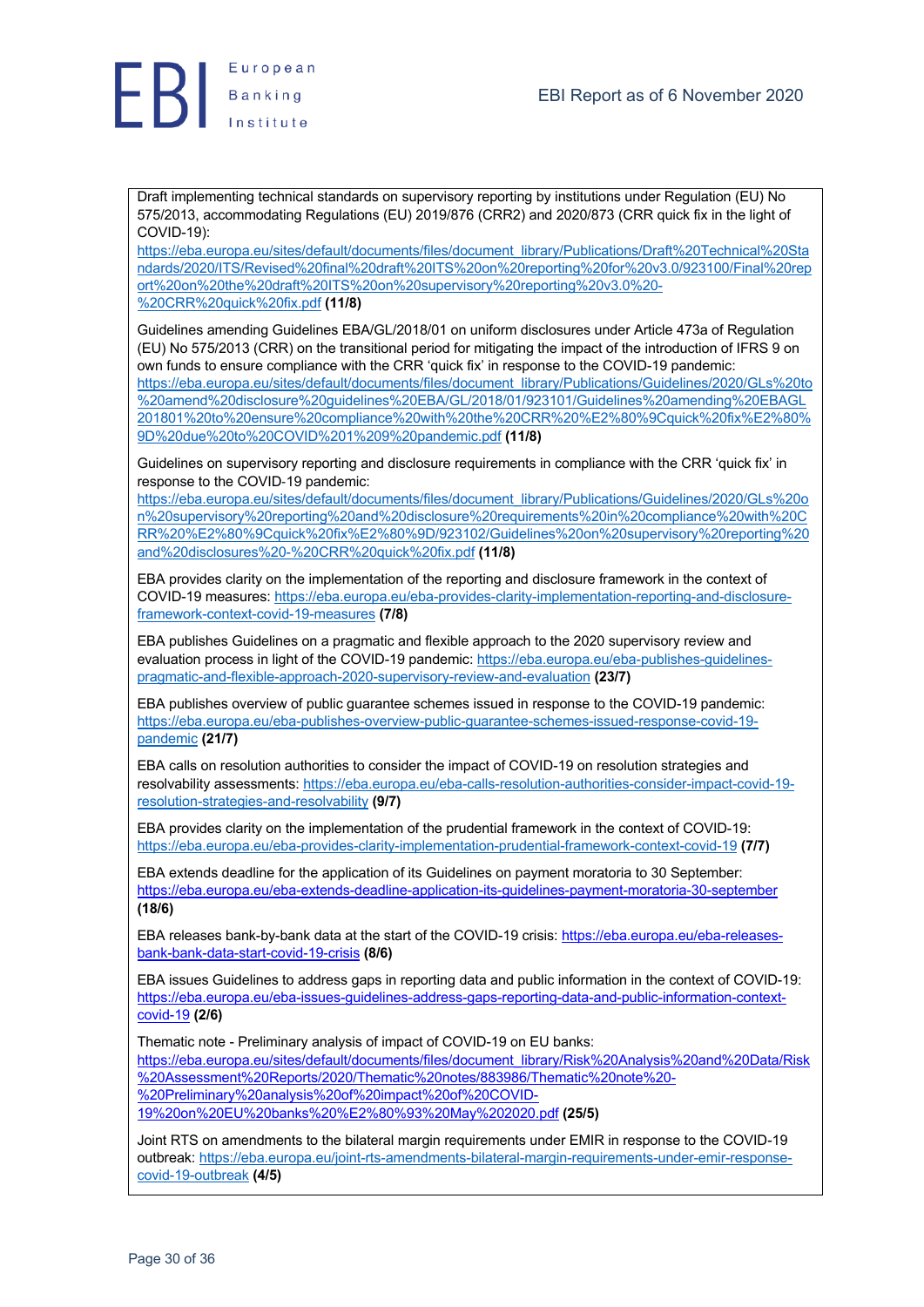

EBA provides further guidance on the use of flexibility in relation to COVID-19 and calls for heightened attention to risks: https://eba.europa.eu/eba-provides-further-guidance-use-flexibility-relation-covid-19-andcalls-heightened-attention-risks **(22/4)**

EU banks sail through the Corona crisis with sound capital ratios: https://eba.europa.eu/eu-banks-sailthrough-corona-crisis-sound-capital-ratios **(14/4)**

Guidelines on legislative and non-legislative moratoria on loan repayments applied in the light of the COVID-19 crisis (EBA/GL/2020/02):

https://eba.europa.eu/sites/default/documents/files/document\_library/Publications/Guidelines/2020/Guidelines %20on%20legislative%20and%20non-

legislative%20moratoria%20on%20loan%20repayments%20applied%20in%20the%20light%20of%20the%20 COVID-19%20crisis/EBA-GL-2020-02%20Guidelines%20on%20payment%20moratoria.pdf **(2/4)**

EBA provides additional clarity on measures to mitigate the impact of COVID-19 on the EU banking sector: https://eba.europa.eu/eba-provides-additional-clarity-on-measures-mitigate-impact-covid-19-eu-bankingsector **(31/3)**

EBA provides clarity to banks and consumers on the application of the prudential framework in light of COVID-19 measures: https://eba.europa.eu/eba-provides-clarity-banks-consumers-application-prudentialframework-light-covid-19-measures **(25/3)**

EBA statement on actions to mitigate the impact of COVID-19 on the EU banking sector: https://eba.europa.eu/eba-statement-actions-mitigate-impact-covid-19-eu-banking-sector **(12/3)**

### **3. Single Resolution Board (SRB)**

Elke König: A sound framework to safeguard financial stability: https://srb.europa.eu/en/node/1051 **(9/9)**

The SRB's fifth anniversary in times of an unprecedented pandemia: https://srb.europa.eu/en/node/1035 **(3/7)**

MREL: the next steps: https://srb.europa.eu/en/node/1028 **(17/6)**

Resolution planning cycle 2020: setting a course for financial stability: https://srb.europa.eu/en/node/981 **(7/5)**

COVID-19 crisis: the SRB's approach to MREL targets: https://srb.europa.eu/en/node/967 **(8/4)**

An extraordinary challenge: SRB actions to support efforts to mitigate the economic impact of the COVID-19 outbreak: https://srb.europa.eu/en/node/965 **(1/4)**

Letter to banks under the SRB's remit on potential operational relief measures related to the COVID-19 outbreak: https://srb.europa.eu/en/node/965 **(1/4)**

### **4. European Systemic Risk Board (ESRB)**

Recommendation of the European Systemic Risk Board of 27 May 2020 on monitoring the financial stability implications of debt moratoria, and public guarantee schemes and other measures of a fiscal nature taken to protect the real economy in response to the COVID-19 pandemic (OJ C 249, 29.7.2020, p. 1): https://eurlex.europa.eu/legal-content/EN/TXT/?uri=uriserv:OJ.C\_.2020.249.01.0001.01.ENG&toc=OJ:C:2020:249:TOC **(29/7)**

Recommendation of the European Systemic Risk Board of 25 May 2020 on liquidity risks arising from margin calls (OJ C 238, 20.7.2020, p. 1): https://eur-lex.europa.eu/legalcontent/EN/TXT/?uri=uriserv:OJ.C\_.2020.238.01.0001.01.ENG&toc=OJ:C:2020:238:TOC **(20/7)**

The General Board of the ESRB held its 38th regular meeting on 25 June 2020: https://www.esrb.europa.eu/news/pr/date/2020/html/esrb.pr200702~87d1563eba.en.html **(2/7)**

Recommendation of the ESRB of 2 June 2020 amending Recommendation ESRB/2015/2 on the assessment of cross-border effects of and voluntary reciprocity for macroprudential policy measures (OJ C 217, 1.7.2020, p. 1): https://eur-lex.europa.eu/legal-

content/EN/TXT/?uri=uriserv:OJ.C\_.2020.217.01.0001.01.ENG&toc=OJ:C:2020:217:TOC **(1/7)**

Recommendation of the ESRB of 27 May 2020 on restriction of distributions during the COVID-19 pandemic (OJ C 212, 26.6.2020, p. 1): https://eur-lex.europa.eu/legal-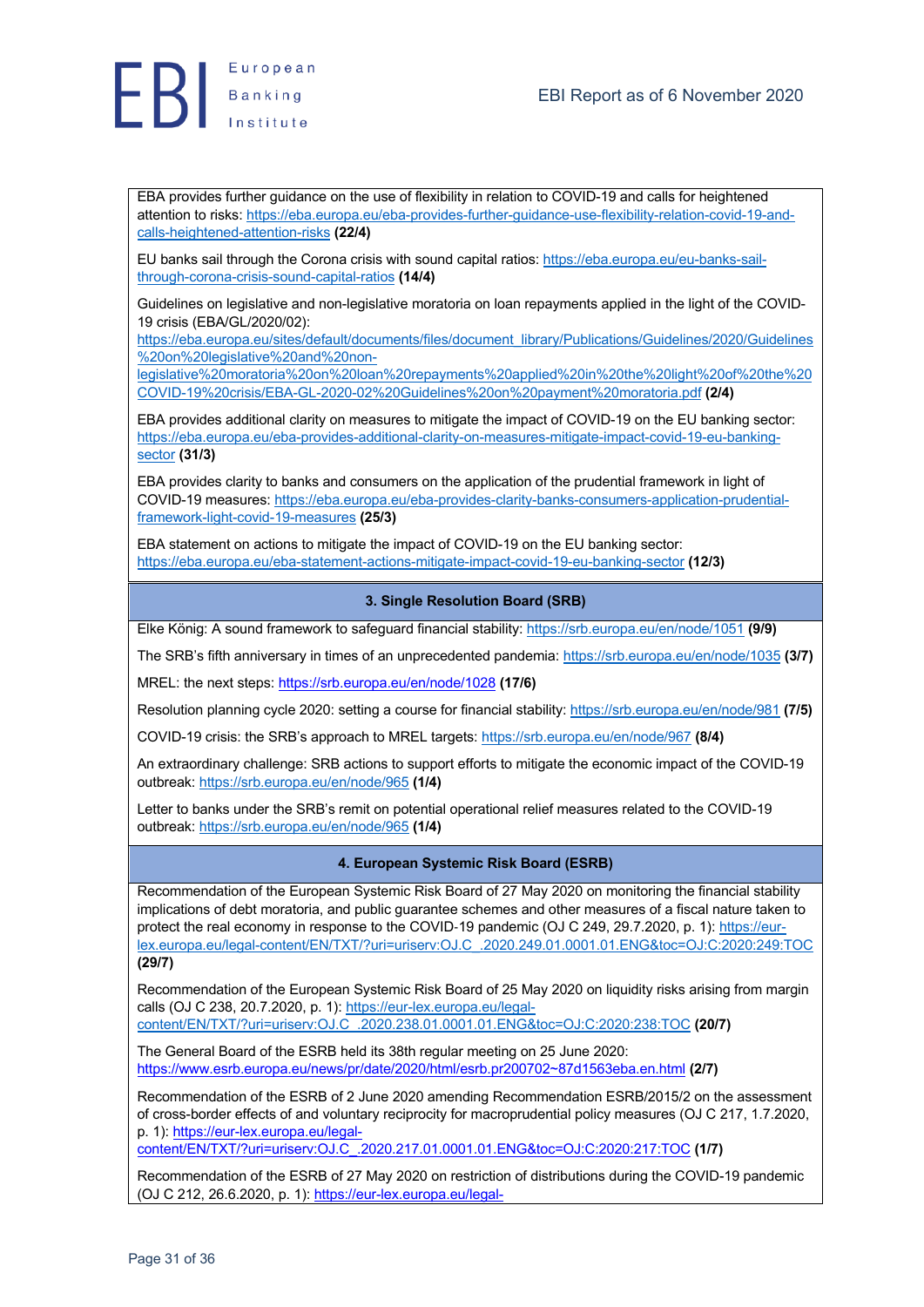

content/EN/TXT/?uri=uriserv%3AOJ.C\_.2020.212.01.0001.01.ELL&toc=OJ%3AC%3A2020%3A212%3ATOC **(26/6)**

Decision of the ESRB of 2 June 2020 on the cancellation of certain reports on actions and measures taken pursuant to Recommendation ESRB/2014/1 and Recommendation ESRB/2015/2 of the European Systemic Risk Board (OJ C 205, 19.6.2020, p. 13): https://eur-

lex.europa.eu/legalcontent/EN/TXT/?uri=uriserv:OJ.C\_.2020.205.01.0013.01.ENG&toc=OJ:C:2020:205:TOC **(19/6)**

Recommendation of the ESRB of 6 May 2020 on liquidity risks in investment funds (ESRB/2020/4, OJ C 200, 15.6.2020, p. 1): https://eur-lex.europa.eu/legal-

content/EN/TXT/?uri=uriserv:OJ.C\_.2020.200.01.0001.01.ENG&toc=OJ:C:2020:200:TOC **(15/6)**

The General Board of the ESRB takes second set of actions in response to the coronavirus emergency at its extraordinary meeting on 27 May 2020:

https://www.esrb.europa.eu/news/pr/date/2020/html/esrb.pr200608~c9d71f035a.en.html **(8/6)**

ESRB letter to Governments on the financial stability impact of the national guarantee schemes and other fiscal measures:

https://www.esrb.europa.eu/pub/pdf/other/esrb.letter200514\_ESRB\_work\_on\_implications\_to\_protect\_the\_re al\_economy~e67a9f48ca.en.pdf **(23/7)**

The General Board of the ESRB takes first set of actions to address the coronavirus emergency at its extraordinary meeting on 6 May 2020:

https://www.esrb.europa.eu/news/pr/date/2020/html/esrb.pr200514~bb1f96a327.en.html **(14/5)**

Policy measures in response to the COVID-19 pandemic: https://www.esrb.europa.eu/home/coronavirus/html/index.en.html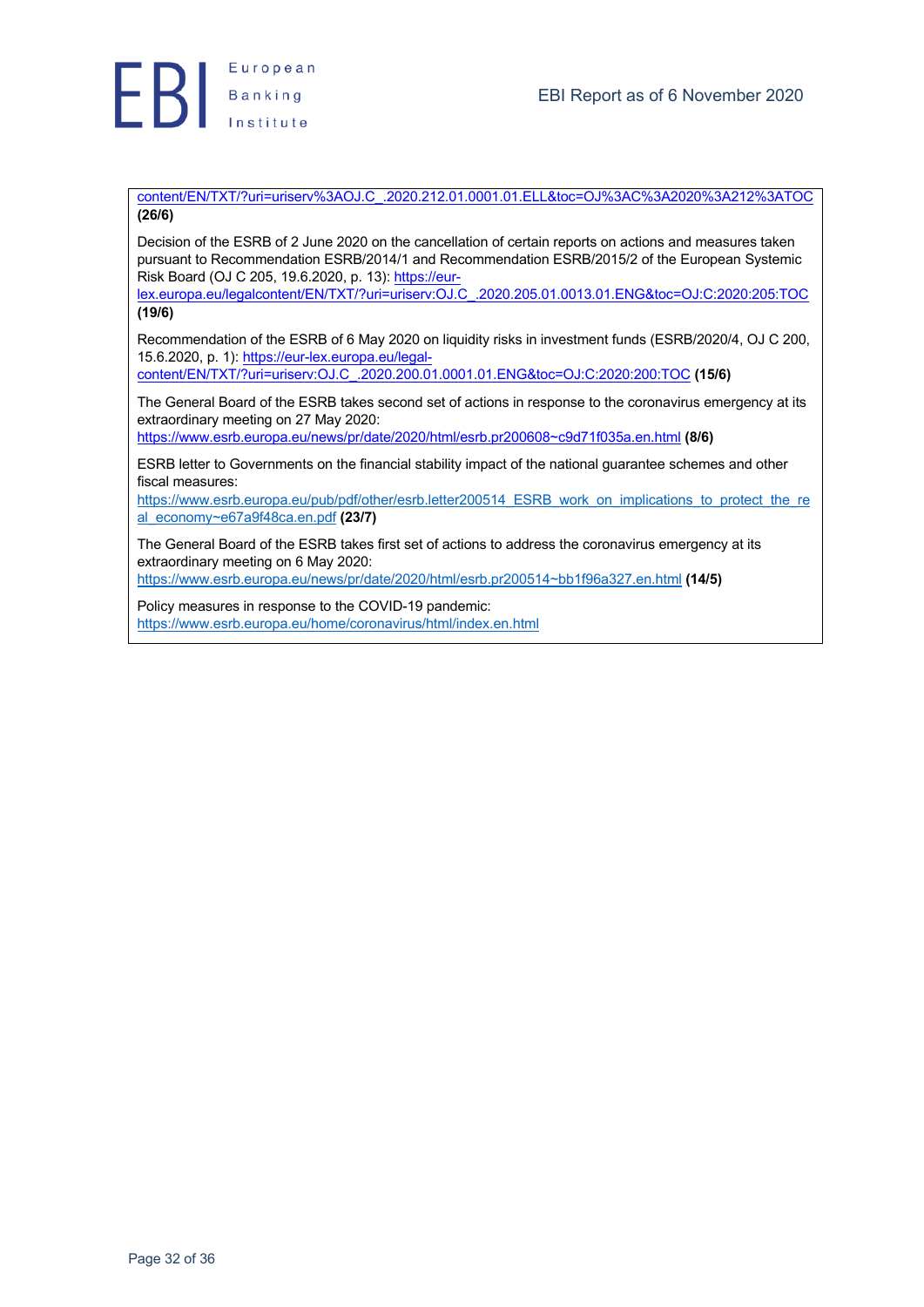### **III. Capital Markets Regulation**

### **A. International Level: International Organization of Securities Commissions (IOSCO)**

IOSCO encourages issuers' fair disclosure about COVID-19 related impacts: https://www.iosco.org/news/pdf/IOSCONEWS568.pdf **(29/5)**

Financial policymakers discuss responses to COVID-19 with the private sector: https://www.iosco.org/news/pdf/IOSCONEWS566.pdf **(26/5)**

IOSCO reprioritizes its work program to address impact of COVID-19: https://www.iosco.org/news/pdf/IOSCONEWS562.pdf **(8/4)**

IOSCO Statement on Application of Accounting Standards during the COVID-19 Outbreak: https://www.iosco.org/news/pdf/IOSCONEWS561.pdf **(3/4)**

Basel Committee and IOSCO announce deferral of final implementation phases of the margin requirements for noncentrally cleared derivatives: https://www.iosco.org/news/pdf/IOSCONEWS560.pdf **(3/4)**

Securities regulators coordinate responses to COVID-19 through IOSCO: https://www.iosco.org/news/pdf/IOSCONEWS559.pdf **(25/3)**

# **B. EU Level**

### **1. Council of the EU**

Capital Markets Recovery Package: Council agrees its position: https://www.consilium.europa.eu/en/press/press-releases/2020/10/21/capital-markets-recovery-packagecouncil-agrees-its-position/?utm\_source=dsms-

auto&utm\_medium=email&utm\_campaign=Capital+Markets+Recovery+Package%3a+Council+agrees+its+p osition **(21/10)**

### **2. European Securities and Markets Authority (ESMA)**

European accounting enforcers to enhance transparency on COVID-19 impact: https://www.esma.europa.eu/press-news/esma-news/european-accounting-enforcers-enhance-transparencycovid-19-impact **(28/10)**

EU financial regulators assess risks to the financial sector after the outbreak of COVID-19 and call for enhanced cooperation: https://www.esma.europa.eu/press-news/esma-news/eu-financial-regulators-assessrisks-financial-sector-after-outbreak-covid-19 **(22/9)**

ESMA renews its decision requiring net short position holders to report positions of 0.1% and above: https://www.esma.europa.eu/press-news/esma-news/esma-renews-its-decision-requiring-net-short-positionholders-report-position-0 **(17/9)**

ESMA sees high risk of decoupling of financial market performance and underlying economic activity: https://www.esma.europa.eu/press-news/esma-news/esma-sees-high-risk-decoupling-financial-marketperformance-and-underlying **(2/9)**

European Securities and Markets Authority Decision (EU) 2020/1123 of 10 June 2020 renewing the temporary requirement to natural or legal persons who have net short positions to temporarily lower the notification thresholds of net short positions in relation to the issued share capital of companies whose shares are admitted to trading on a regulated market to notify the competent authorities above a certain threshold in accordance with point (a) of Article 28(1) of Regulation (EU) No 236/2012 of the European Parliament and of the Council (OJ L 245, 30.7.2020, p. 17): https://eur-lex.europa.eu/legalcontent/EN/TXT/?uri=uriserv:OJ.L\_.2020.245.01.0017.01.ENG&toc=OJ:L:2020:245:TOC **(30/7)**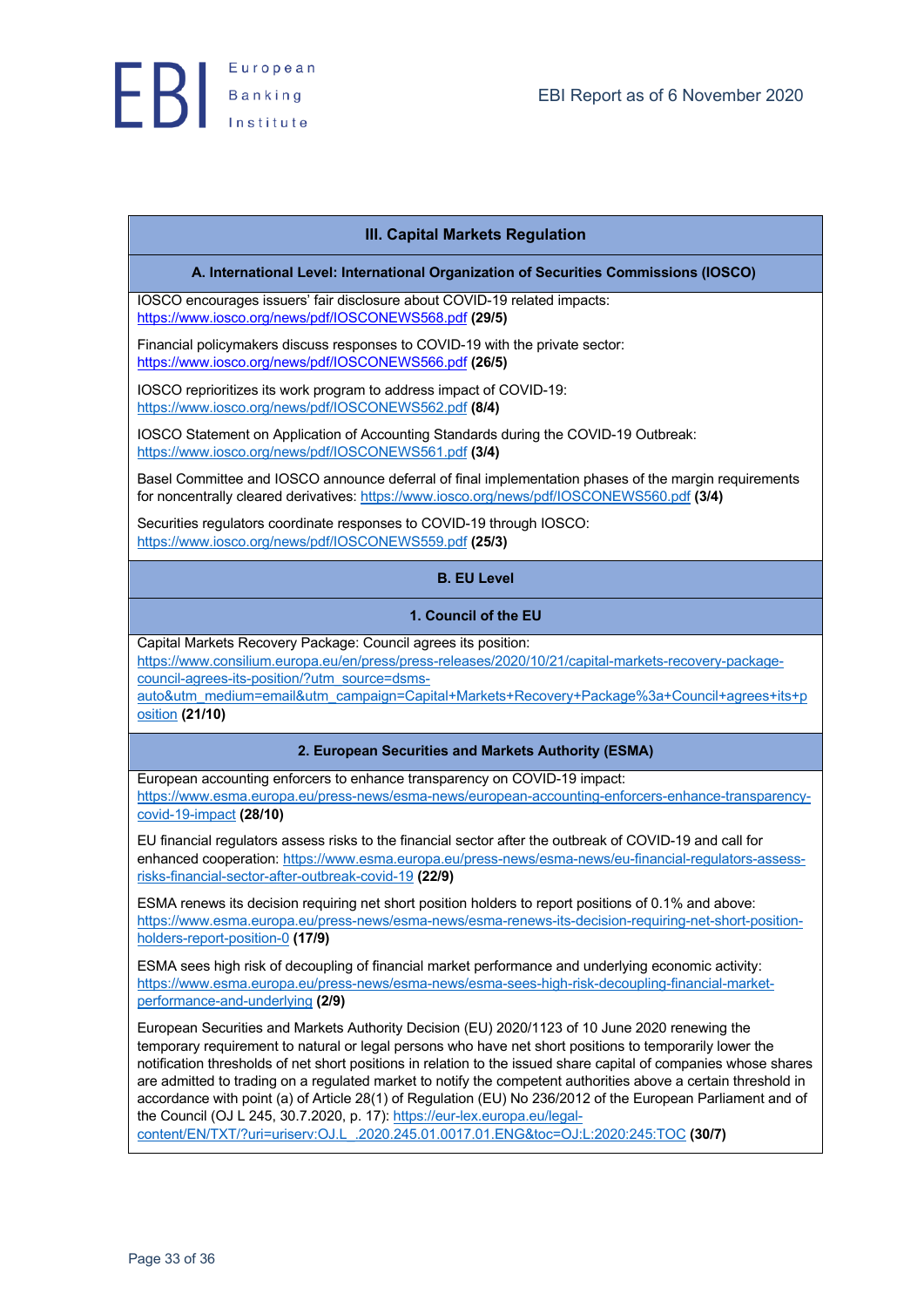

ESMA is preparing a new RTS to further postpone CSDR settlement discipline: https://www.esma.europa.eu/press-news/esma-news/esma-preparing-new-rts-further-postpone-csdrsettlement-discipline **(28/7)**

ESMA recommends supervisory coordination on accounting for COVID-19-related rent concessions: https://www.esma.europa.eu/press-news/esma-news/esma-recommends-supervisory-coordinationaccounting-covid-19-related-rent **(21/7)**

ESMA renews its Decision requiring net short position holders to report positions of 0.1% and above: https://www.esma.europa.eu/press-news/esma-news/esma-renews-its-decision-requiring-net-short-positionholders-report-positions **(11/6)**

ESMA publishes statement on MiFIR open access and COVID-19: https://www.esma.europa.eu/pressnews/esma-news/esma-publishes-statement-mifir-open-access-and-covid-19 **(11/6)**

ESMA calls for transparency on COVID-19 effects in half-yearly financial reports: https://www.esma.europa.eu/press-news/esma-news/esma-calls-transparency-covid-19-effects-in-half-yearlyfinancial-reports **(20/5)**

ESMA – non-renewal and termination of short selling bans by Austrian FMA, Belgian FSMA, French AMF, Greek HCMC, Italian CONSOB and Spanish CNMV: https://www.esma.europa.eu/press-news/esmanews/esma-%E2%80%93-non-renewal-and-termination-short-selling-bans-austrian-fma-belgian-fsma **(18/5)**

ESMA supports ESRB actions to address COVID-related systemic vulnerabilities: https://www.esma.europa.eu/press-news/esma-news/esma-supports-esrb-actions-address-covid-relatedsystemic-vulnerabilities **(14/5)**

ESMA highlights challenges for rating Collateralised Loan Obligations: https://www.esma.europa.eu/pressnews/esma-news/esma-highlights-challenges-rating-collateralised-loan-obligations **(13/5)**

ESMA reminds firms of conduct of business obligations under MiFID II: https://www.esma.europa.eu/pressnews/esma-news/esma-reminds-firms-conduct-business-obligations-under-mifid-ii **(6/5)**

Joint RTS on amendments to the bilateral margin requirements under EMIR in response to the COVID-19 outbreak: https://eba.europa.eu/joint-rts-amendments-bilateral-margin-requirements-under-emir-responsecovid-19-outbreak **(4/5)**

ESMA issues new Q&A on Alternative Performance Measures in the context of COVID-19: https://www.esma.europa.eu/press-news/esma-news/esma-issues-new-qa-alternative-performancemeasures-in-context-covid-19 **(17/4)**

ESMA Decision (EU) 2020/525 of 16 March 2020 to require natural or legal persons who have net short positions to temporarily lower the notification thresholds of net short positions in relation to the issued shares capital of companies whose shares are admitted to trading on a regulated market above a certain threshold to notify the competent authorities in accordance with point (a) of Article 28(1) of Regulation (EU) No 236/2012 of the European Parliament and of the Council (OJ L 116, 15.4.2020, p. 5): https://eur-lex.europa.eu/legalcontent/EN/TXT/?uri=uriserv:OJ.L\_.2020.116.01.0005.01.ENG&toc=OJ:L:2020:116:FULL **(15/4)**

ESMA issues positive opinions on short selling bans by Austrian FMA, Belgian FSMA, French AMF, Greek HCMC and Spanish CNMV: https://www.esma.europa.eu/press-news/esma-news/esma-issues-positiveopinions-short-selling-bans-austrian-fma-belgian-fsma **(15/4)**

ESMA postpones publication dates for annual non-equity transparency calculations and quarterly SI data: https://www.esma.europa.eu/press-news/esma-news/esma-postpones-publication-dates-annual-non-equitytransparency-calculations **(9/4)**

ESMA promotes coordinated action regarding benchmarks external audit requirements: https://www.esma.europa.eu/press-news/esma-news/esma-promotes-coordinated-action-regardingbenchmarks-external-audit **(9/4)**

ESMA sets out supervisory expectations on publication of investment funds' periodic reports: https://www.esma.europa.eu/press-news/esma-news/esma-sets-out-supervisory-expectations-publicationinvestment-funds-periodic **(9/4)**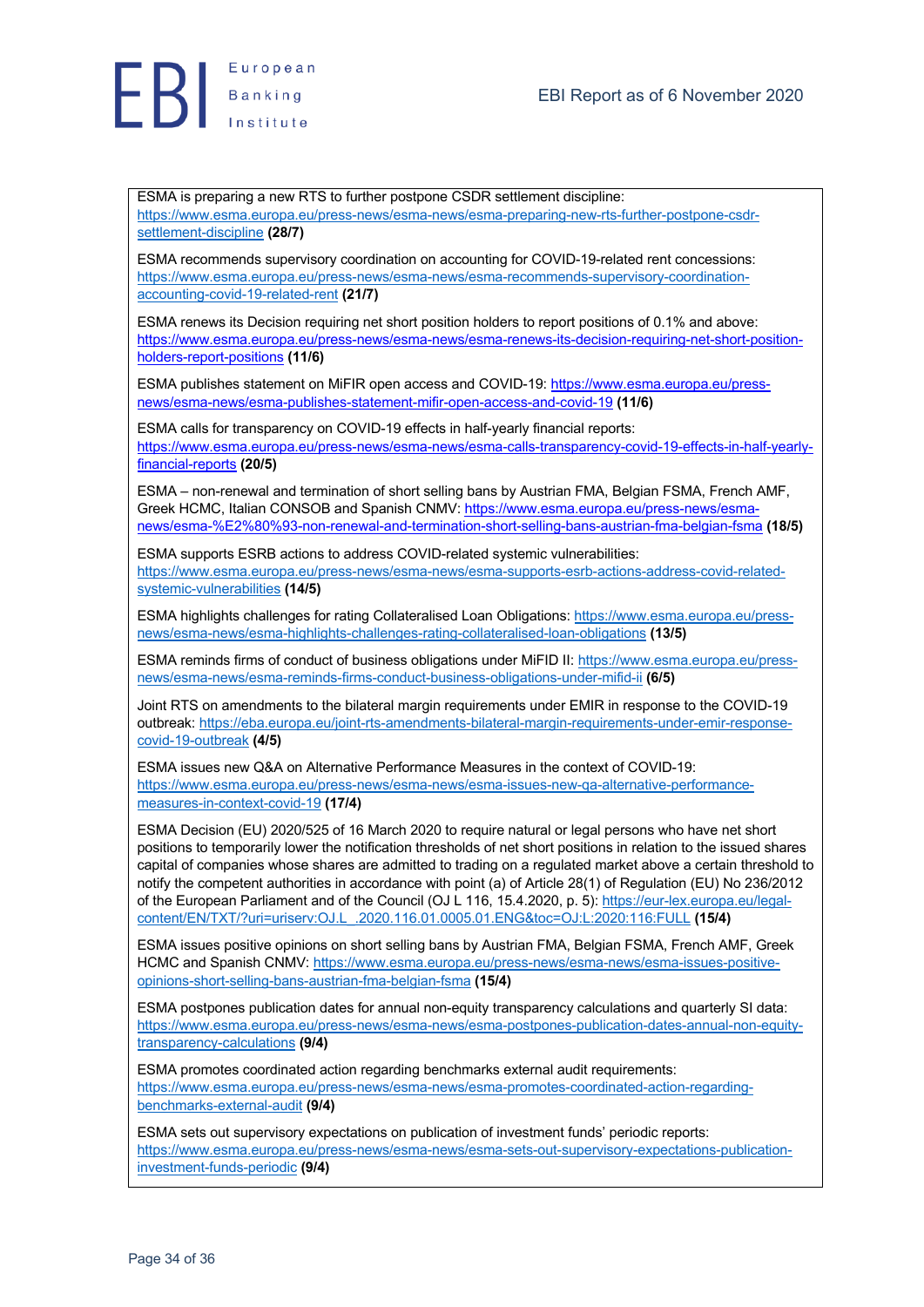

ESMA updates its risk assessment in light of the COVID-19 pandemic: https://www.esma.europa.eu/pressnews/esma-news/esma-updates-its-risk-assessment-in-light-covid-19-pandemic **(2/4)**

ESMA provides clarifications for best execution reports under MiFID II: https://www.esma.europa.eu/pressnews/esma-news/esma-provides-clarifications-best-execution-reports-under-mifid-ii **(31/3)**

ESMA issues guidance on financial reporting deadlines in light of COVID-19: https://www.esma.europa.eu/press-news/esma-news/esma-issues-guidance-financial-reporting-deadlines-inlight-covid-19 **(27/3)**

ESMA confirms application date of equity transparency calculations: https://www.esma.europa.eu/pressnews/esma-news/esma-confirms-application-date-equity-transparency-calculations **(27/3)**

ESMA clarifies position on SFTR Backloading: https://www.esma.europa.eu/press-news/esma-news/esmaclarifies-position-sftr-backloading **(26/3)**

ESMA issues guidance on accounting implications of COVID-19: https://www.esma.europa.eu/pressnews/esma-news/esma-issues-guidance-accounting-implications-covid-19 **(25/3)**

ESMA sets out approach on MiFIR Tick-Size Regime for Systematic Internalisers: https://www.esma.europa.eu/press-news/esma-news/esma-sets-out-approach-mifir-tick-size-regimesystematic-internalisers **(20/3)**

ESMA clarifies position on call taping under MIFID II: https://www.esma.europa.eu/press-news/esmanews/esma-clarifies-position-call-taping-under-mifid-ii **(20/3)**

ESMA issues positive opinions on bans on net short positions by Belgian FSMA and Greek HCMC: https://www.esma.europa.eu/press-news/esma-news/esma-issues-positive-opinions-bans-net-shortpositions-belgian-fsma-and-greek **(19/3)**

ESMA sets out approach to SFTR implementation: https://www.esma.europa.eu/press-news/esmanews/esma-sets-out-approach-sftr-implementation **(19/3)**

ESMA issues positive opinion on short selling ban by French AMF and Spanish CNMV: https://www.esma.europa.eu/press-news/esma-news/esma-issues-positive-opinion-short-selling-ban-frenchamf **(18/3)**

ESMA issues positive opinion on short selling ban by Italian CONSOB: https://www.esma.europa.eu/pressnews/esma-news/esma-issues-positive-opinion-short-selling-ban-italian-consob-1 **(17/3)**

ESMA requires net short position holders to report positions of 0.1% and above: https://www.esma.europa.eu/press-news/esma-news/esma-requires-net-short-position-holders-reportpositions-01-and-above **(16/3)**

ESMA recommends action by financial market participants for COVID-19 impact: https://www.esma.europa.eu/press-news/esma-news/esma-recommends-action-financial-market-participantscovid-19-impact **(11/3)**